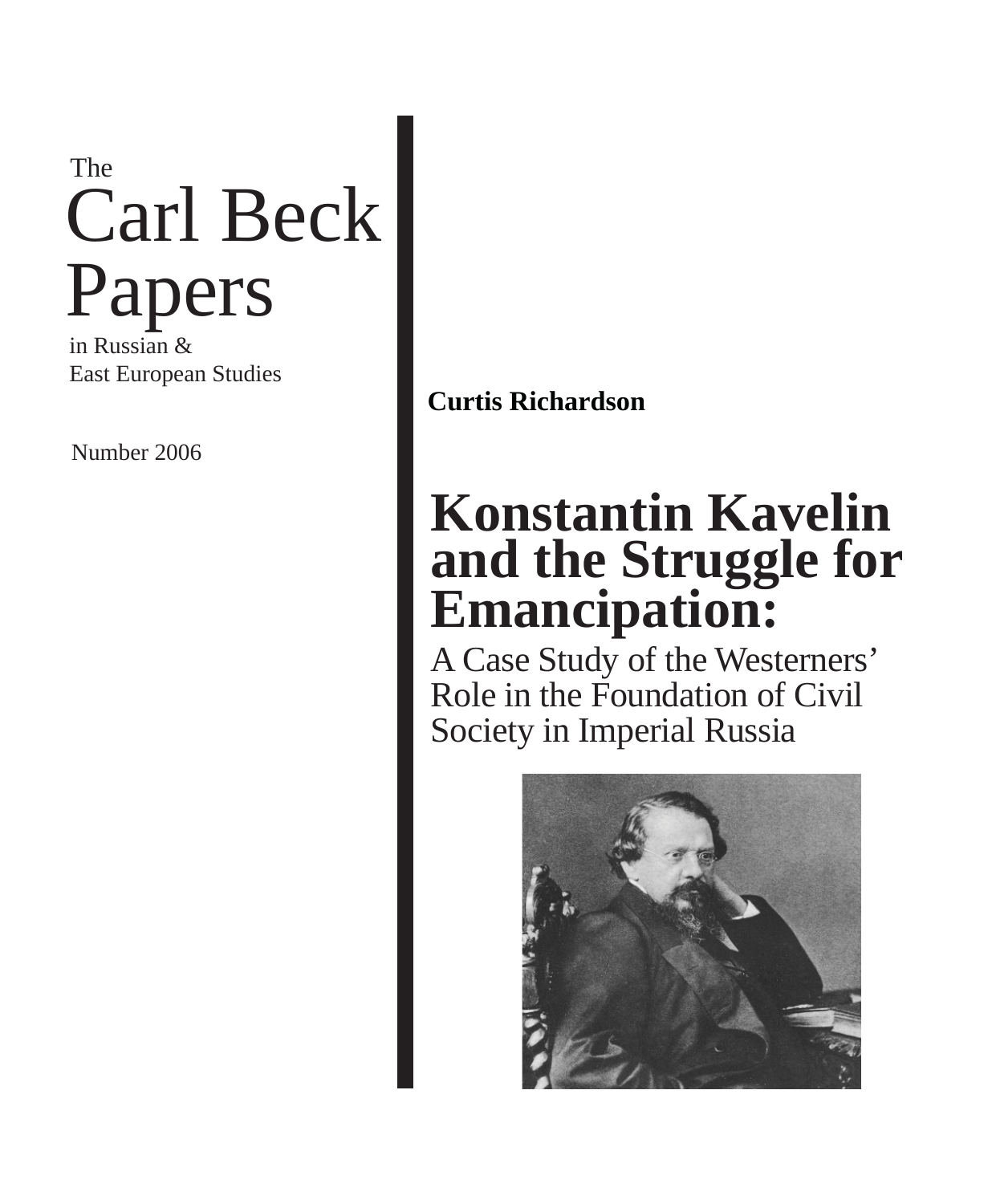# Carl Beck Papers The

in Russian & East European Studies

Number 2006 **Curtis Richardson**

## **Konstantin Kavelin and the Struggle for Emancipation:**

A Case Study of the Westerners' Role in the Foundation of Civil Society in Imperial Russia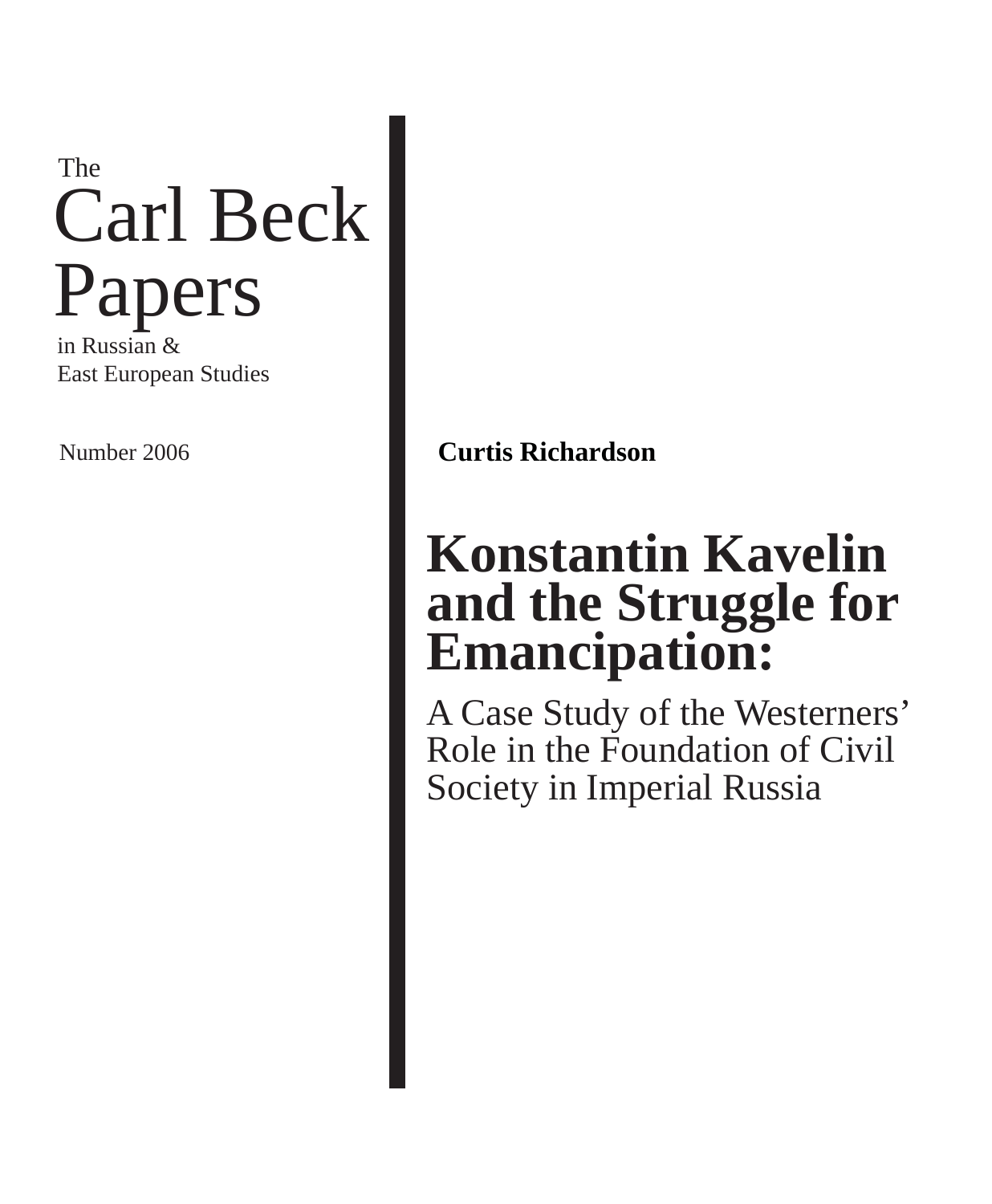**Curtis Richardson** earned his B.A., M.A., and Ph.D. at Northern Illinois University. His primary teaching areas include modern Russian and European history. He wrote and edited two editions of *Russia Facts and Figures Annual*  in addition to publishing several articles. His current research focuses on the emergence of nationalism in eighteenth- and nineteenth-century Imperial Russia. He is an assistant professor in the Department of History, Humanities, Philosophy, and Political Science of Northwest Missouri State University.

No. 2006, September 2010

© 2010 by The Center for Russian and East European Studies, a program of the University Center for International Studies, University of Pittsburgh

ISSN 0889-275X

*Image from cover:* A portrait of Konstantin Kavelin, public domain. Image provided courtesy of the Library of Congress.

*The Carl Beck Papers* Editors: William Chase, Bob Donnorummo, Ronald H. Linden Managing Editor: Eileen O'Malley Editorial Assistant: Julie N. Tvaruzek

Submissions to *The Carl Beck Papers* are welcome. Manuscripts must be in English, double-spaced throughout, and between 40 and 90 pages in length, including notes. Acceptance is based on anonymous review. Mail submissions to: Editor, *The Carl Beck Papers*, Center for Russian and East European Studies, 4400 Wesley W. Posvar Hall, 230 South Bouquet Street, University of Pittsburgh, Pittsburgh, PA 15260.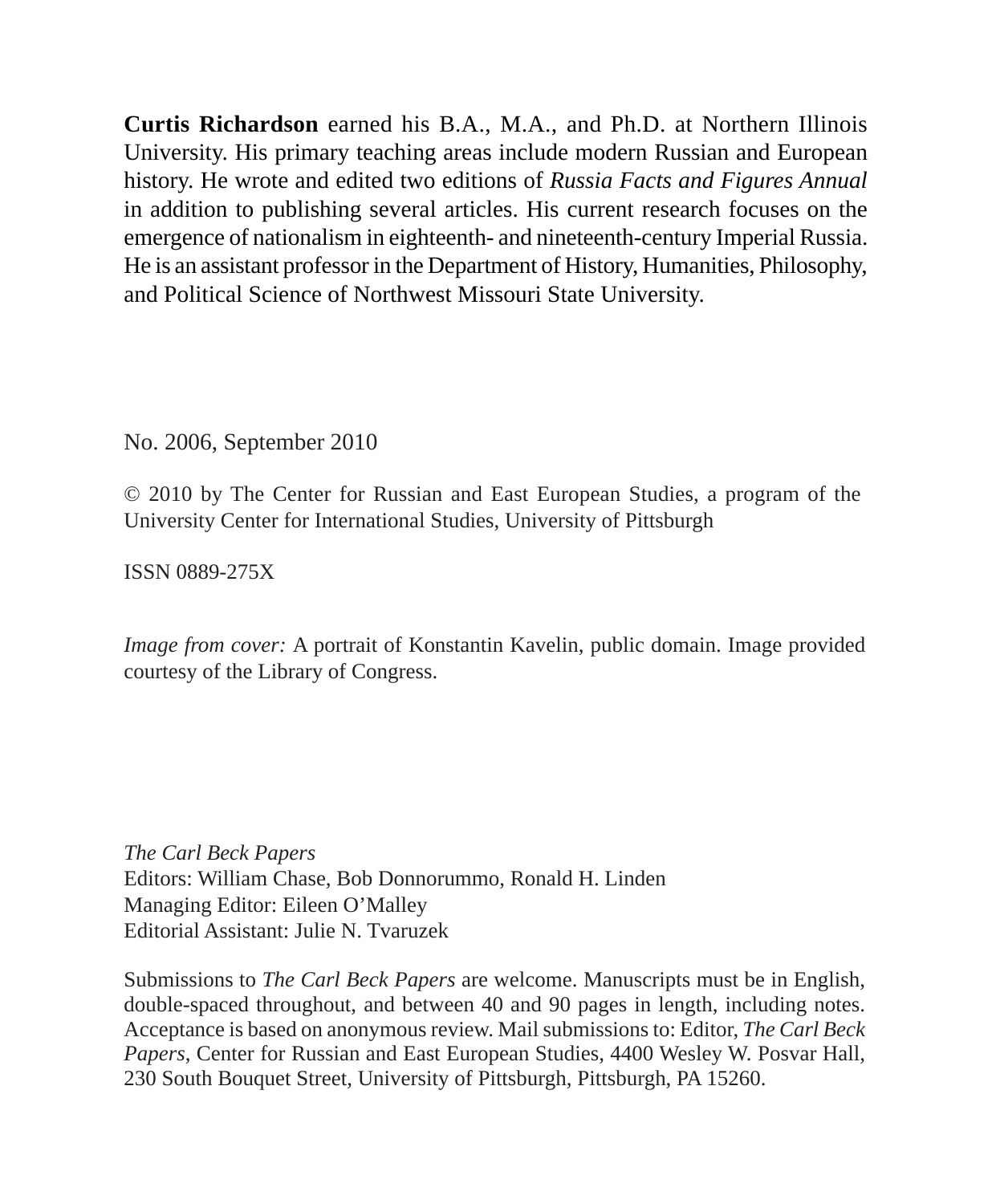#### **Abstract**

This essay explores the emergence of civil society in Imperial Russia in the 1840s and 1850s through an analysis of the role of the public in the preparation for the emancipation of the serfs before the government made the commitment to manumit the serfs. To do so, the essay considers the role of the Westerners, specifically one of the leading Westerners, the legal historian Konstantin Kavelin, from archetypical abstract thinker into political activist within the circumscribed parameters of autocracy in Imperial Russia. Kavelin and his allies, both within and without the bureaucracy, developed reform programs in the harsh years in Russia from 1848 until 1855 in the hope that a time more propitious for reform would come thereby enabling them to act in concert with the government. The Westerners played a vital role in providing the necessary intellectual underpinnings for the Great Reforms, in disseminating these ideas to the public, and in working closely with reformist bureaucrats in their specific preparations. Kavelin's efforts, primarily his proposed drafts and contacts, proved pivotal in facilitating the emancipation preparations that led to the legislation and implementation of the reform. This preparatory work of the late 1840s and 1850s bore fruit when the Russian state emancipated the serfs in 1861. The aspirations for a partnership with the government however failed to materialize.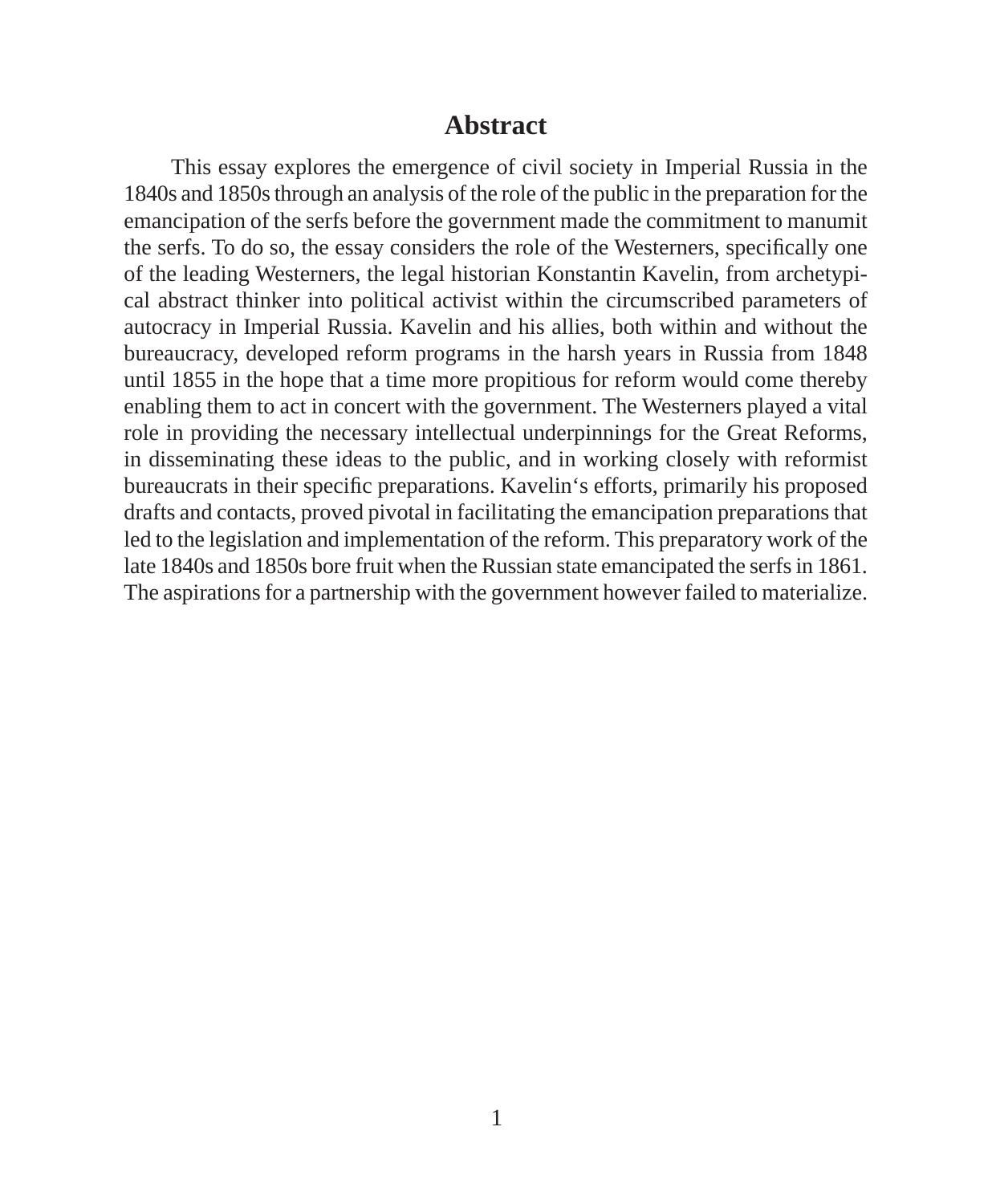The Westerners focused their activities in the late 1840s and early 1850s on fostering the growth of an open, modern society in Russia, in particular to develop individuality: the ability of the individual to act freely in personal matters and to partner with the government in promoting modernization. Throughout the 1830s and early 1840s, they had debated the philosophical underpinnings of the Russian nation and where its future lay. In this process they discovered themselves, and as they reached intellectual maturity they believed that Russia was ripe to do so too. During the oppressive years of the late 1840s and early 1850s—the apogee of Nikolaevan despotism, or *mrachnoe semiletie* (the seven dark years)—the original Westerner circle collapsed. Many of its former members abandoned abstract philosophical debates and focused instead on concrete plans to confront Russia's many pressing problems, foremost among them the conundrum of serfdom. They believed that educated society had earned a place in Russia, that it had a duty to assist in resolving Russia's unique problems, including serfdom, and that it must fulfill this duty.

In this essay, I will explore the mature thought and activities of the Russian jurist and historian, and a leader of the Westerners, Konstantin Kavelin. Russia's defeat in the Crimean War, which, despite the limited nature of the loss, put to question Russia's claim as a great military power and undermined the legitimacy of Nicholas I's reign, coupled with increasing serf disturbances and economic problems, gave new urgency to resolution of the serf question. The growth of a maturing civil society and its increasing demands for greater space in autocratic Russia played the crucial role in fostering the promulgation of reform in Russia. Educated society, working at times within the government and at times outside it, collaborated with progressive officials to create a program that facilitated the Great Reforms of the 1860s. Kavelin's efforts to bring together leaders of educated society and progressive officials in preparing for emancipation were instrumental in this process. He became an intellectual mentor to Russia's enlightened bureaucrats who, with their experience in working through Russia's often byzantine bureaucracy, provided the necessary skill to promulgate the emancipation. Despite their disagreements and inconsistencies, the Westerners created the necessary climate for change and provided the government with the requisite expertise to enact the reforms that opened the door to modernization.

The Westerners emerged in the 1830s and 1840s from the salons and student circles (*kruzhki*) connected to Moscow University. Like the Slavophiles, most of whom attended the same salons and circles, they were challenged by the *Philosophical Letters* of Pyotr Chaadaev, in which he dismissed Russia's past, and hence its present and future, as sterile and devoid of any value. Out of these letters emerged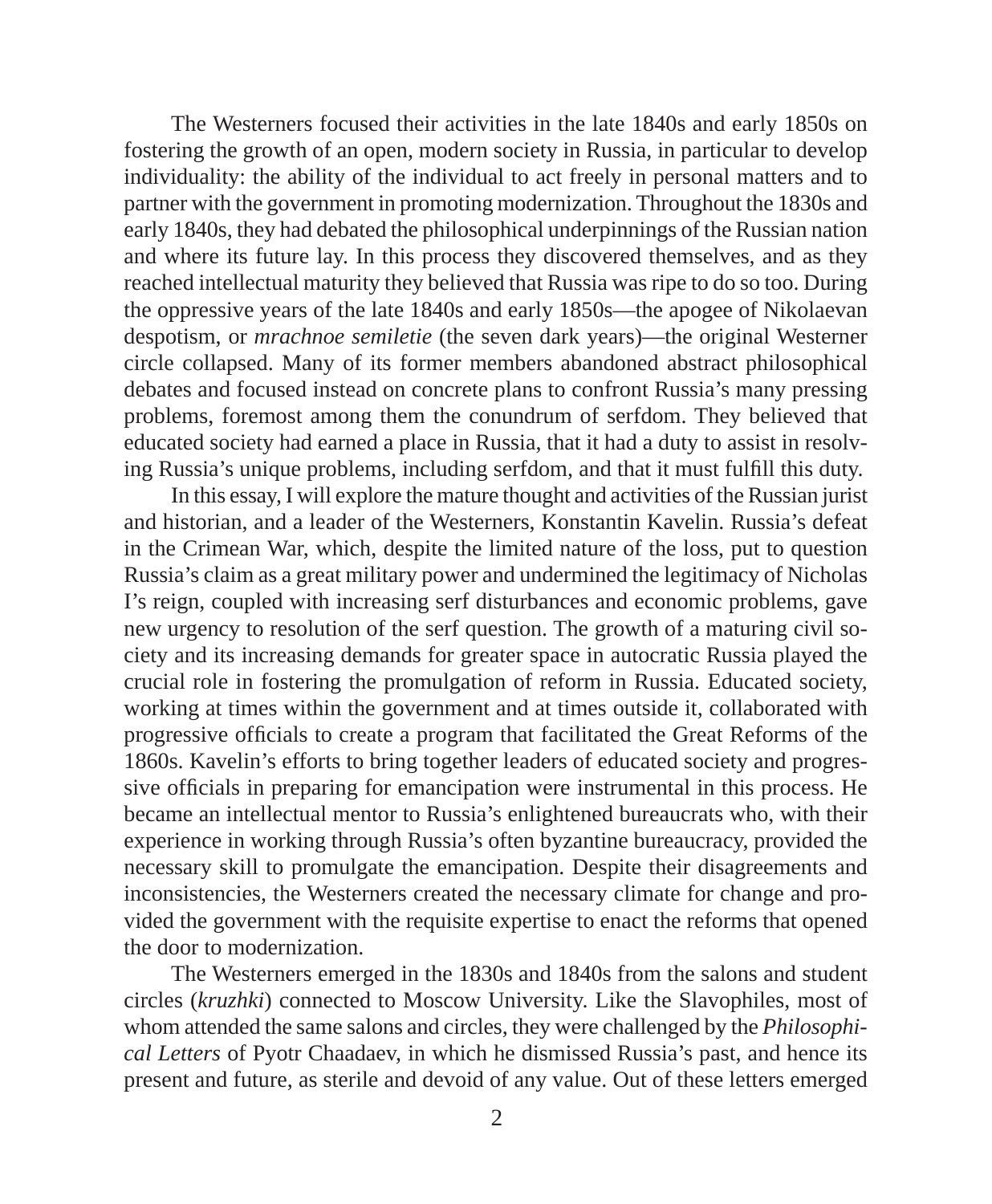the accursed questions: Will Russia contribute anything to world civilization? What is Russia's future? What is Russia's relationship to the West? Their patriotism thus aroused, these young men gathered at Moscow University, which thrived intellectually under the relatively independent stewardship of its superintendent, Count Sergei Stroganov. At the university, and through its adjoining circles and salons, they encountered German Idealistic philosophy which contrasted sharply with the official ethos of Nicholas I's government. Based on Minister of Education Sergei Uvarov's trilogy, "Orthodoxy, Autocracy, Nationality," the official dogma emphasized bureaucratic regimentation, loyalty to the tsar, government service, and servility to superiors. The fluid historical, philosophical, literary, and religious debates initiated by Chaadaev's accursed questions eventually split the young friends into two competing camps, Westerners and Slavophiles.

The Westerners themselves struggled with an elusive unity as they fractured in the mid-1840s over religious and political issues. Their primary unity lay in opposing the Slavophiles' interpretation of Russia's past, present, and future. While the Westerners did look to the West for ideas, they never argued that Russia should blindly follow the West. They debated with each other what this amorphous West was, but for all their differences they agreed that Russia could learn some useful lessons from the West. One of the Westerners' core beliefs was that individuals should be free from government interference in their personal endeavors.<sup>1</sup>

The Westerners, in the difficult last years of Nicholas I's reign, sought to create whatever freedom and individual dignity could be found in social spaces in society, and even in the government, and to use these spaces to educate both themselves and society about what was to needed in order to promote the development of the individual in the future. They believed that it was part of their mission as Russians to spread their ideas and values into society, and in so doing, into the government. Through publications, unpublished manuscript campaigns, lectures, and salon activities, they stressed the importance of enlightenment and the dignity of the individual. They spent the harshest years of despotism, 1848–1855, studying and preparing a concrete program of reform that would create an open society. The death of Nicholas I in 1855 coupled with Russia's defeat in the Crimean War the following year provided the Westerners and their allies in the bureaucracy with the opportunity to promote this program to a public that increasingly expected its views to be considered. Their activities acquainted the Russian public with ideas appropriate to modernization, ideas that resonated with much of the educated public, thereby fostering the formation of a public opinion in Russia which not only accepted, but at times even demanded, a change in government policies and institutions.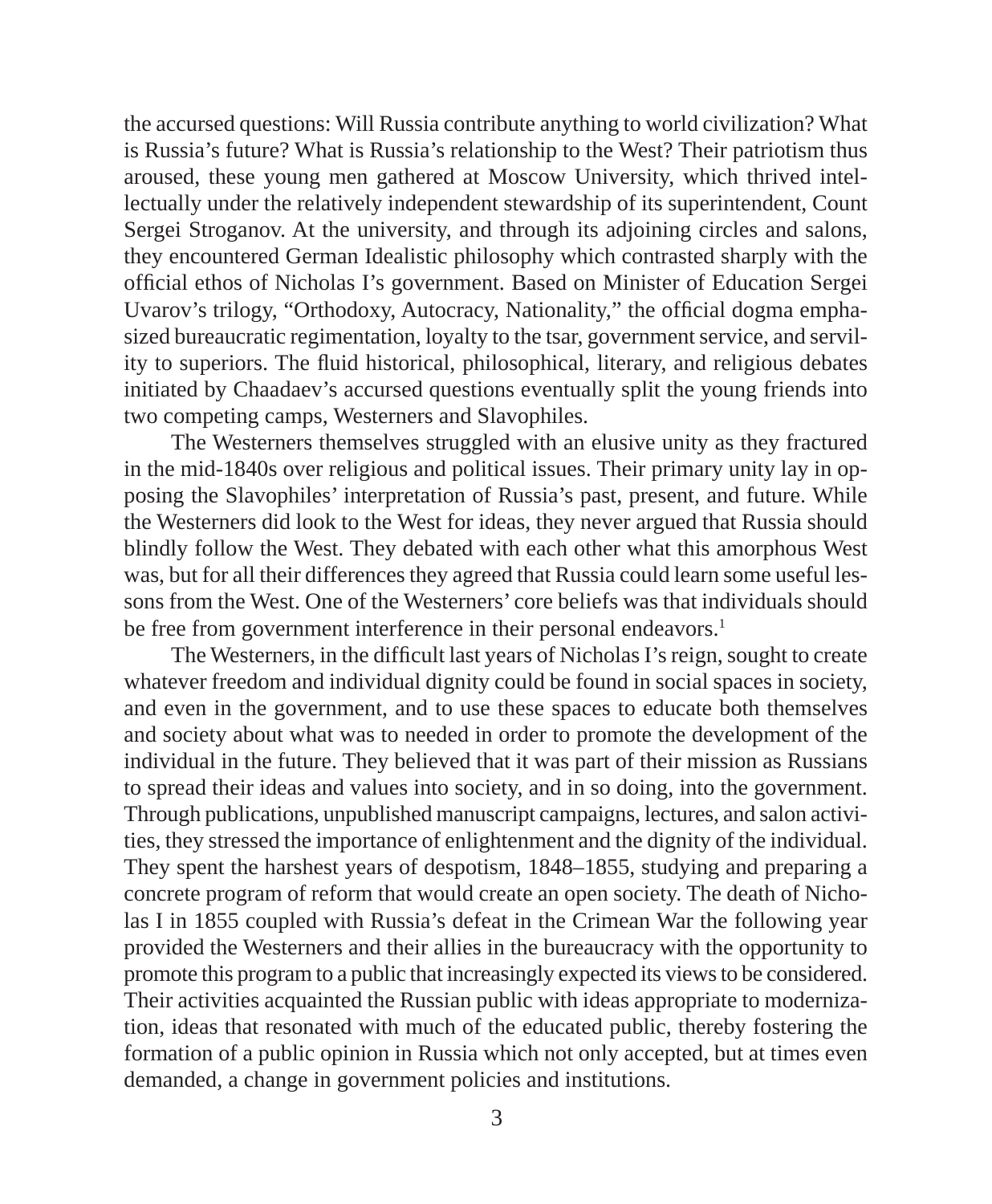The literary critic and prominent Westerner Vissarion Belinskii articulated the concrete goals for which the Westerners would strive so that they, considering themselves agents of modernization and spokespeople for educated society, could find space to act. In his famous letter to Nikolai Gogol', Belinskii foreshadowed a possible practical reform program: "The most pressing contemporary national questions in Russia now are: the abolition of serfdom; the elimination of corporal punishment; the introduction, as far as possible, of a strict observance of at least those laws which already exist."2 Belinskii stressed the ideals of the rule of law and the inviolability of the person, but not through metaphysics or absolute moral imperatives, as the Russian intelligentsia had sought to do in the 1830s and 1840s. These concrete goals offered a base from which to develop a program. It was Belinskii's friend, the tea merchant Vasilii Botkin, who identified the Westerner turn toward practicality in a letter to the belle-lettrist Pavel Annenkov: "after a prolonged wandering through German emptiness it [Russian thought] has begun to pay attention to the practical world, or in other words—our friends are preoccupied with an ideology which has a direct relationship with the practical world."3 Botkin explicitly suggested in this letter that his friends had begun to concentrate their efforts on essential but concrete solutions to Russia's many problems.

Belinskii died shortly after writing his letter to Gogol'. His friend and former pupil Konstantin Kavelin assumed the dangerous and complex task of establishing a political program and disseminating it in autocratic Russia. After resigning from Moscow University where he had been professor of legal history, Kavelin reached St. Petersburg in the summer of 1848, just after the death of Belinskii.<sup>4</sup> Several months later, after much introspection, he wrote a long and thoughtful letter to his former colleague at Moscow University, Timofei Granovskii, in which he described the oppressive and stagnant political and social situation from his new home in the capital and considered the tasks facing the Westerners and their allies in the bureaucracy in such trying circumstances. Lamenting that the intelligentsia had hitherto squandered its time and talents in idle abstraction, Kavelin called for a new emphasis on practical work: "To the question: what have they done, what have they added by their existence to the treasure house of life for sixty million half-savage and ignorant people, yet still people nevertheless? What purpose has their humanism served, their inner struggle, their love for the supreme truth, their self-sacrifice, their development—in a word, all the wealth of strength, mind, and knowledge, all the moral forces?"5

Kavelin wanted the leaders of educated society to rally public opinion, and he tried to convince Nikolai Nekrasov and Ivan Panaev, the new editors of the progres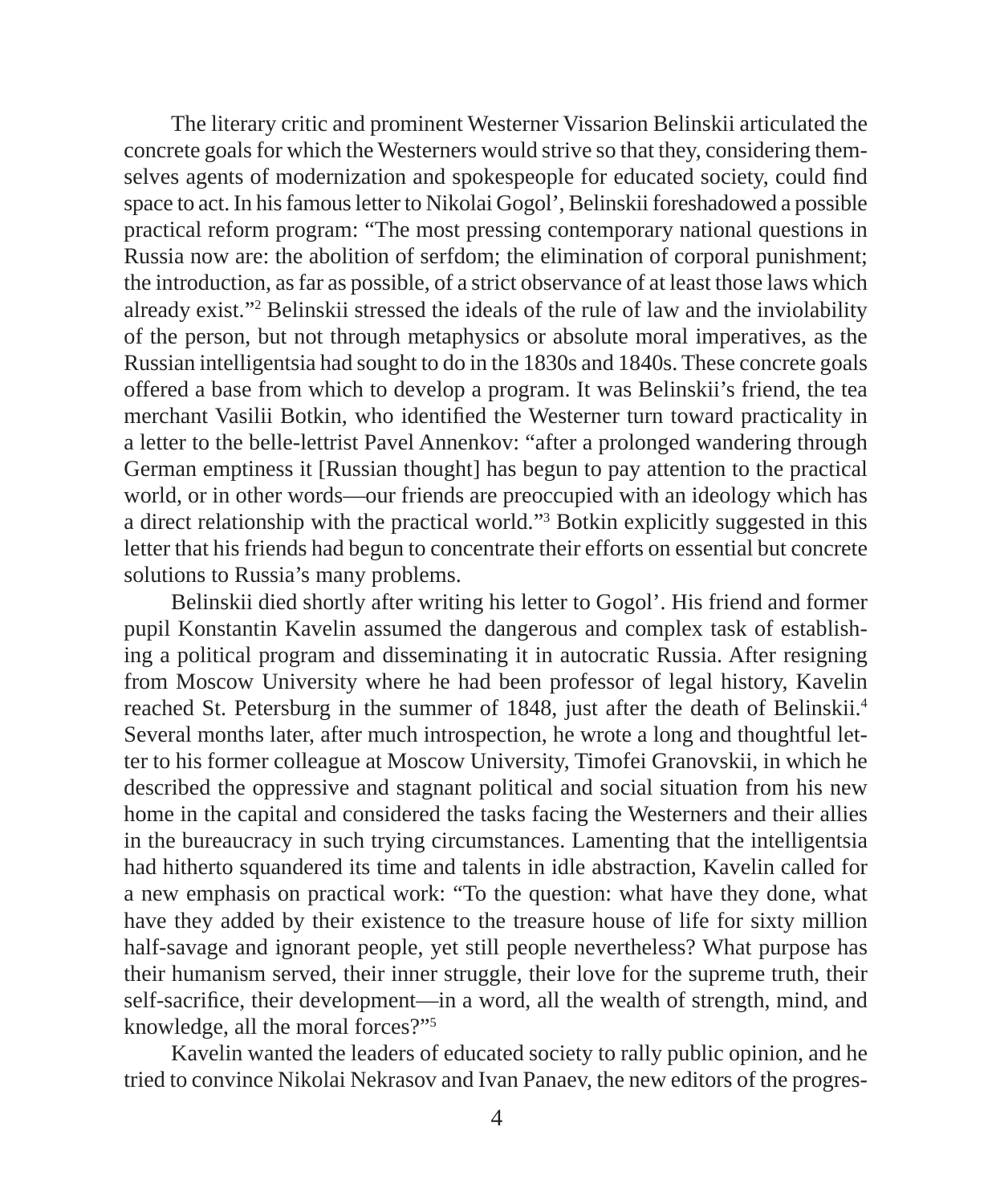sive journal *Sovremennik,* to print his program. Fearing that the government would ban their journal in the increasingly reactionary political climate following 1848 the two men refused.6 Kavelin then decided to establish a reform party within the government itself in order to continue his campaign against Nicholas I's despotism.

In alliance with progressive officials in the bureaucracy, specifically the "enlightened bureaucrats," the Westerners thus advanced the cause of modernization and reform in Russia, focusing primarily on the emancipation of the serfs as the first and most important step in establishing the primacy of the individual in Russia.7 That millions of Russians lived in bondage was an embarrassment to educated society, already frustrated by the conflict between the ideals promoted by Western education and the oppressive bureaucratic formalism of daily life. The Westerners, led by Moscow University Professor Pyotr Redkin, Granovskii, and Kavelin, envisioned a new Russia, one in which the educated public would metamorphose from subjects into citizens, with the concomitant obligations and rights.

In this study I examine these efforts through an analysis of the discussions within both educated society and the bureaucracy prior to the emancipation of 1861. Konstantin Kavelin played a critical role in these debates, through his connections with the enlightened bureaucrats, his efforts to unite educated society behind a reform program, and his activities as a publicist for an end to serfdom. The death of the despot in 1855 and Russia's defeat in the Crimean War were instrumental in enabling the educated public to act; the incoming reign of Alexander II offered new possibilities for it to use its years of preparation to facilitate the emancipation of the serfs and the transformation of Russia.

#### **Into the Deep Recesses**

Discussions of reform continued in Russia despite the establishment of a military-bureaucratic despotism in 1848, but such efforts moved into the deep recesses of government offices and into safe, protected salons as they had thirty years earlier in the last, reactionary days of Alexander I.8 Konstantin Kavelin's educational background and his many acquaintances in educated society and in the bureaucracy, coupled with the acclaim he received for his essay "A View of the Juridical Life of Ancient Russia," gained him immediate access to the salon life of the capital, which in turn allowed him to become the intellectual mentor of a circle of enlightened bureaucrats led by Nikolai and Dmitrii Miliutin.<sup>9</sup> Pavel Annenkov named this circle the Petersburg Party of Progress because it advocated orderly,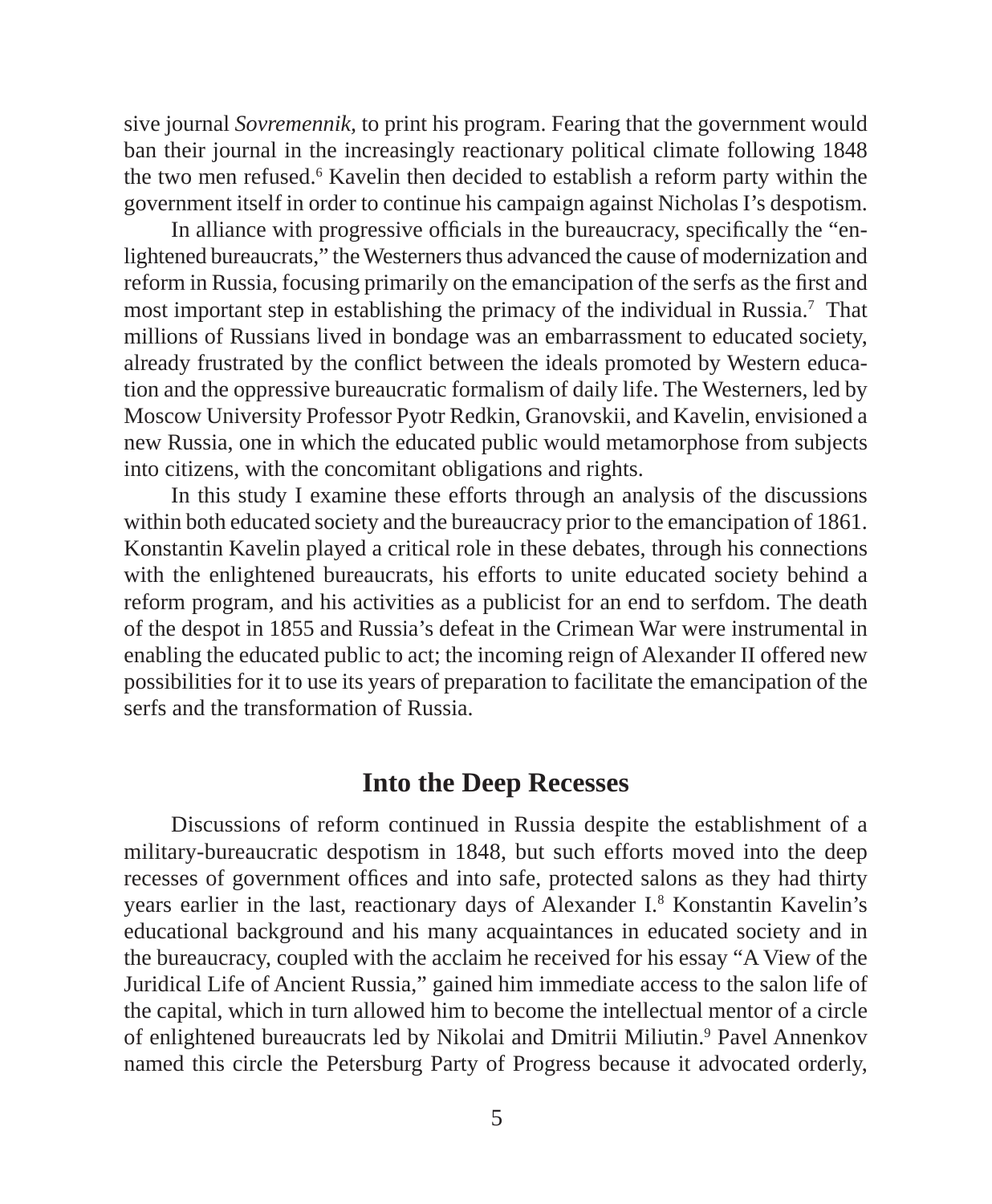evolutionary change.10 Despite the circle's political moderation, it was extremely critical of Nicholas's regime for its "official lawlessness, police oppression, and strict formalism."11 The group endorsed autocracy, but saw it as a means to slow, but steady, progress.<sup>12</sup>

The Petersburg Party of Progress, formed around the nucleus of the Miliutin brothers and Kavelin, coalesced in 1849. It included a number of mid-level officials and leading progressives. The enlightened bureaucrats came to believe that by the middle of the nineteenth century Russia's problems could not be considered solely in terms of administrative bureaus with all their inefficiencies and corruption. The best means to address the myriad problems was to bring the rule of law to Russia through reforming the judicial system, abolishing serfdom, and curtailing the arbitrariness of officials and landowners. In order to accomplish these goals, they sought to "harness" the forces of social change and create a broader base of support for autocracy that somehow allowed Russians some amount of participation in government."<sup>13</sup> These goals were commensurate with the syncretic views of the leading thinkers and actors from educated society and their allies among the enlightened bureaucrats.

The geographer P. P. Semenov-Tian'-Shanskii, a distant relative of Nikolai Miliutin and a trusted assistant to Iakov Rostovtsev, Tsar Alexander II's closest advisor, writes that after the rapprochement of Nikolai Miliutin and Kavelin, the two directed their work toward emancipation, which both recognized as essential for the renewal of the Russian state structure.14 The circle included A. P. Zablotskii-Desiatovskii, a rising young bureaucrat in the Ministry of State Domains; I. P. Arapetov, an old friend of the Miliutins, who worked in the Ministry of the Interior; E. F. Korsh, Kavelin's brother-in-law and a fellow refugee from Moscow, who worked as a journalist in the capital; and K. K. Grot, who worked in the Economic Department with Kavelin and Nikolai Miliutin.15

Through Kavelin and Korsh's efforts and connections, the circle had close links with other progressive circles and individuals in a number of cities, especially at the universities and other institutions of higher learning.16 Working through them, the Miliutin circle fostered a sense of reconciliation and good will among different groups of the intelligentsia which had been torn apart by the internecine debates between the Westerners and the Slavophiles, and the liberal and radical Westerners, earlier in the 1840s. By offering the opportunity for "practical work" to members of the alienated intelligentsia, the circle enabled formerly bitter enemies, including Slavophiles and Westerners, to collaborate productively and pragmatically to help solve Russia's many problems.17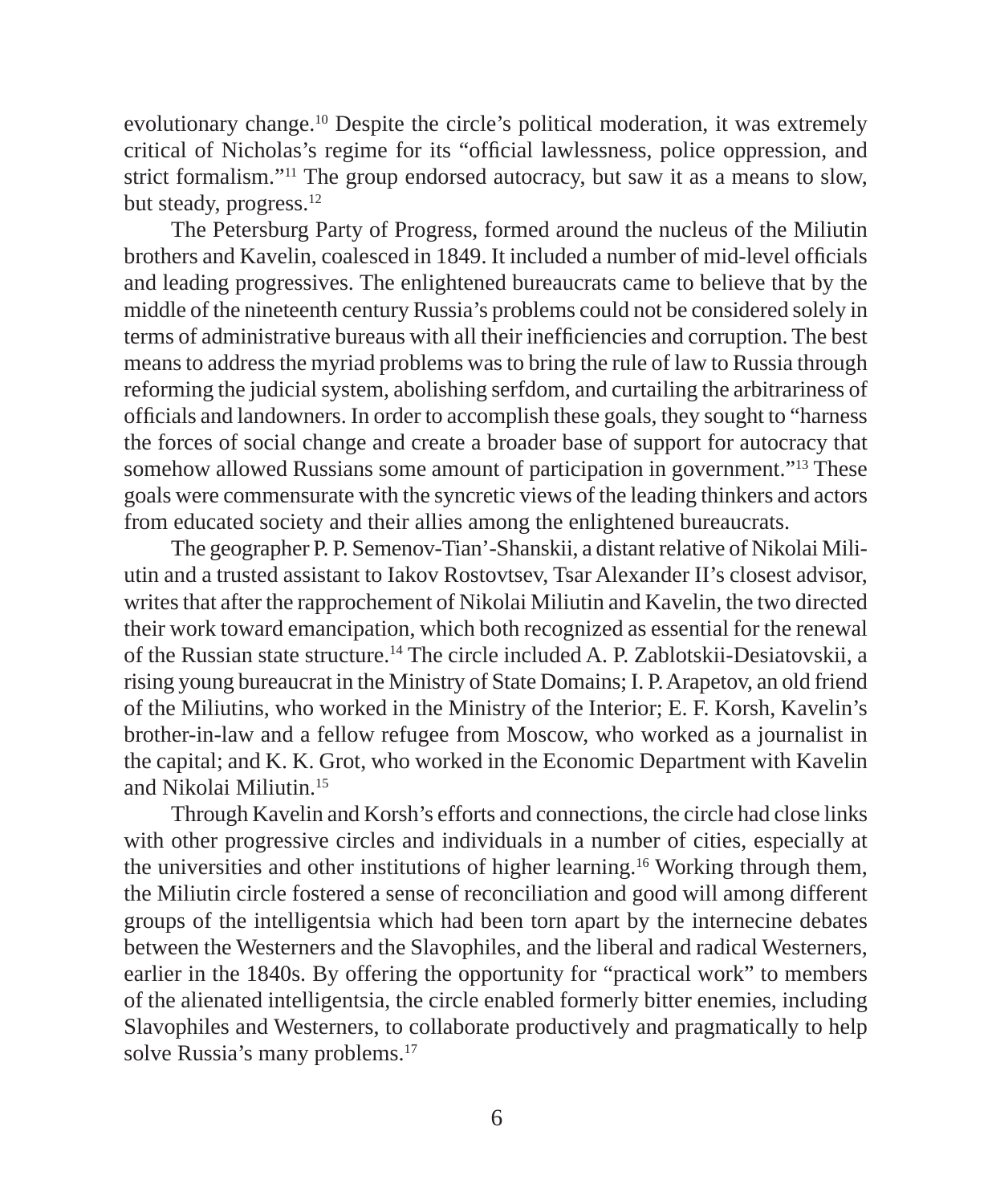The members of this circle also joined the Imperial Russian Geographical Society, which helped to prepare the way for the emancipation by compiling detailed ethnographic and statistical data on the serfs. The Geographical Society provided a venue for the intelligentsia and the enlightened bureaucrats to meet under the government's auspices and enabled them to develop contacts with powerful figures at court.<sup>18</sup> These groups of progressives, endorsing the conviction that the autocrat had served as an instrument of reform in Russia since Peter the Great, believed that educated society must inform the tsar of Russia's true conditions, thereby circumventing the reactionary court camarilla. It was the Miliutin circle's intention to transform the Russian Geographical Society into an instrument to serve this purpose of collecting data about Russia and informing the tsar.19

The founders of the Geographical Society intentionally modeled it on Great Britain's Royal Geographical Society. It was established on August 6, 1846, and the selection of the tsar's second son, Konstantin Nikolaevich, as its first president proved to be a victory for those, such as the members of the Miliutin circle, who had a vision of the society as a vehicle for preparing reform. The primary goal of the society remained vague, but the ambiguity about its mission offered the opportunity to mold it into an effective social space, ironically protected from the government by its connection to the government, in which to prepare reform. The founders, most of whom were ethnic Baltic German, envisioned an institution that would support purely academic studies of the least explored peoples and regions of the Russian Empire. A number of the young Russians who entered the society in growing numbers in the following years, however, sought to avail themselves of its protection and resources to analyze the actual living conditions of the Russian people. Their influence grew quickly after the election of A. V. Golovnin, a close friend of the Miliutin brothers, as the society's secretary. Golovnin furthered these efforts when he introduced a number of his progressive friends from the bureaucracy into the society, starting what Semenov-Tian'-Shanskii called "a genuine revolution."<sup>20</sup> In 1848 the statistics division of the society, due mostly to Nikolai Miliutin's maneuvering, in a long and tumultuous meeting, rejected the appointment of the two nominees for its director to the Council (the geographical society's executive board), despite the society's rules. They sought to dilute the power of the council to the general assembly (in which they had a majority) of its members to extend their control. They elected instead one of their like-minded colleagues, A. P. Zablotskii-Desiatovskii.21 He used his new position to focus the work of the statistics division to a study of economic geography and to amass information on Russian peasants' lives.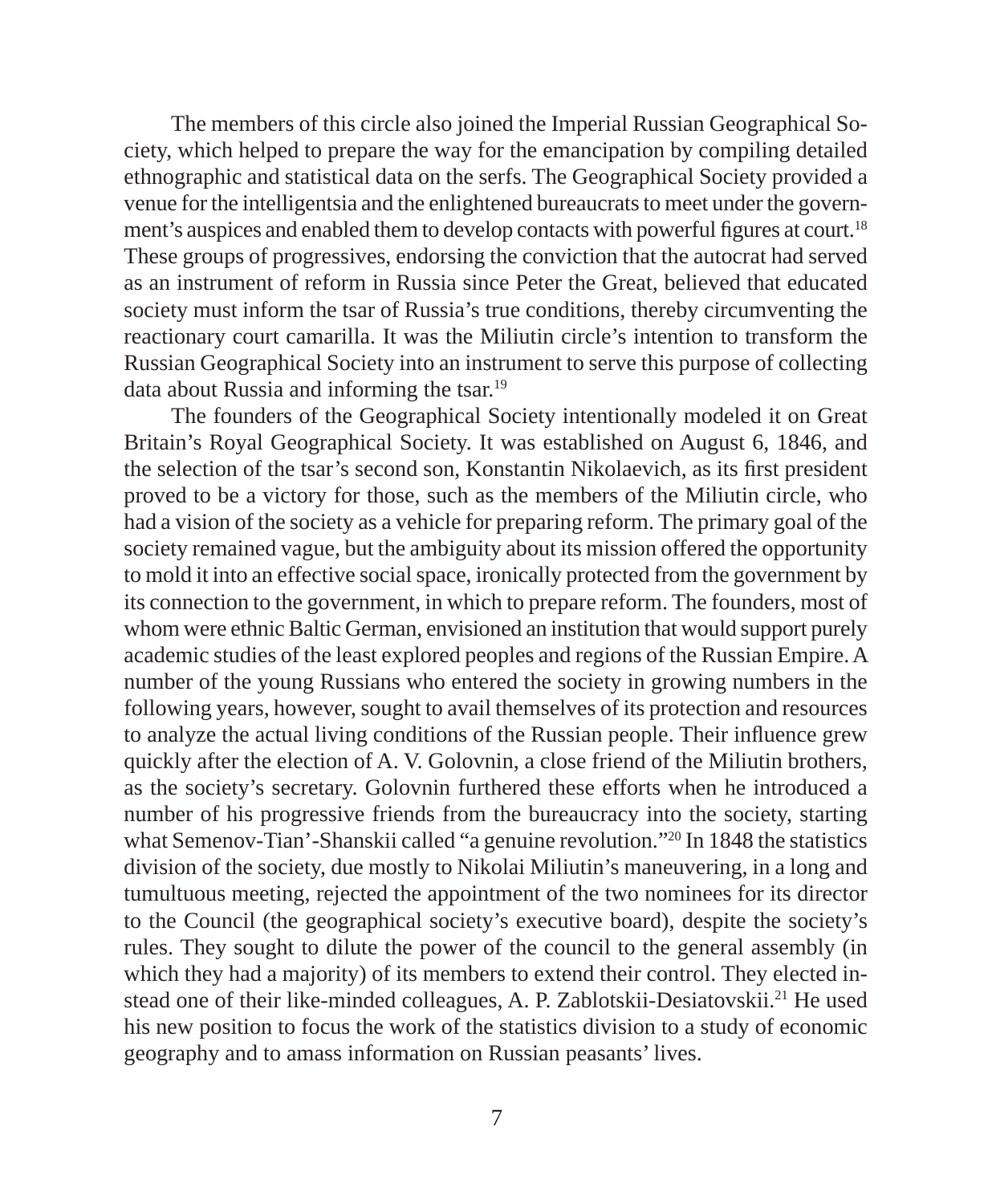Many of the younger, reform-minded Russians led this rebellion, inaugurating an acrimonious two-year struggle over revisions of the rules that would "extend participation in scholarly activity to a broader circle of members."22 They successfully obtained full autonomy for each of the society's four divisions, and succeeded in giving its general assembly a decisive voice in the management of the society.23 In early 1850, Gen. M. N. Murav'ev became the society's president; although not associated with reform efforts, he was a Russian and supported Russians in the society.

The struggle for control of the Geographical Society, superficially a conflict between the Russians and Germans, manifested Kavelin's conviction, imparted to the members of the circle, that reform in autocratic Russia was most effectively promoted under the guise of nationalism to rally supporters. The reformers wanted their scholarship to enlighten and reform Russia, and they succeeded in defeating the more conservative, purely academic German elements. After the victory, the members of the Miliutin circle and enlightened bureaucrats began to play a leading role in the work of the society, especially in the ethnography and statistics divisions. According to Semenov, this victory enabled the new leaders of the Society to focus their "attention on the study of the Russian national way of life" in the more concrete effort to promote better relations between the serf owners and the peasants."24

The ethnography division initiated a comprehensive study of provincial and local life in Russia's various regions. The questionnaire included a number of categories: physical appearance, language, domestic life, economic activity, customs, and traditions. The Geographical Society issued seven thousand copies of the questionnaires. Although many were not completed and some only completed in part, Kavelin, as editor, was able to use the data to issue a two-volume report on the Russian peasantry, published in 1853 and 1854 in the ethnographic section's journal, *Etnograficheskii sbornik*.<sup>25</sup> The report depicted the peasants as sober, hardworking people, able to survive despite little food and rudimentary shelter. In its own way, yet similarly to Turgenev's contemporaneous *A Sportsmen's Sketches*, this statistical depiction of the serfs contradicted the general views of them among the elite. This experience and information bore rich fruit in the emancipation of 1861.

The obscurantism of the years 1848–1855 impeded the efforts of educated society to address Russia's myriad problems, first and foremost among them, serfdom. In the wake of the 1848 revolutions in Europe, Nicholas I's fear of the contagion of revolution compelled him to adopt numerous measures in order to quarantine Russia, to isolate it from the West. The government imposed severe censorship and considered closing the universities. Annenkov, upon returning to Russia from France in the fall of 1848, was shocked at the rise of obscurantism in education and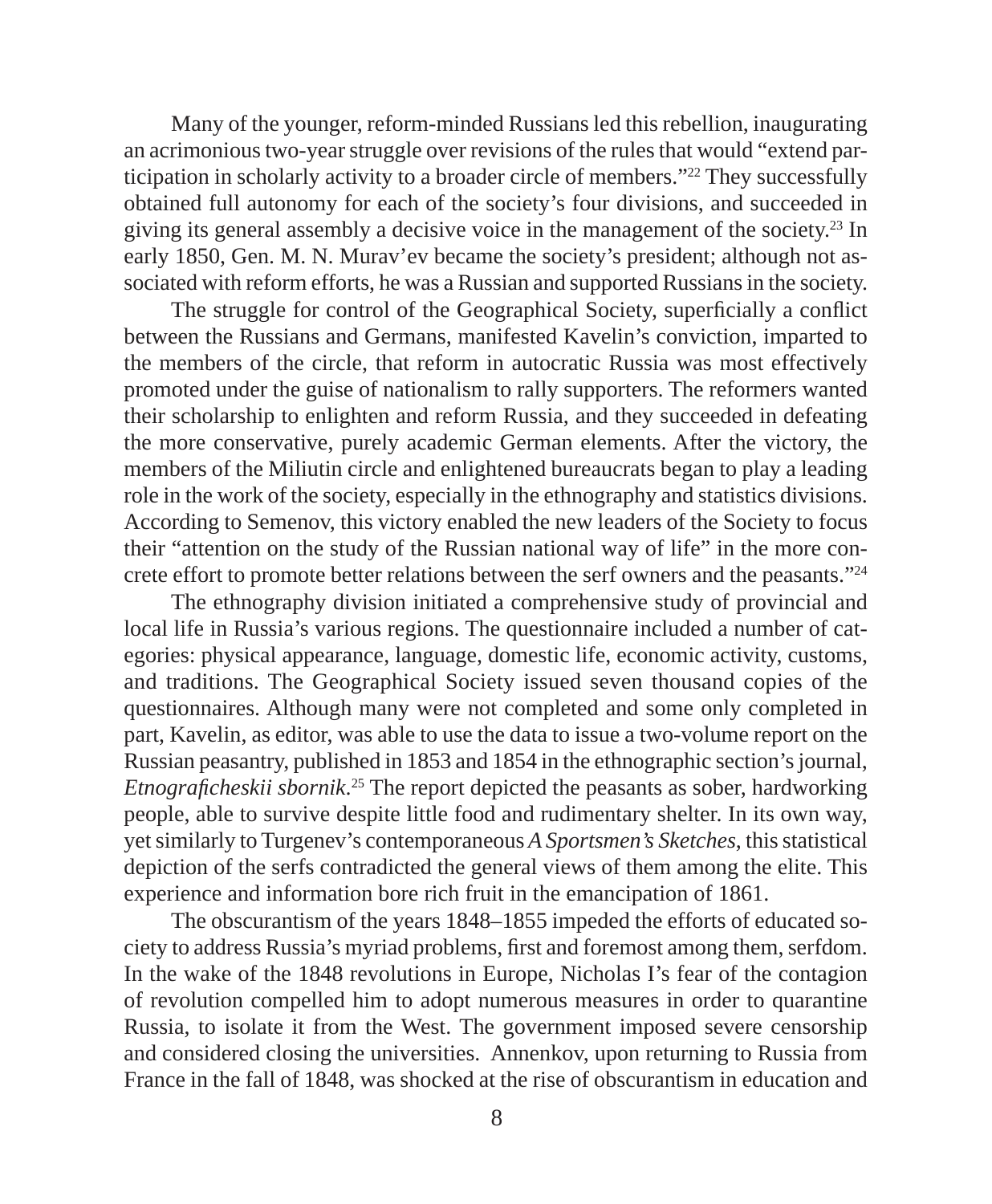the seeming ubiquitousness of the police.<sup>26</sup> Nicholas appointed the noted reactionary Count A. A. Zakrevskii as governor-general of Moscow to ferret out liberals.27 Solov'ev compared this era to the inaugural years of the Roman Empire, when the emperors used the praetorian guard to crush all perceived dissent.<sup>28</sup>

Given this harsh environment, the Geographical Society avoided direct political action, but its activities enabled the Westerners and their allies in the bureaucracy to continue their preparations for reform at a future, more propitious, time. The society provided a haven where reform-minded men could safely work and discuss the various internal problems facing Russia. In addition, the Geographical Society financed and published its research about Russia's internal conditions, offering at times shocking portraits of the peasantry. Through their work these enlightened bureaucrats and Westerners directed the attention of other reform-minded people in educated society throughout Russia to the real living conditions in their homeland. They strengthened the belief in a realistic, pragmatic approach to social questions that Belinskii had endorsed shortly before he died. Thus, they laid the groundwork for reform and the modernization of autocratic Russia.

#### **Enter the Grand Duchess Yelena Pavlovna**

The Miliutin circle and other progressive members of the Geographical Society enjoyed the protection of several highly placed individuals, the most important of whom was their patron, the Grand Duchess Yelena Pavlovna, widow of the Tsar Nicholas's brother Mikhail who died in 1849. Her salon became the primary center of the emerging abolitionist party. Born a Württemburg princess, she possessed both intelligence and character. In an obituary written in 1873, Kavelin described her as "endowed with a sharp, versatile mind, thoroughly enlightened in the broadest sense of the word." She was a patron of the arts, well-versed in questions of science, and knowledgeable about the pressing social questions of the day. Most important to Kavelin, she dedicated her "remarkable and enlightened mind, all her brilliant, incomparable talents" to the glory and improvement of her adopted homeland.<sup>29</sup>

Politics was the greatest of her many interests. In order to follow the current political situation, she organized intimate dinners for dignitaries, usually Nicholas I's more moderate and well-intentioned advisors, including Pavel Kiselev and Modest Korf.<sup>30</sup> She also began to turn to younger, progressive officials, about whom she learned from the senior dignitaries. She eventually succeeded in her most important effort, that is, building a relationship with the grand duke Konstantin Nikolaevich,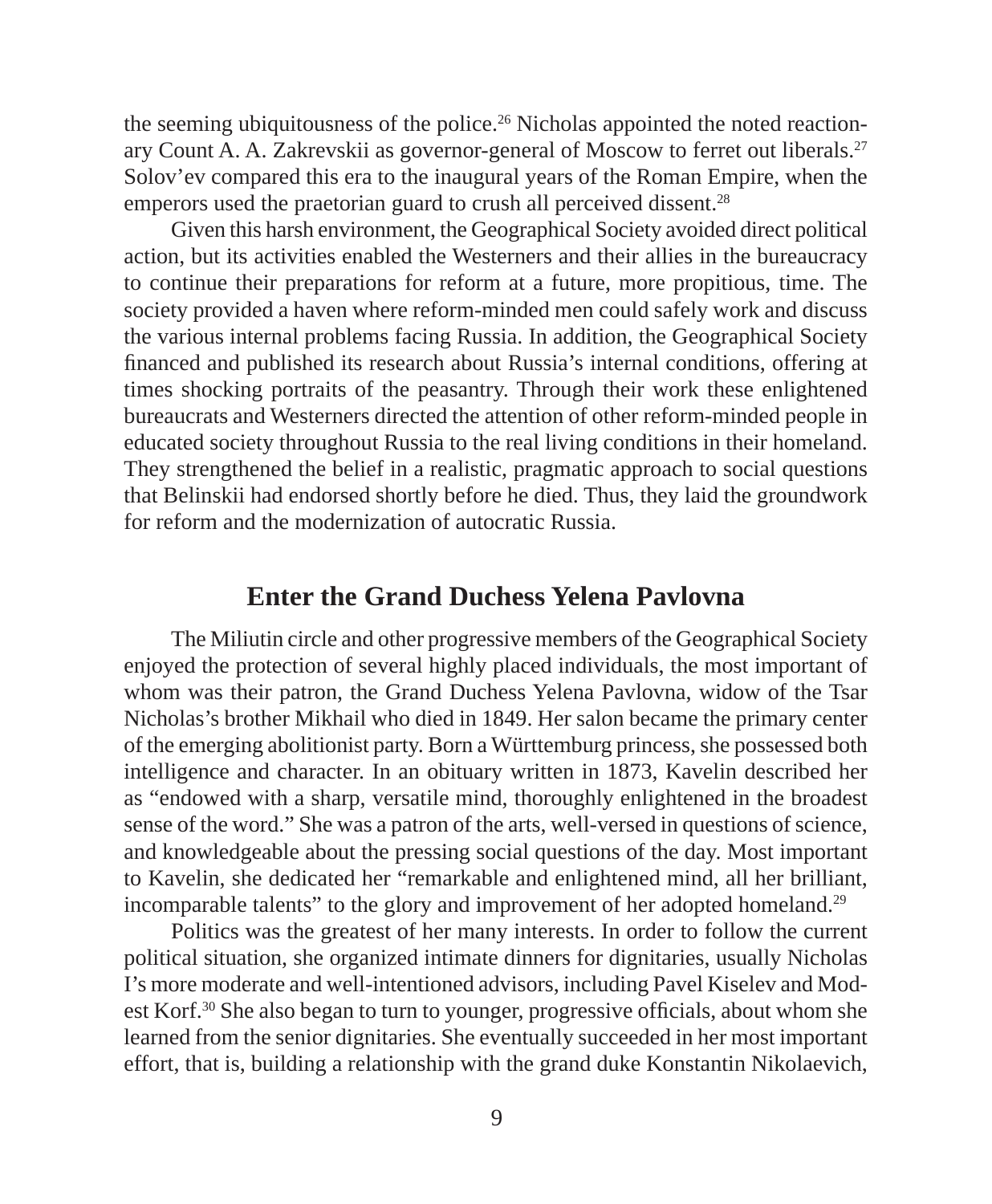who became closer to his aunt in the early 1850s.<sup>31</sup> The tie was further strengthened when her friend A. V. Golovnin became the grand duke's personal secretary and Prince D. A. Obolenskii transferred into the grand duke's Naval Ministry as director of the commissariat. Until Nicholas's death, the grand duchess limited her activities to providing a refuge where conscientious reformers could exchange ideas about Russia's problems.32

In 1847 Prince Obolenskii, assistant president of the civil court in St. Petersburg, and a number of the younger, more progressive officials were invited to her Thursday evening gatherings. Shortly thereafter Nikolai Miliutin began to attend them as well. Obolenskii recalled that most of the young men who frequented her salon were confirmed Westerners although Obolenskii himself was not. Despite differences in the participants' convictions, they "agreed in one common feeling, in the desire for a better order. The ways of the bureaucracy and the highest-ranking statesmen were subjected to bitter and derisive criticism." Obolenskii added that the works of Western socialists, such as Pierre-Joseph Proudhon, Charles Fourier, and Louis Blanc, influenced the discussants, although in a "platonic" way, not in the quest for a revolution. Obolenskii concluded that "these young men worked, studied, read, and treated the aimless, empty life of high society with contempt. Fear reigned over everything; routine in administration, formalism to the point of scandal in the courts. Life hid in the minds and hearts of these young men, but they were sustained by an incomprehensibly firm hope that the present order could not long continue and that more favorable days must soon arrive."33

Thus, Yelena Pavlovna's salon provided another critical social space where enlightened bureaucrats and the moderate intelligentsia could discuss Russia's current problems. The coalescence of these forces, alienated since the Decembrist uprising in 1825, created the practical and intellectual preconditions for the Great Reforms of the 1860s and 1870s. The moderate intelligentsia provided the enlightened bureaucrats with the philosophical underpinning, including the work of leading social and political thinkers of Western Europe. These ideas and the resulting discussions led the participating bureaucrats to view reform and modernization as a joint project of educated society and the state. Two individuals, Kavelin and the youngest Miliutin brother Vladimir, fostered the Miliutin circle's interest in the French utopian socialists, but not as a blueprint for action. Because the Miliutin brothers and their allies were not seeking a new philosophical system or a model upon which to remake Russian society, they ignored the overtly political aspects of the socialists' works. In the process of these debates, they expanded their conception of reform beyond a mere fine-tuning of the administrative machinery and simple statistical studies.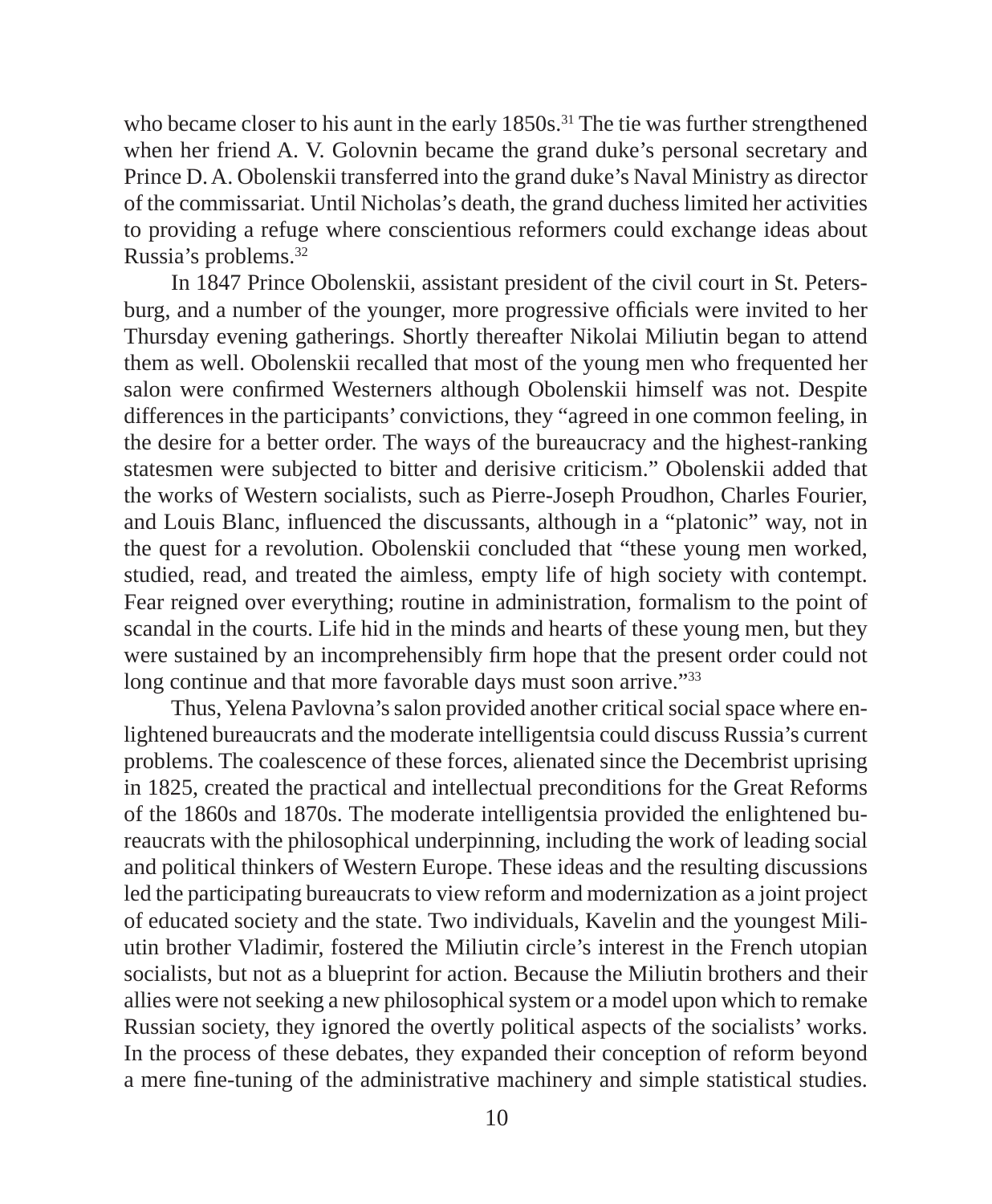Instead, they stressed practical matters in discussions about change and in their efforts to consult public opinion.34

Until his death in 1849, the Grand Duke Mikhail inhibited his wife's efforts so she had to proceed cautiously in cultivating the acquaintance of these young officials and *intelligenty*. Playing chess in the corner, Mikhail often intervened in the discussions; sometimes he so upset his wife with his obscurantist views that she stalked out of the room. After his death, however, Yelena Pavlovna's "morganatic evenings" as she called them, significantly expanded. With the assistance of her ladies-in-waiting, first Princess L'vov and later Baroness Rahden, she altered the composition of her salon, inviting "all the best representatives of the younger generation" led by the members of the Miliutin circle.<sup>35</sup>

In such venues as the Russian Geographical Society, Yelena Pavlovna's salon, and the Miliutin circle, Kavelin suggested three guidelines for reform to succeed: it must be distinctively Russian, it must be based on a thorough knowledge of the conditions in Russia, and it must come from above—from the autocrat. Kavelin spoke for the circle in Petersburg when he wrote to Granovskii in 1848: "I believe in the complete necessity of absolutism for contemporary Russia, but it must be progressive and enlightened. The kind we have only destroys the germ of an independent life. The good that is happening is occurring without its knowledge. Little by little, we are growing accustomed to fighting it with its own weapons."<sup>36</sup>

#### **The Little Center in the Capital**

Kavelin had become a central figure among the intelligentsia and enlightened bureaucrats in the capital, uniting the disparate elements of both groups around the goal of reform within the state.37 The legal philosopher Boris Chicherin, who visited his former professor in Petersburg, later recalled that Kavelin had become the "little center" of the capital's intelligentsia with contacts throughout the city, including the "liberal bureaucrats" and the salon of the grand duchess where they "esteemed his talent and the nobility of his character."38 Thus, despite its oppressiveness, Kavelin found life in the capital useful to his cause. Dismissing the rumors about a return to a faculty position in Moscow at this time, he informed his sister that he "would not go. It is better for me in Petersburg. I have become accustomed to this place and have made some connections."39

Kavelin suggested that his motherland had the same goal as Europe: a free society in which the individual had a creative and independent existence. Russia,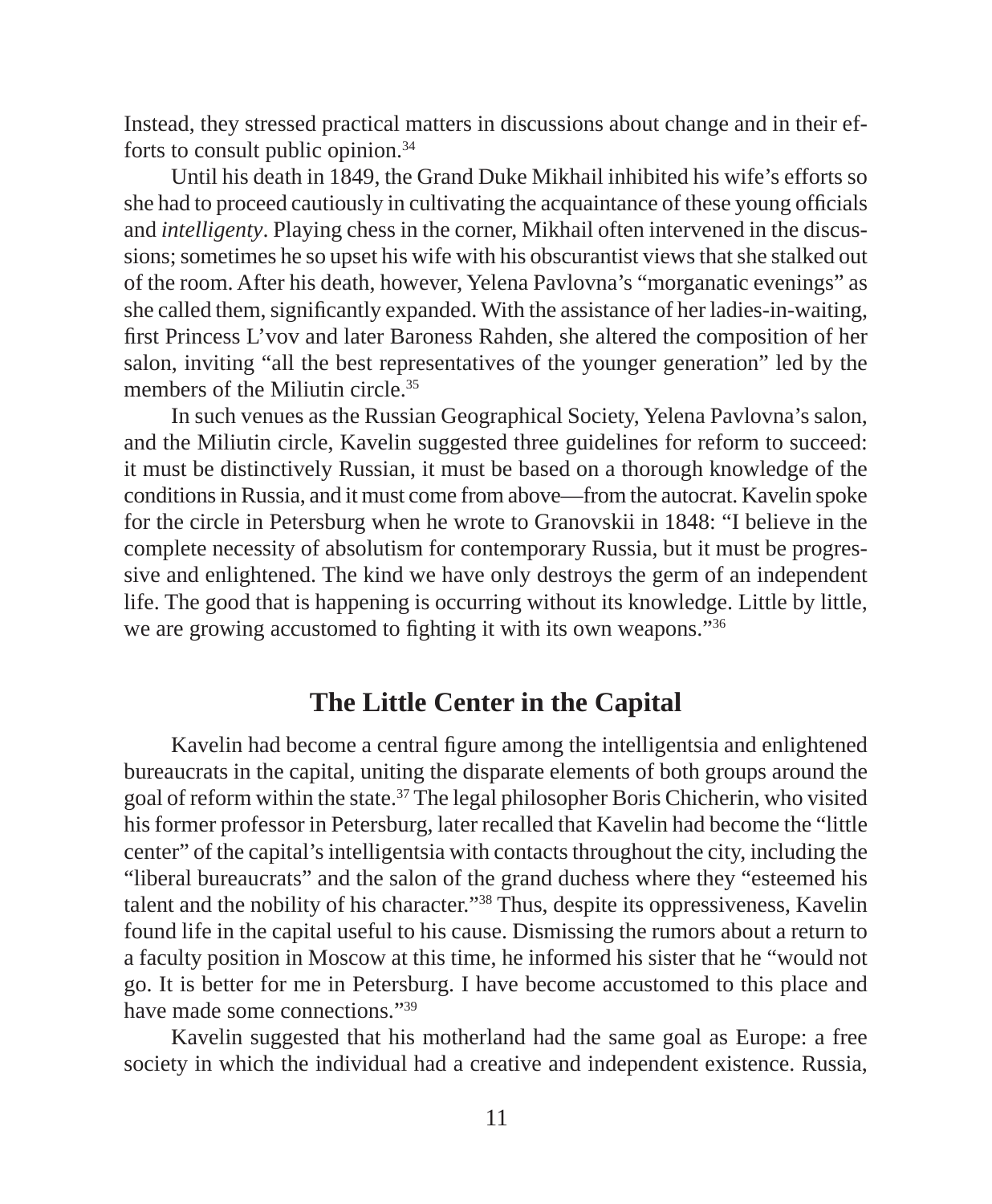however, would follow its own path to that goal. Granovskii had already made this point in one of his public lectures:

We [Russia] will accept from Europe only the purest results of her development by eliminating all the incidental admixtures. The science of the West is the single good that it can transmit to Russia. We accept this heritage with due recognition toward those who have prepared it for us, the unexpected heirs, and we would not demand from them an account of how they acquired the treasures that they bequeath to us. Our work would increase these treasures in a way worthy of the contribution of Russian thought and word.40

As Westerners, Granovskii and Kavelin believed that Russia must not simply import Western ideas, but learn from Europe's past.

These efforts to inculcate liberal, humane values into young Russians bore fruit in later years in a variety of ways. The aspirations raised by their European education contrasted with the harsh realities of their jobs in the bureaucracy and everyday life.41 This contradiction between inculcated values (*vospitanie*) and the ways of daily life (*nravy*) experienced by educated Russians ultimately played a vital role in the government's initial commitment to end serfdom. Even those nobles most closely connected to serfdom often experienced a tension between their attitudes drawn from daily life and their cultural education.42

#### **The Moscow University Jubilee**

Moscow University's centennial jubilee, celebrated in January 1855, offered educated society a unique and officially sanctioned opportunity to coalesce and to manifest its maturity. The university created a committee of five professors to organize the festivities. Professor S. P. Shevyrev wrote a history of the university and collaborated with the historian S. M. Solov'ev on a biographical dictionary of the faculty of the university's first century.<sup>43</sup> The jubilee placed the former capital into the national spotlight. It additionally illustrated the ill-disguised fact that Moscow was a much more independent city than St. Petersburg. Contrary to Nicholas's expectations, the celebrations turned into a demonstration of support for the growing independence of educated society.

The celebration exceeded its original plans through the organization of numerous informal gatherings not just to honor the university but to reaffirm old friendships. The jubilee became a series of grandiose events with large numbers of guests from across the empire, including more than three hundred from the capital, in attendance.44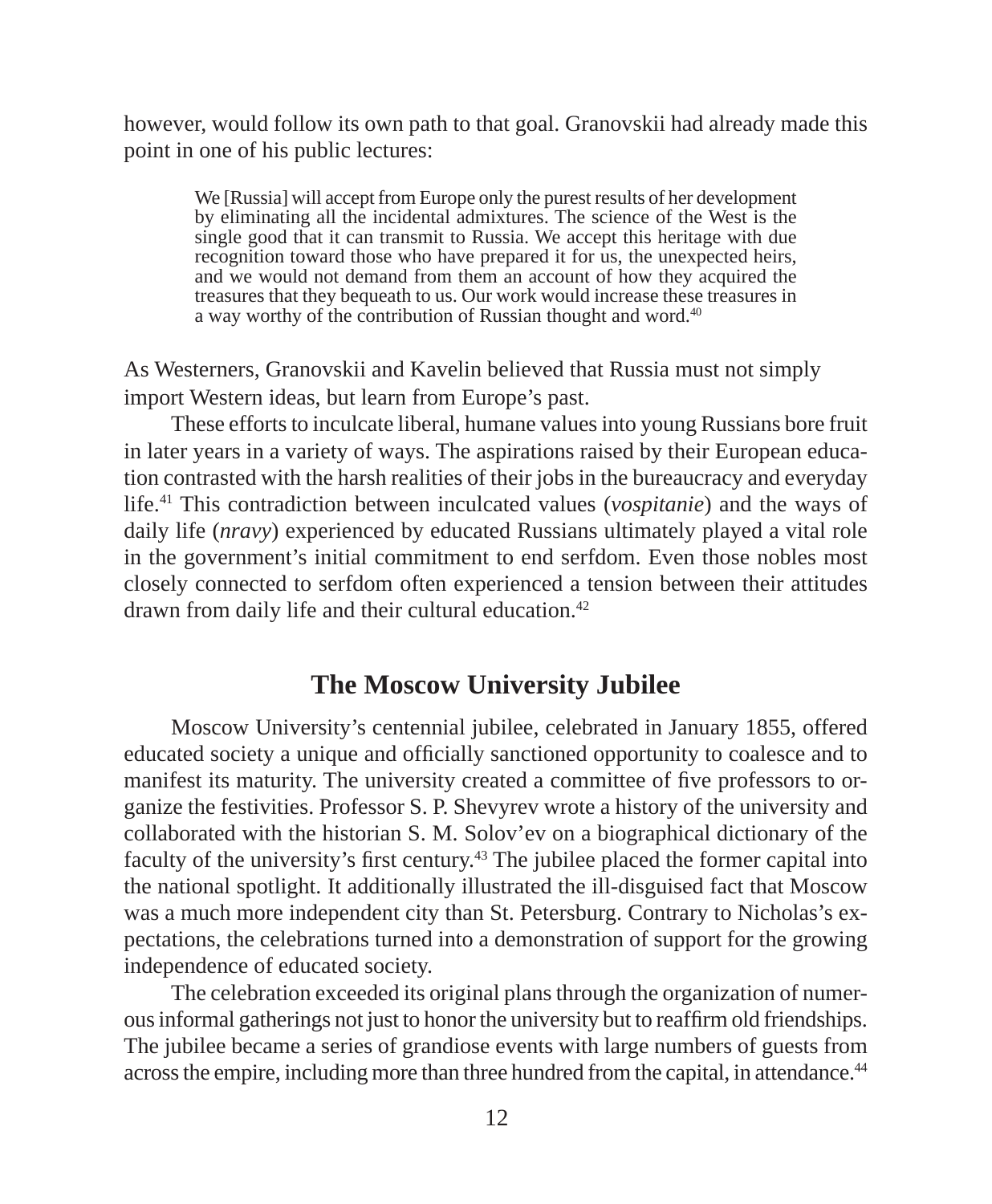The committee had resolved to include deputations from sister institutions of higher learning and learned societies. By early January, these deputations and alumni from all parts of Russia began to arrive in Moscow. Illustrating clearly the significance of Moscow University as an institution, people who could not get to Moscow staged their own celebrations in other cities.

Slavophiles gathered at Yurii Samarin's home while Westerners came to Granovskii's.<sup>45</sup> Granovskii remarked that the friends spent both their days and evenings together during the week of celebrations,46 enjoying the company of old comrades, recalling their youthful dreams and halcyon days in a convivial atmosphere. United by common ideals and hopes, a stronger rapport also developed among the Petersburg and Moscow progressives, who were drawn together by the jubilee.<sup>47</sup> The centennial festivities and unofficial gatherings during the week testified to the emergence of an independent public in Russia.

A number of people gave speeches about the university at the official ceremonies and private gatherings. The minister of education, A. S. Norov, canceled Solov'ev's speech on the university's official founder I. I. Shuvalov, at the official celebration on January 12, because the minister considered the content of the speech too inflammatory.<sup>48</sup> However, Nikolai Chernyshevskii soon published it in his journal, *Sovremennik*. Solov'ev maintained that every viable institution answered a specific need. For example, Russia in the eighteenth century needed to inculcate civic responsibility in lieu of blind obedience to authority, thus resulting in a moral purification. He posited that educated society recognized its own value by improving itself through the instrument of "learning, civic wisdom, the dissemination of light, with the assistance of which the members of society see what they are, where they are, what they are obliged to do for the fatherland." He defined "a true son of the fatherland" simply: a person "who knows his fatherland, its needs, and is able to use his capabilities toward the satisfaction of one or another of those needs."49 Solov'ev added that educated society had created the university and that Russia's current need was a self-conscious civil society. He later acknowledged that he was astounded by how his essay "created a powerful impression by its boldness and liberal message" for which the Slavophile Samarin congratulated him and mentioned that Chaadaev planned to translate it into French.50

What made the centennial jubilee an historic occasion was that the leaders of educated society met together for the first time in Russian history. The gatherings during the week after the official celebration had offered educated society a genuine opportunity to acknowledge itself as a cohesive and even powerful force. Such emerging views within society led to greater expectations of its role as a partner with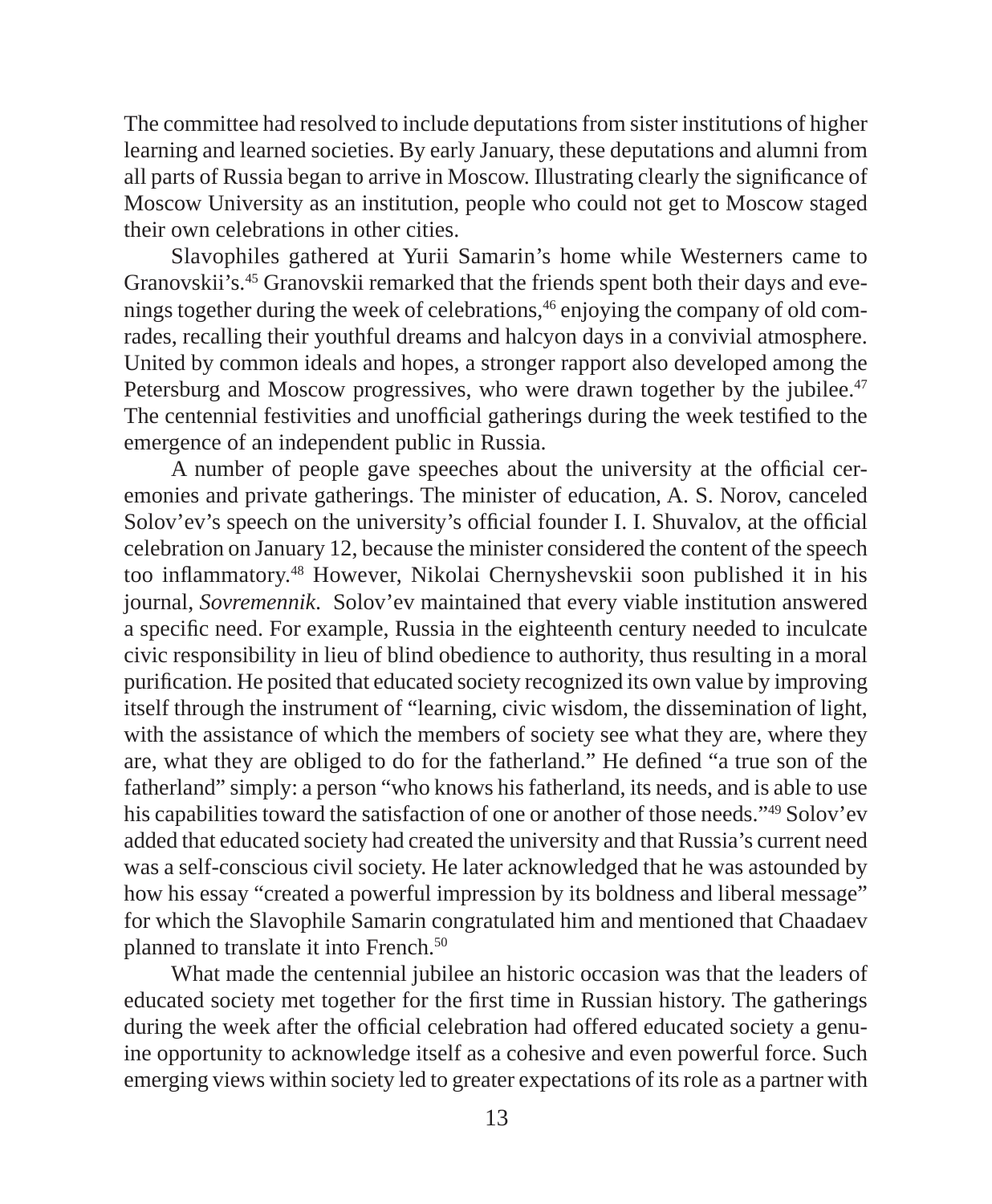the government in determining Russia's path. It was this coalescence, this cohesiveness that Kavelin, his former student and legal philosopher Boris Chicherin, and the enlightened bureaucrats sought to use to bring reform to Russia.

Much of educated society hoped that Russia would lose the Crimean War because it believed that Russia's defeat would prove conclusively the bankruptcy of The Nicholaevan regime, while a victory would sustain the oppressive system. Solov'ev asserted to all who would listen that Russia must pay for Nicholas's despotism of the previous thirty years.51 Educated society experienced the paradoxical situation of hoping for defeat while suffering with Russia's losses. Solov'ev admitted: "We found ourselves in a grave predicament. On the one hand, our patriotism was horribly wounded by Russia's humiliation. On the other hand, we were convinced that only a disaster, namely an unsuccessful war, could produce a salutary change, preventing future decay. We were convinced that success in war would tighten our shackles, would ratify our barracks regime."52 Even the Slavophiles, after initially supporting the war as a religious crusade, believed that defeat was punishment for Russia's apostasy. Chicherin also interpreted the defeat as salutary for Russia, noting that Prussia's collapse of 1807 led to its national renewal. The loss in the Crimea would create a parallel situation and herald a new era of reform.<sup>53</sup>

The disastrous results of the Crimean War firmly alienated broad strata of educated society from the government. Russia, considered a great power solely for the might and size of its army, suffered a defeat on its own soil, seriously undermining its status and the justification for unbridled repression. Even the most loyal supporters of the autocracy began to question the government. Mikhail Pogodin, a leader of the Official Nationalists, wrote a series of letters, later called the *Historical-Political Letters*, the manuscripts of which enjoyed popularity because of their perspicacious analysis of the situation.

Pogodin brought to the government's attention the need for reform of the old order in which he saw "the quiet of a graveyard, rotting and stinking, both morally and physically." Because he feared the ominous consequences of continuing the anachronistic order maintained by Nicholas, he wrote these letters to alert the new tsar to such perils, informing Alexander II that "the previous system has had its day." Pogodin suggested that the government should be wary of the specter of a peasant revolt (*bunt*), reminding the tsar of previous uprisings under Razin and Pugachev.<sup>54</sup>

Despite his political differences with Pogodin, Kavelin regarded the Letters as a "civic feat," proving that quite distinct outlooks could work together to support a reform agenda. He initiated a friendly correspondence with his former teacher, who agreed that the primary cause for Russia's internal and external difficulties was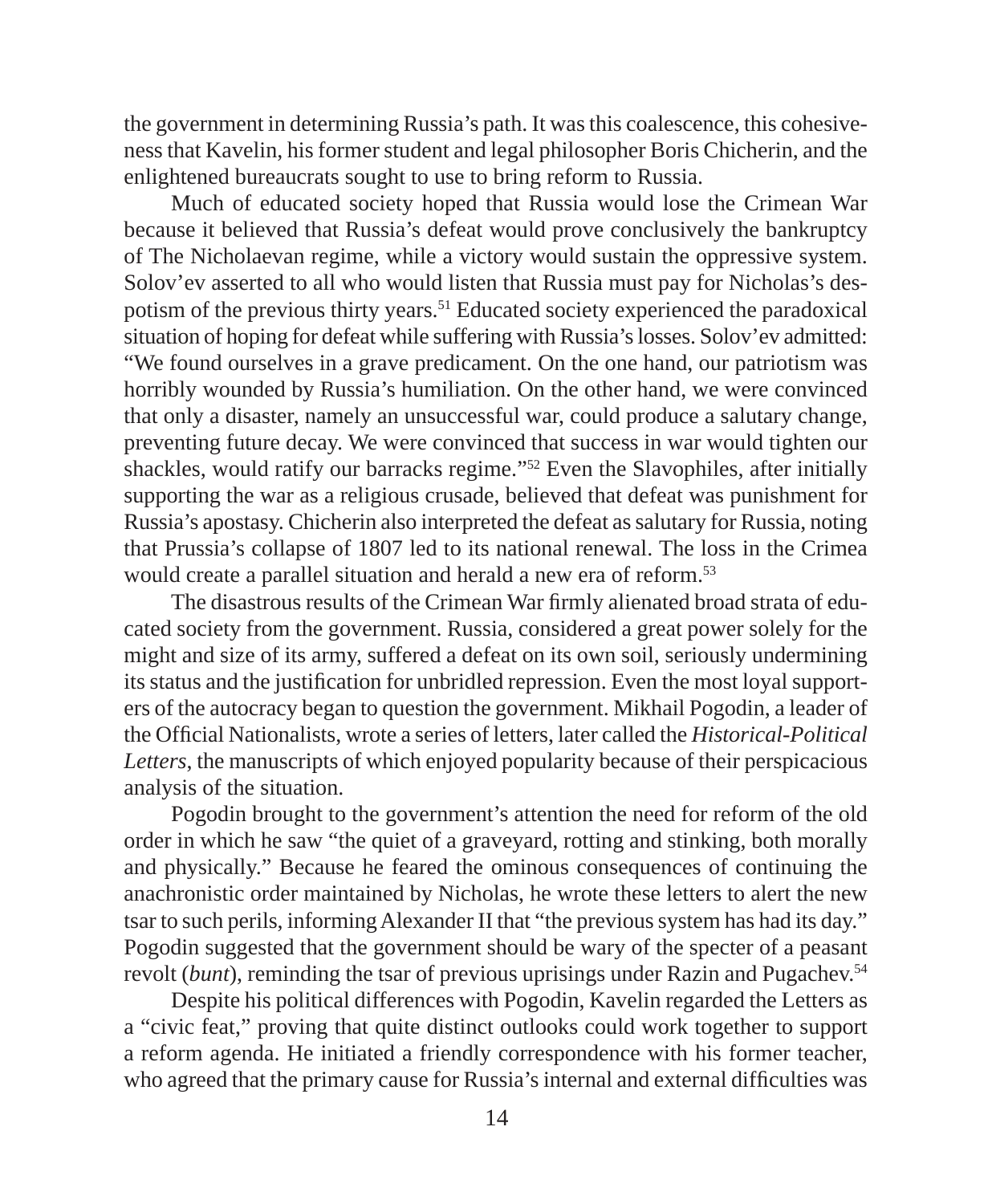the corrupt and oppressive regime, engendered by Nicholas, and based on official lawlessness (*proizvol*).55

#### **Impernikel is dead!**

Tsar Nicholas died from pneumonia at noon on February 18, 1855. The news of his death shook Russian society because the man had so dominated the previous thirty years. A maid-of-honor at the court recorded in her diary that "only two days have passed since all this occurred, yet it seems to me that, after these two days, the sky has come tumbling down. . . . I went to dine with my parents and Papa said: 'It was as if we had been told a god had died.'"56 Meanwhile in London, Alexander Herzen, upon hearing the news, showed only great joy as he opened his finest champagne and gave coins to the street children to shout, "Hurrah! Hurrah! Impernikel is dead! Impernikel is dead!"57

According to Solov'ev, he saw Granovskii while both were en route to take the oath to Alexander at Moscow University's chapel. All the former could say to Granovskii was, "He is dead!" Granovskii responded quietly, "There is nothing amazing about his death. What is amazing is that we are still alive."58 Educated society felt relief with the despot's passing; it remained concerned, however, about what might follow. Solov'ev articulated this vague unease: "Of course, I was not saddened by Nicholas' death, but I was also upset and nervous: What if something worse should follow!! Guards escort a man from prison, good, he can easily breathe the fresh air, but where are they taking him? Perhaps to another prison?"59 Kavelin commented to Granovskii that much of educated society did not know what to expect. Although happy about the passing of the tyrant, many Russians feared that the next tsar would not be able to rule effectively:

Many, while hating the deceased, fear that the new tsar will not be able to deal with the difficult external circumstances into which the deceased has plunged  $him. \ldots$  Many regret the loss of the firmness of Nicholas, considering the new tsar completely incompetent, and foresee even greater arbitrariness and disorder in the administration and the sway of the German and landowner element in the tsar's council. . . . There are people who consider that things will be better under the new tsar, considering his gentle disposition and good heart.

Kavelin added that life would get better, yet he admitted that Russia might need to wait ten to fifteen years to recover from the last thirty years of tyranny.<sup>60</sup> In a letter to Dmitrii Miliutin almost thirty years later, Kavelin reminded his friend that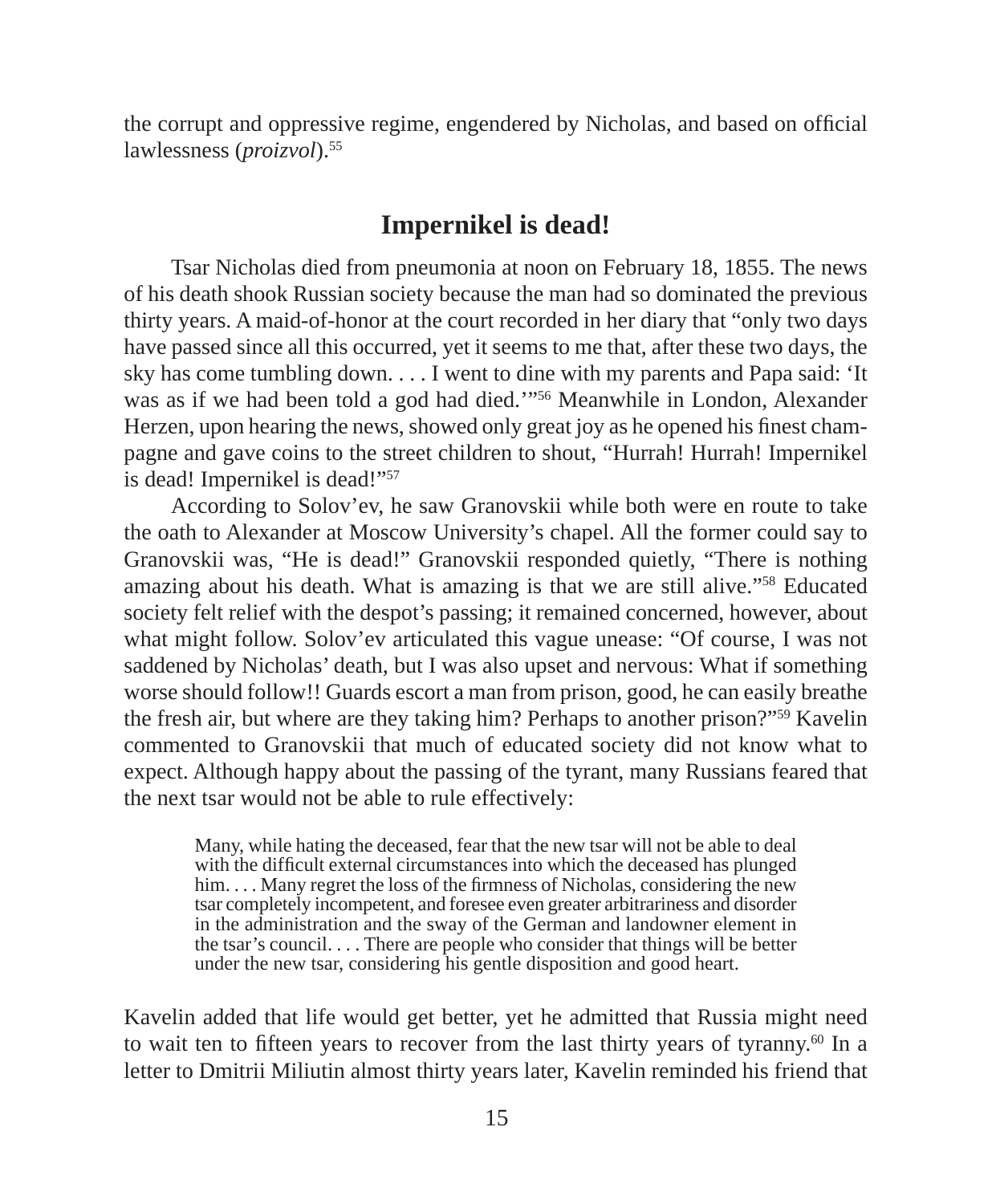among the members of their circle, he alone had shown an unshakable faith that the emancipation question would be resolved.<sup>61</sup>

This general malaise, which temporarily seized society, passed; much of educated society grew increasingly hopeful that the new tsar would be willing to foster change. The Slavophile leader A. S. Khomiakov noted idiosyncratically that a happy reign invariably followed a poor one. He told Solov'ev that even the staunchly anti-Slavophile Chaadaev had lectured him that Russians should expect great things from Alexander.<sup>62</sup>

Shortly after Nicholas's death, Kavelin wrote a long, cathartic letter to Granovskii and vented his bile at the dead tsar. He spoke of the despair and the waste of the last three decades, of his "perverse joy," at the death of the "Kalmyk demigod" who "devastated the Russian state like a hurricane," and of his contempt for "this fiend of the uniformed enlightenment and of the vilest aspects of the Russian character," "a kind of evil monster." He ended the letter saying, "I want to live seventy years in order to hate him and his memory with all the strength of my soul and body, down to the last toenail."63 Kavelin's letter quickly became a part of the manuscript literature campaign and a political act, passing from hand to hand "with complete sympathy." As one of his acquaintances noted, the letter was "a cry of triumph, of unmitigated hatred for the man who personified the crudest of despotisms."<sup>64</sup>

#### **The Sunrise of a New Reign**

As Russia emerged from the reactionary darkness of Nicholas's regime to what it hoped was the sunrise of the new reign, it began to speak, tentatively at first but with increasing confidence about the need for reform, first and foremost a reform of the lives of Russia's serfs. Prince Obolenskii recorded in his diary in 1856 the growing optimism he felt in this uncertain time: "People are beginning to breathe freely. . . . Although much in the disappearance of constant oppression seems strange and although the government has not drawn up a plan and has not devised the way it will move in new directions, still . . . the universal chill is starting to dissolve."65

At the accession of Alexander II in 1855, Kavelin held a modest post in the bureaucracy in the capital. He however also had wide contacts in educated society, the bureaucracy, and even at the court.<sup>66</sup> He noted the growing openness in Petersburg concerning emancipation in a letter to Solov'ev in January 1856: "Now the question of emancipation is on everyone's lips. People speak about it loudly. Even those people who had nervous spasms at the very mention of the subject think about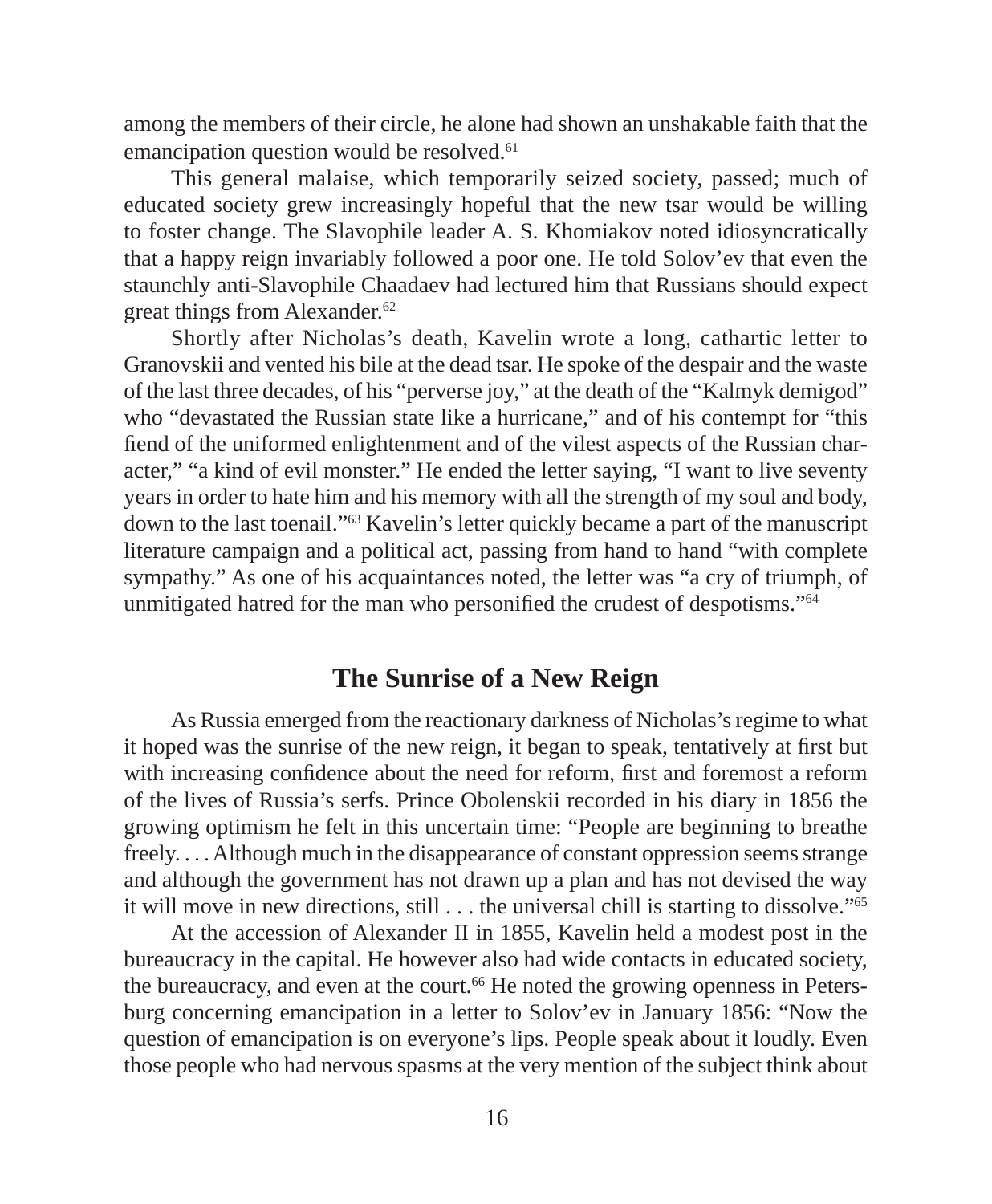it."67 Nikolai Miliutin, in a letter to his brother Dmitrii, also marveled at the open discussion of emancipation which would have been unthinkable only a short time before. "In public the main conversation is about the opposition of the gentry's serfs. I must confess that in this respect public opinion, at least here [i.e., in Petersburg], has made a remarkable jump. When we recall what it was like exactly ten years ago, then you cannot help but be amazed how it has accomplished this unexpected change."68

An ardent, uncontrollable demand to speak erupted within educated society at the first sign of a thaw in the government's policies. The Russian novelist Lev Tolstoi commented that these manuscripts began to appear "like mushrooms after a rain."69 The thaw, as manifested in the new tsar's initial efforts to reach out to the public, elicited a surge of optimism that Russia might at long last develop a public life (*obshchestvennaia zhizn'*) and engendered increasingly frenzied activity within educated society.

Kavelin, who predicted in 1856, "You will see that the new system will replace the old, but the system will be introduced cautiously, gradually, without haste," engaged in feverish and increasingly public activity on behalf of reform.70 He sought to strengthen unity in society by allaying suspicions, minimizing differences, and urging reconciliation. Common to many in his generation, Kavelin tended to act and relate to people on the basis of personal affinity rather than doctrine.<sup>71</sup> To this array of friends, acquaintances, and colleagues, Kavelin consistently articulated his belief that the emancipation of the serfs was a manifestation of the full maturation of the principle of individuality in Russia and the most significant accomplishment of his generation.72

Kavelin and his friends sought to remain faithful to their humanitarian ideals in their efforts to reconcile the differences of opinion within educated society and the bureaucracy in the 1850s. These ideals found expression chiefly in their consistent contributions in the 1850s to the discussion of the abolition of serfdom and their attempts to articulate a concrete political program following the death of Nicholas. Educated society, long kept silent, seized the opportunity of the accession of Alexander II to articulate the need for space (*prostor*) and the abolition of serfdom, which Kavelin called "the question of all questions, the ills of all ills, the misfortune of our misfortunes."73 They sought to resolve the most pressing problems, and the emancipation had to be addressed before all the others.

Even prior to Nicholas's death, a number of people had gradually developed their views on the serf question into a series of proposals. Kavelin did so while researching in the ethnographic section of the Russian Geographical Society. His essay "Krest'ianskii vopros" ("The Peasant Question") helped to initiate a manu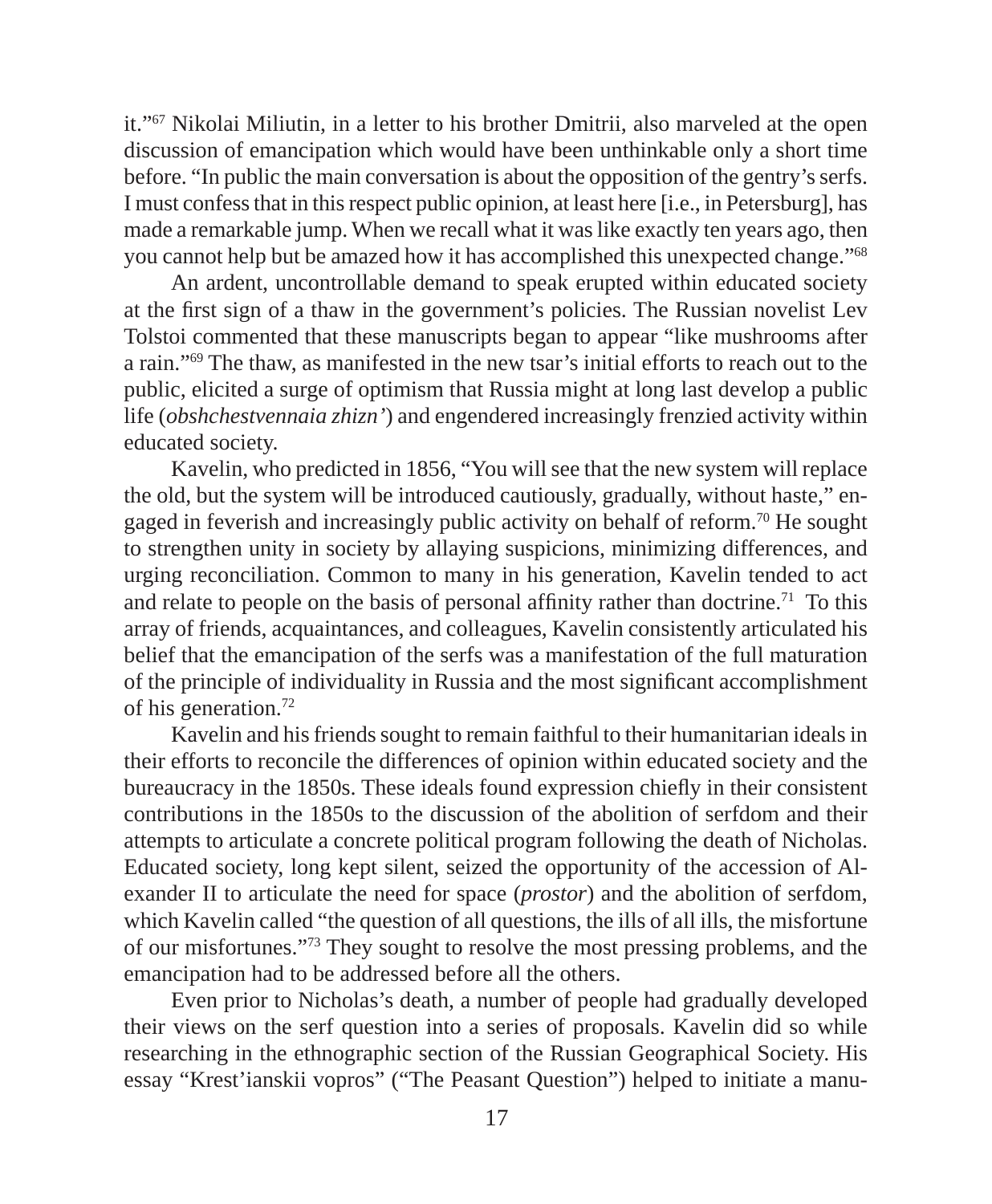script literature campaign that was designed to promote a concrete political program, and to articulate the needs of educated society based on the previous seven years of preparation. He finished the essay in March 1855 and circulated it in manuscript form because the censorship laws would have prohibited its publication.

This manuscript literature campaign arose in the more relaxed political environment introduced with Alexander's accession. Kavelin and his former student Boris Chicherin directed their analyses at what they believed were the primary evils in Russia: bureaucratic corruption, political reaction, and the repression of the press, education, and other public institutions. They asserted in these manuscripts that the best means to address these problems were through reform of the recently expanded bureaucratic and administrative system.74 They not only did not reject government involvement in these reforms, but they hoped to work with the government in preparing them.

Inspired by the reception of Pogodin's *Letters*, Kavelin resolved to establish a manuscript literature campaign for his like-minded friends and other thinkers committed to rebuilding Russia. In a meeting with Chicherin at the Moscow University jubilee in January 1855, they agreed to collaborate in the circulation of a whole series of unpublished manuscripts devoted to the need for reform and possible measures to do so.75 The product of this collaboration was the most incisive critique of the contemporary bureaucratic and political system and the most elaborate program of reforms.76 Their efforts inspired educated society to participate in the discourse of reform and offered Russia's enlightened bureaucrats practical steps to achieve it.

The two conspirators agreed that Chicherin should compose an article on Russia's disastrous foreign policy and send it to the capital for Kavelin's approval. Meanwhile Kavelin would complete his essay on emancipation. He instructed Chicherin to tell no one, not even Granovskii, lest the authorities discover their plans. A manuscript campaign in the last days of Nicholas's reign was fraught with danger for anyone connected to it. For example, a manuscript copy of Chicherin's essay, "The Eastern Question from the Russian Perspective," in which he excoriated the regime for its stupidity, fell into the hands of the Third Section, which immediately made an intensive, yet fruitless search for the author. Chicherin had circulated copies of this manuscript among his friends in Tambov province during the summer. Two of his friends in Tambov were found with the manuscripts and arrested. One was imprisoned, because he refused to reveal the name of the author when a copy was found in his possession while the other convincingly feigned innocence.<sup>77</sup>

Chicherin arrived fortuitously in the capital the day of Nicholas's funeral to confer with Kavelin about the campaign. The death of the tsar fundamentally altered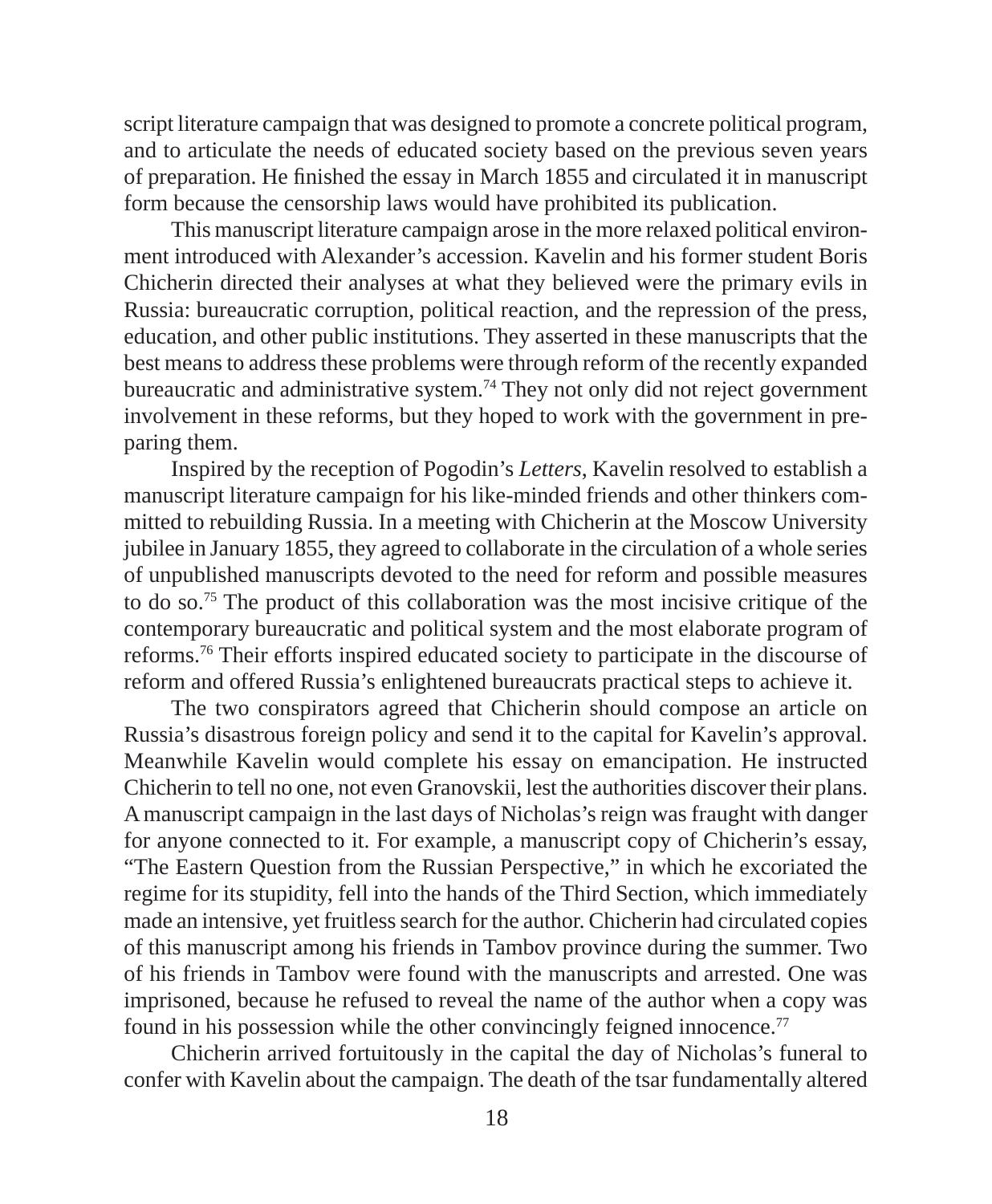the domestic political situation from their meeting the previous month. The death of the embodiment of despotism convinced Kavelin that the manuscript campaign was even more pressing because it could act as a means to influence both the new government under Alexander II and educated society. Chicherin had bluntly attacked the government in his manuscript, arguing that the Crimean failures and the general spiritual malaise in Russia were a product of the blind reaction instituted by the tsars since 1815. He asserted that educated society should not permit the autocracy to rule alone, but must take control of its future, that the educated public had matured in Russia and must fulfill its responsibilities. Filled with high hopes for the new tsar, Kavelin instructed Chicherin, who readily agreed, to soften the tone of this manuscript and show more respect for the government.78 Kavelin also recruited a third contributor to the campaign, the literary critic N. A. Mel'gunov, who had already written several essays in which he bitterly attacked the government's incompetence.79 Returning to Moscow several weeks later in March, Chicherin carried back Kavelin's essay on emancipation for dissemination. It was widely read in the salons and created a sensation.<sup>80</sup>

#### **"Russian Liberal" and its Program**

Soon, however, the authors of the manuscript campaign found another outlet for their articles that enabled them to reach a much broader readership. To augment the hand-to-hand circulation among his friends and contacts, some time in early 1856 Kavelin sent the first of several packets of manuscripts through Mel'gunov's connections to the publisher and Westerner Alexander Herzen in London. The Third Section was surveilling Herzen, so Kavelin's decision was a calculated political act and therefore dangerous for the authors.<sup>81</sup> Because they disagreed with the revolutionary tone of Herzen's articles over the last few years, Kavelin and Chicherin composed a letter describing the history of the manuscript campaign to highlight their differences with Herzen. Kavelin wrote the more moderate first twenty pages of the "Letter to the Editor," and Chicherin wrote the more acerbic last fourteen pages. They signed their joint letter "Russian Liberal."82

Herzen decided to accept these manuscripts as he had been calling in vain for articles from Russia for several years. He created a new series called *Golosa iz Rossii* (*Voices from Russia*) so as to distance these authors from his more revolutionary publications. He also wrote an introduction to the first volume explicitly asserting his disagreements with "Russian Liberal" and limiting his role to that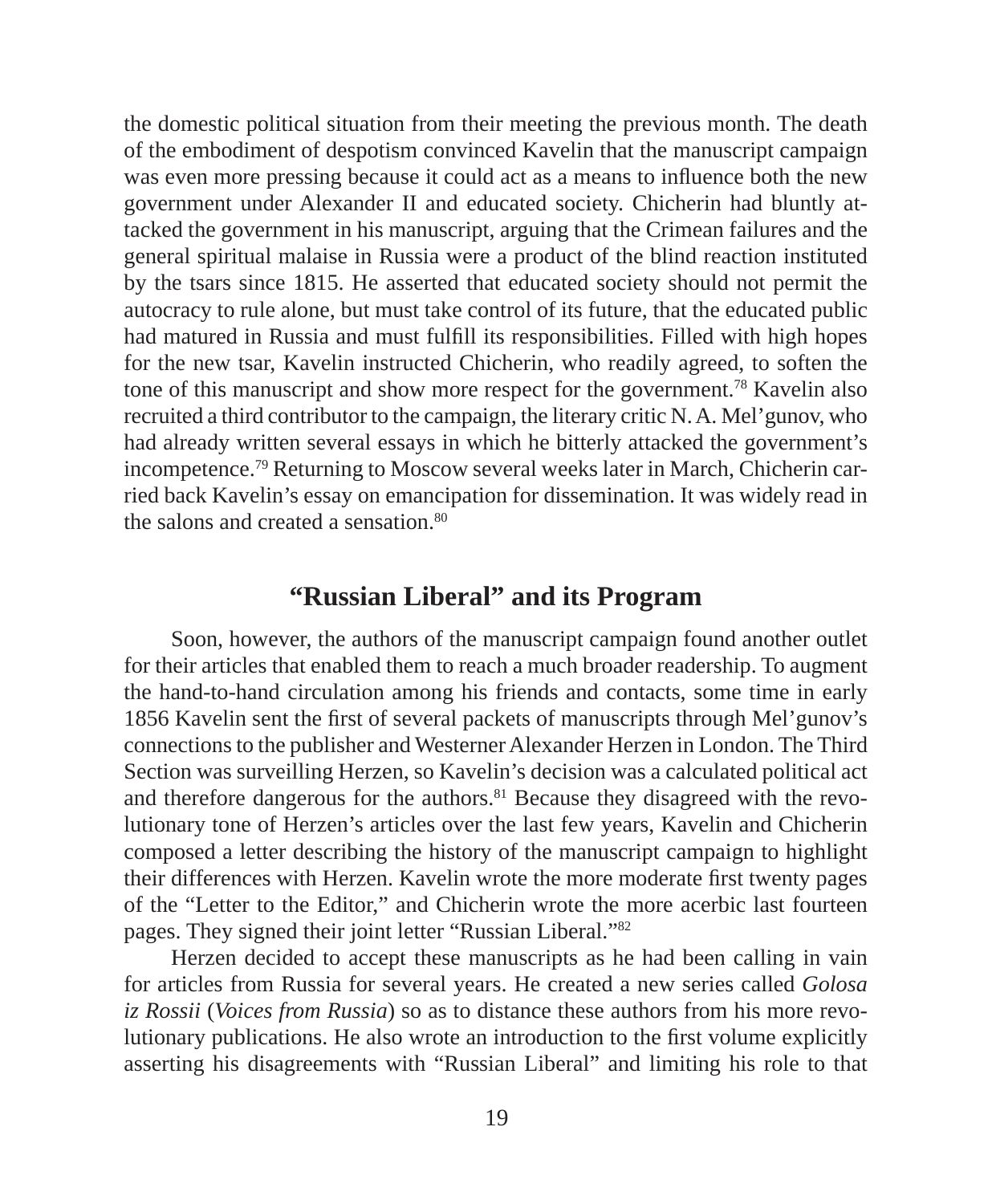of "a publisher."83 The inaugural issue of *Voices from Russia,* smuggled back into Russia, contained Kavelin's essay on serfdom, some articles by Mel'gunov, several essays by Chicherin, and the "letter to the Editor" signed "Russian Liberal." It was a cogent and persuasive analysis of Russia's most urgent problems: serfdom, the corrupt bureaucracy, the secret police, censorship, and obscurantism.

In their joint letter to Herzen, Kavelin and Chicherin laid out the program of the new "liberal party" in Russia.84 Russian society does not need revolutionary movements or public opposition, they argued, but the opportunity to participate in the government. They claimed that Russia had no revolutionary groups and rejected revolution and socialism as immoral, nonscientific, and pernicious for society, charging that the actions of revolutionaries "justified despotism." If the government offered some concessions to educated society, such as freedom of expression, such a move would strengthen the government by broadening its base of popular support. They articulated their belief in the regularity of the historical process, emphasizing that the "law of gradualness" was the foundation of historical development.85 Based on their interpretation of history, they were convinced that Russia had reached a stage of development that called for liberalism.

In another essay entitled "Contemporary Problems of Russian Life," Chicherin asserted that "we need neither class privileges nor limitations of the power of the Tsar. . . . We need freedom."86 In a draft of this essay written in early 1856, he had explicitly said that a constitution was a long-term goal of the liberal party. After reading this draft, Kavelin persuaded him to remove all references to constitutions: "It will be better to remain quiet about the possibility of change in the form of government in the future" because discussions would only frighten the government.<sup>87</sup>

In "Thoughts Aloud on the Past Thirty Years in Russia," Mel'gunov described what the authors believed was the most rudimentary, but necessary requirement in the view of emerging society: "We need space, space [*prostor*]! It is that alone for which we thirst, all of us, from peasant to magnate, as the dried land thirsts for the life-giving rain. We all stretch out our hands to the throne and pray: Give us room, powerful tsar! Our limbs have become numb; we have become unaccustomed to breathing freely. We need room as we need air, bread, the light of day! It is necessary for each of us, it is necessary for Russia."<sup>88</sup>

Mel'gunov's reference to space had a specific meaning for the liberal party. After consulting with Kavelin, Chicherin listed the seven concrete desiderata for space in Russia: freedom of conscience, abolition of serfdom, freedom of public expression, freedom of the press, academic freedom, publicity for all government activities, and public legal proceedings.89 In short, the liberal party wanted the basic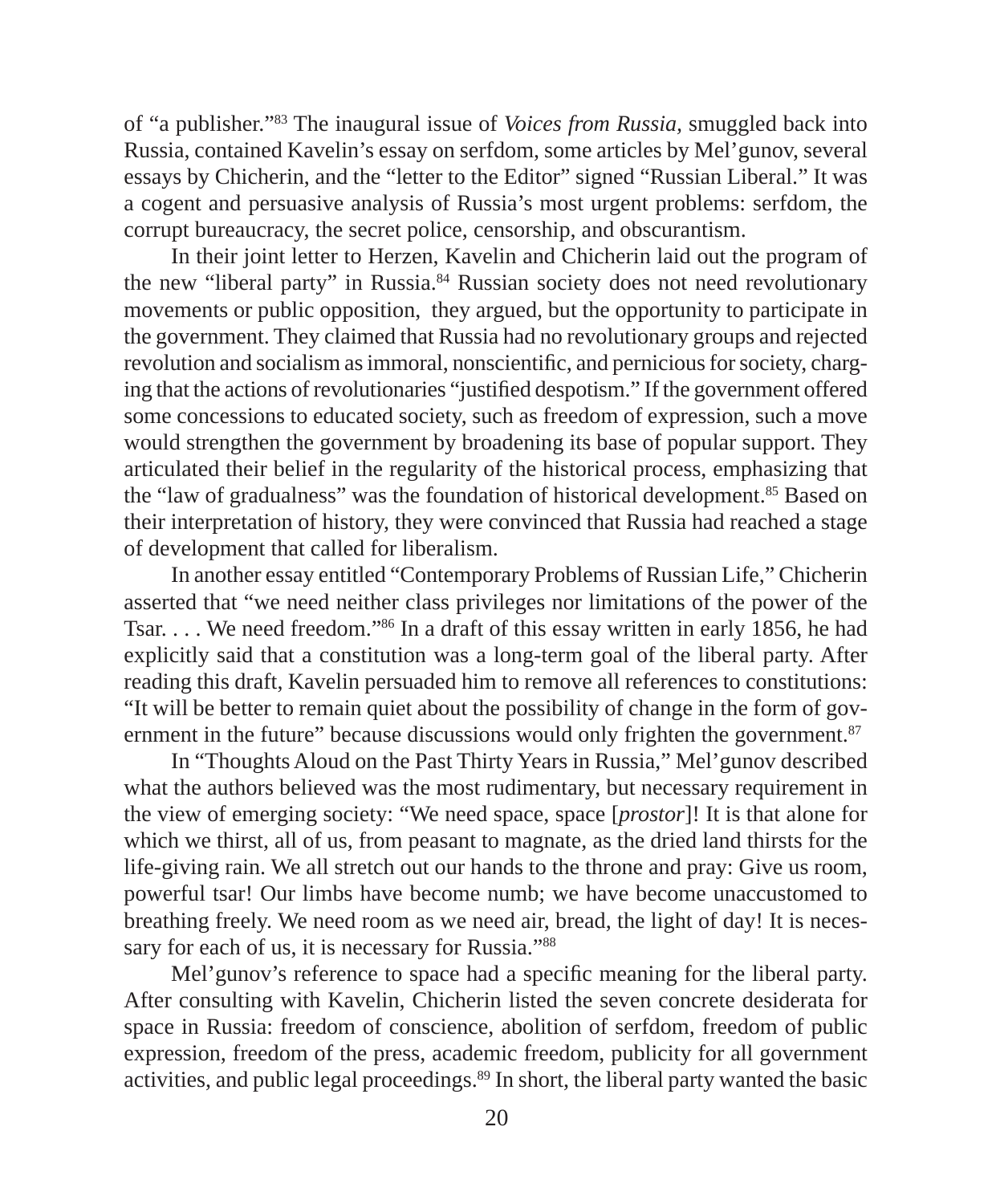civil liberties that would permit educated society to enter into a partnership with the government without demanding political rights or any attenuation of the autocracy's power. Kavelin and Chicherin believed this program was compatible with autocracy because it was progressive historically; Nicholas I's reign had been an aberration. Kavelin had expressed his belief in this progressive synthesis of autocracy and freedom in a letter to Pogodin in 1855 in which he wrote that it was an "absolute necessity to preserve the sovereign's unlimited power, while basing it on the widest possible freedom and the participation of all in local affairs and local administration."90 Chicherin echoed these views when he argued that if enacted, the desiderata of the liberal party would strengthen the autocracy by effecting a rapprochement between the tsar and the people.<sup>91</sup>

"Russian Liberal" made it clear that educated society had no intention of forcing these principles as demands on the government; reform must come from above. If the government spurned its pleas, then liberalism "must remain powerless, aimless, and ineffective." If, however, the government chose to use the resources of popular support latent in Russia, then the liberals "would always remain true and faithful, a genuinely useful ally." Kavelin and Chicherin added, "We are ready to rally behind any liberal government and support it with all our strength, for we are profoundly convinced that we can act, and achieve results, only through the government."92 Thus, the two sought a voice for educated society in the autocrat's ear. They were convinced that its moral conscience could persuade the tsar to complete the long process of emancipation of the individual in Russia, beginning with the abolition of serfdom.

#### **Emancipation Proposals**

A. P. Zablotskii-Desiatovskii, a member of the Petersburg Party of Progress, one of Russia's leading experts on peasant life, and chief of the Statistical Division of the Department of Rural Economy in the Ministry of State Domains in the 1840s, had written in 1841 a detailed memorandum on serfdom in which he indicted the institution because the moral injustices inherent in it contradicted his belief in a society based on legality. Moreover, serfdom offered no incentive to the peasants and thus fostered great poverty in Russia. Russia's moral order suffered as a result of the grinding poverty and the nobles' arbitrariness.93 Kavelin borrowed liberally from this work in preparing his own manuscript.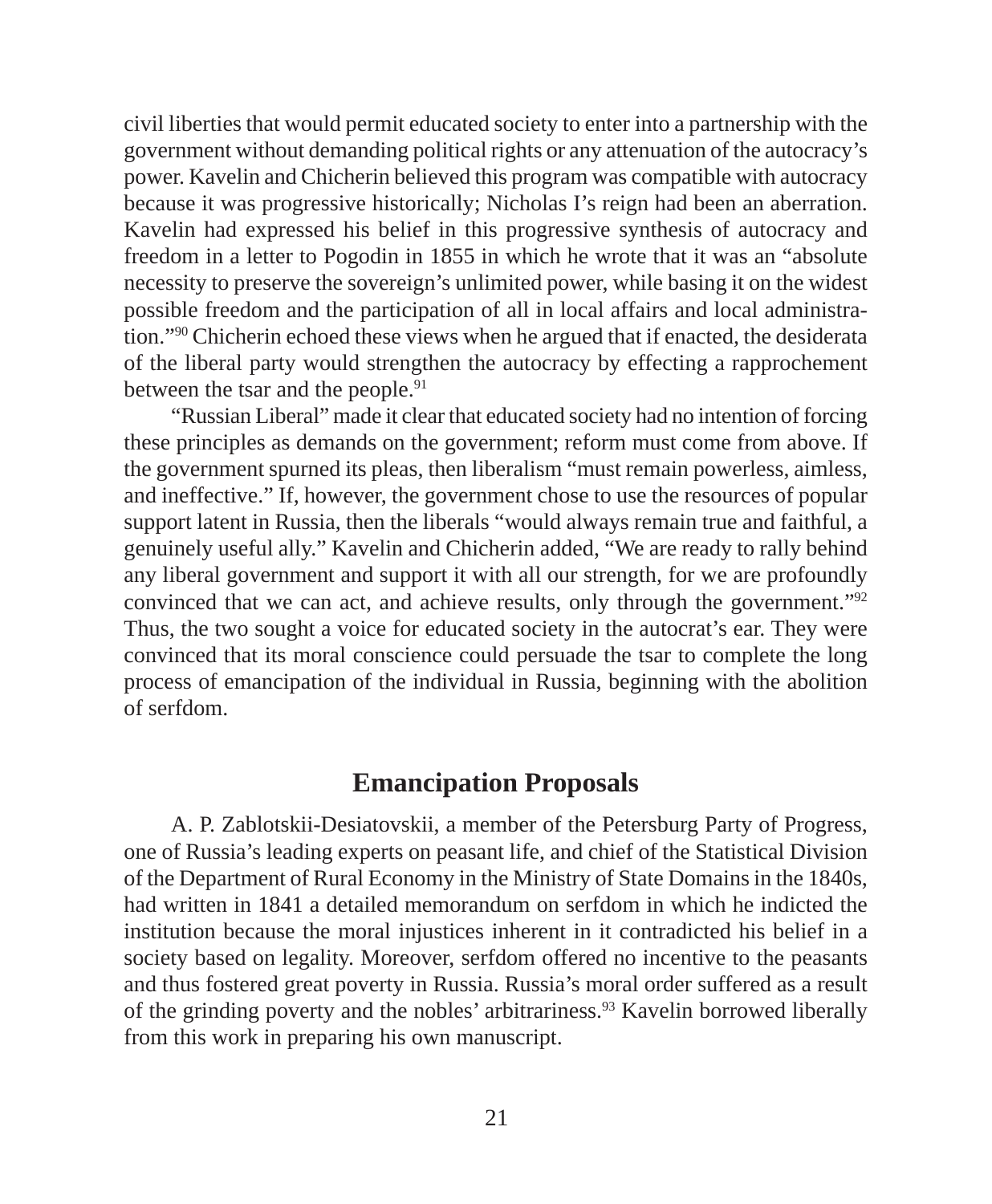Kavelin's "Memorandum on the Emancipation of the Serfs in Russia," written in 1855 influenced a number of other drafts circulating throughout educated society in private discussions and within the government in the  $1850s$ .<sup>94</sup> In the essay, Kavelin enumerated the many causes for Russia's poverty, including the absence of a rigorous judicial system, a corrupt system of government, and the numerous limitations placed on trade and industry. The most pernicious cause, however, was serfdom because it engendered many deleterious economic and moral consequences by depriving 25 million Russians of basic civic freedoms.95 Like Zablotskii-Desiatovski, he considered serfdom morally untenable and, more important, the cause of the moral degradation of the entire nation. Kavelin sought to reconcile the interests of the government, the landowners, and the serfs; only by addressing the requirements of all three sides would Russia be able to overcome this "stumbling block." Serfdom obstructed the continuing development of individuality, the premise of his philosophy of history, which was a vital step to Russia's maturity. Until serfdom was eliminated, the most basic, concrete steps necessary for individuality could not be implemented, such as the education of the lower classes, the reorganization of government administration, and the modernization of the civil and criminal legal systems. None of these issues could be addressed until the government promulgated emancipation legislation.<sup>96</sup>

In a letter to Pogodin in early 1856, Kavelin succinctly described why and how he wrote his plan to eradicate serfdom: "I began to write on this subject, a long article in a very conciliatory tone, with the one thought of bringing everyone into agreement and not into hostility: I imagined quickly what I would say, if I were a deep-rooted landowner and what I would demand, and so forth. And I tried to enter into the thought of the peasants and the government. The result of this was a long article, more in the form of a program with arguments and discussion in which is stated: the harm from serfdom, economically, morally and politically." He added that his plan envisioned a landed emancipation for the peasants, which they would redeem over thirty-seven years.<sup>97</sup>

Considering the interests of the landowners, Kavelin noted that their most pressing concern was to maintain their private property. They should receive compensation for the loss of their serfs' labor, for without such compensation, the nobility, the primary source of Russia's educated people, could very well face impoverishment. Moreover, emancipation without compensation would be an unacceptable assault on private property.98 Yet the government must also insure the personal and material welfare of the freed serfs. If the state allowed the peasants' dependence on the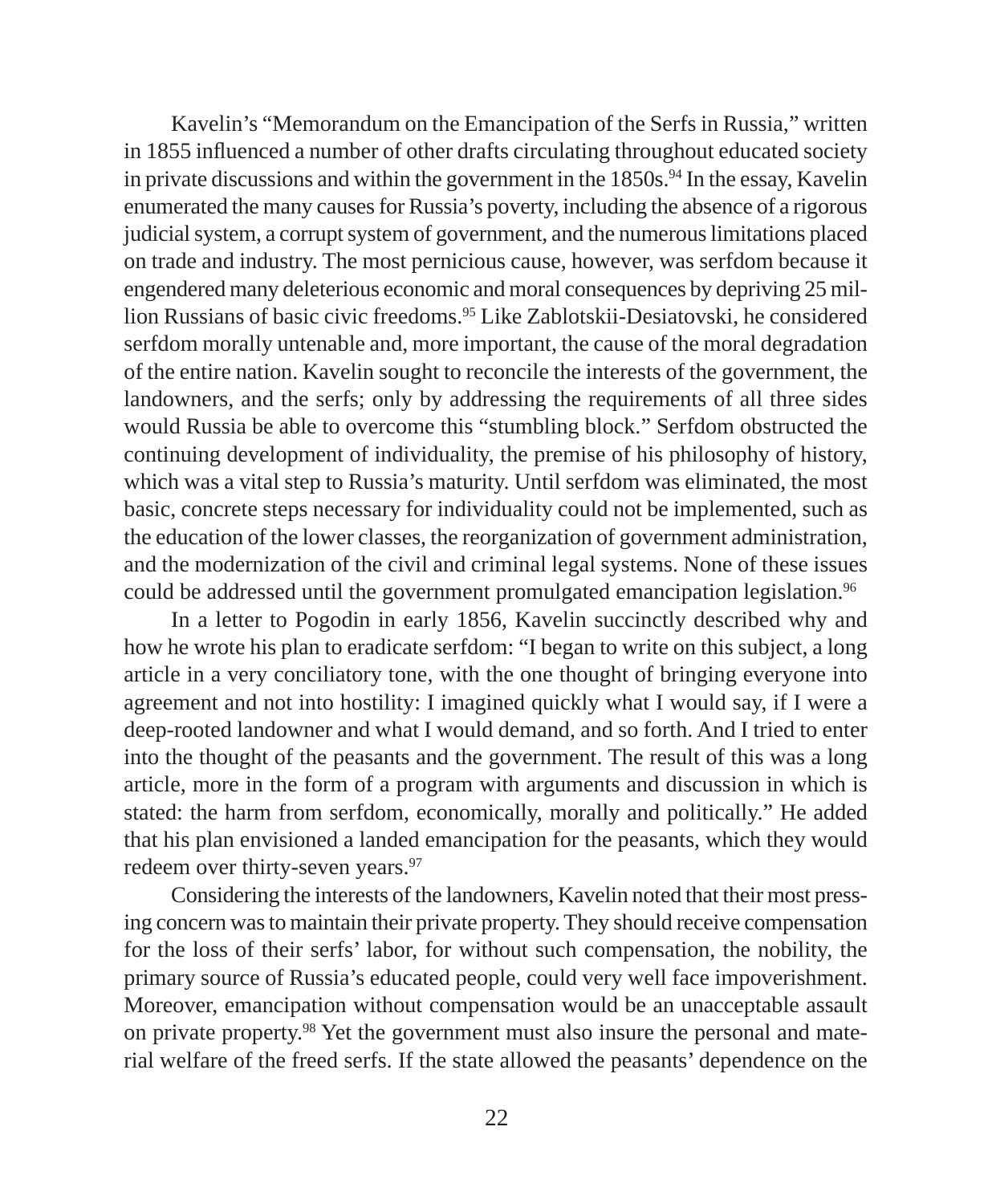landlords to continue and implemented an emancipation that left the peasants landless, the result would repeat the horrors of the Western European experience—an impoverished landless proletariat and the threat of social revolution.<sup>99</sup> In a letter to his friend A. V. Golovnin, who supported compensation to the serf owners only for the land given to the serfs, Kavelin argued that such a plan would be both contrary to civil law and ruin large numbers of landowners who derived most of their income from their serfs' labor.<sup>100</sup>

Kavelin enumerated several reasons why earlier efforts to emancipate the serfs had failed over the previous decades: the government did not define its goals clearly, it was not sufficiently prepared to discuss the question, and it was unsure of how to approach the issue. Most important, the government had kept its deliberations secret. "The government wanted the impossible," he wrote. "It wanted to produce the most significant reform in Russia secretly, without preparing public opinion, without intelligent conviction, without becoming acquainted with the main thought of the very class whose material interests will be affected the most vividly."101 For the emancipation to be successful, the government needed to obtain from the public the best and most practical suggestions for carrying out the reform. It was in the government's interests to treat the educated public as citizens, partners in affairs of state, and not merely as subjects.<sup>102</sup>

Throughout the corpus of his work as an historian and publicist, Kavelin emphasized that, through the law of regularity borrowed from Granovskii, social change in Russia must be peaceful and slow.103 He wrote to Pogodin in 1855: "I believe that we should resolve this question [serfdom] intelligently, fundamentally, and honestly (not as it was done in all of Europe or our Baltic provinces) in order to save ourselves from senseless carnage and to give Russia internal peace and the chance to develop peacefully and prosperously without leaps and jumps, for five hundred years to come. I can only see the possibility of uprisings and bloody revolutions as a result of our pernicious serfdom."104 His activities in the 1850s should be understood in this light. Russia, to fulfill its great destiny, must avoid the internecine struggles that would devour it.<sup>105</sup>

Through his years of studying and analyzing the peasant question, Kavelin held to an idealistic vision of life after emancipation. He surmised that the serf owners and their former serfs could create in a short time a harmony of interests as landowners. He assumed that, given such an emancipation, Russia could become a nation of citizens regardless of property and educational differences between the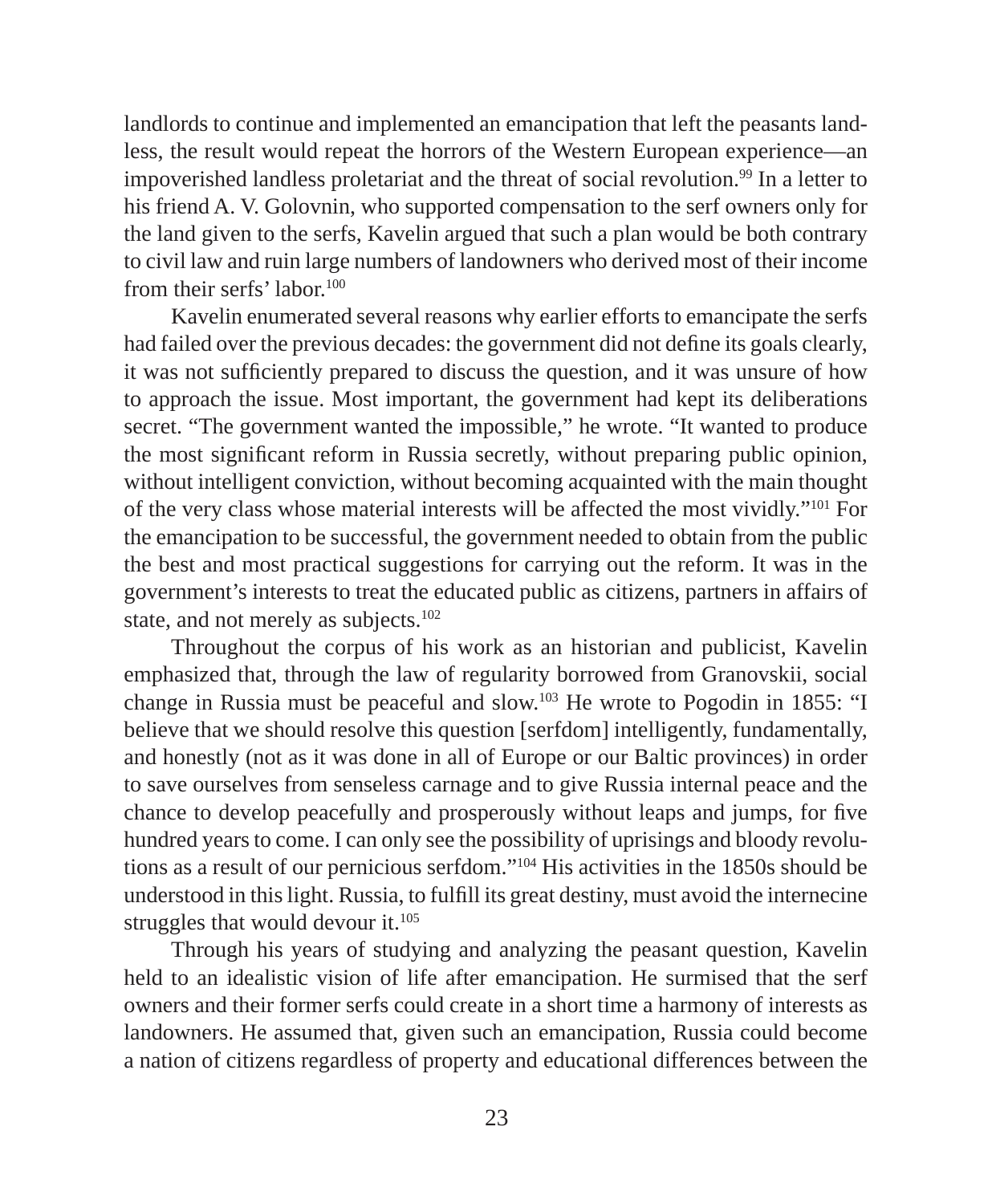classes. Kavelin expressed idealistic hopes emblematic of his circle of friends, yet he failed to address how such unity would develop.<sup>106</sup>

Kavelin's "Memorandum" was one of a number of proposals on emancipation that circulated in Russian society during the mid-1850s, including these by the Slavophile Iurii Samarin and Prince V. A. Cherkassky.<sup>107</sup> They were primarily to convince the government and, more important, the serfowners that emancipation served their interests. As the manuscripts circulated they were debated, critiqued, and revised so that it is difficult to determine the provenance of certain ideas.<sup>108</sup> Kavelin's was one of a number of significant drafts that contributed ideas that the later authors of the emancipation considered.

One of the few common beliefs among the Westerners was their reverence for Peter the Great and his efforts to create a modern state. The Westerners had a profound faith in the revolutionary power of the autocracy as the historical agency for modernization and unity in Russia. They assumed that Peter's successors would continue to fill the role of the crowned revolutionary. Kavelin, the Westerners' leading historian, asserted that the tsar cannot be identified with the gentry.<sup>109</sup> He asserted that the Russian Tsar, "is not a nobleman, not a merchant, not a military man, not a peasant. He stands higher than all the estates and at the same time remains close to all of them. The force of things, which not infrequently stands opposed to personal inclinations, aspirations, and concepts, makes the Russian tsar without fail a mediator, the supreme arbitrator of social interests, a just measure of the claims of all classes and estates." Kavelin held to the sentiments articulated in his earlier historical work; the autocrat served in Russia as the greatest force for progress, and he needed to work with the educated public as a partner.<sup>110</sup>

Kavelin's faith in the autocracy as an instrument of progress, a product in part of the Westerners' conceptions of history and his own fear of revolution, proved to be an ingenuous rationalization. Granovskii's theory of the regularity of history led him to regard Nicholas's thirty-year reign of obscurantism as an aberration created by the despot's personal vagaries rather than a systemic problem. In an autocratic society struggling to cope with modernization in the wake of a military defeat, it appeared that the options for profound social and economic change were limited. If the tsar did no initiate the necessary reforms, the result might be revolution from below. Kavelin feared the violence and its consequences for Russia. A representative of the "remarkable decade" with its sophistication and cultivation, he opposed revolution as simply destructive.<sup>111</sup>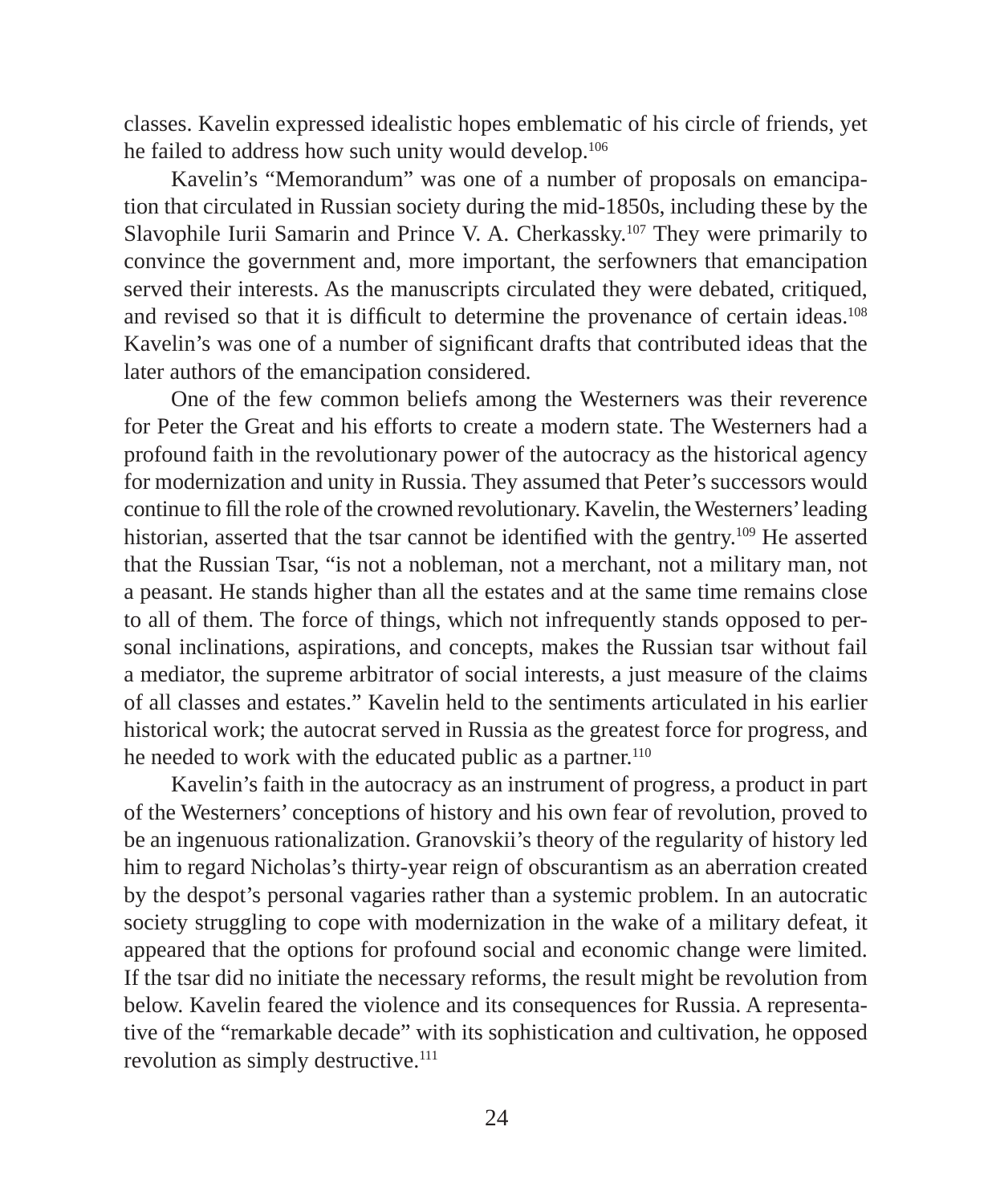#### **The Reform Debate Begins**

The accession of the new tsar seemed to augur well for educated society. Alexander II's first moves offered hope to a public seeking any opening for society to breathe: he lifted travel restrictions to Europe, allowed university enrollments to increase, eased censorship, and granted an amnesty for many political prisoners, including the Decembrists and members of the Petrashevskii circle.112 These reversals of his father's policies created a mood of restive hope, and Kavelin and his friends proved susceptible. Just two months after Alexander's accession, Kavelin, according to one acquaintance, "was literally sent into raptures when he spoke of the new sovereign."<sup>113</sup> People in the capital heard rumors that leading government officials, with Alexander's encouragement, were considering emancipation proposals. In a letter to Pogodin in 1856, Kavelin noted that he was becoming fonder of the new tsar, who acted intelligently. Kavelin's main concern remained the court camarilla surrounding Alexander, most of whom he regarded as reactionaries.<sup>114</sup>

While all this discussion about the hopes for reform engaged Russia, the Crimean War ended in March 1856, thereby enabling the government to turn its attention toward internal problems. Alexander II's Manifesto of March 19, 1856, announcing the terms for the Treaty of Paris, hinted at the spirit of reform which would soon follow: "May her [Russia's] domestic order be strengthened and perfected; may justice and mercy rule in her courts, and the striving for enlightenment and all useful activity develop everywhere and with renewed strength, and may each, under the canopy of laws equally just for all, equally protective of all, enjoy the fruits of honest labor in peace."115 Although cryptic, such words elated those who longed for reform. Much of the landed nobility, however, fearing the rumors of reform, sought assurances from Alexander that he would not threaten their interests. Count A. A. Zakrevskii, the governor-general of Moscow, expressed these fears in a letter to a friend: "Rumors about freedom are circulating among people, rumors that freedom will be proclaimed on coronation day, and although this is nonsense, it must be attended to. . . . There's no joking about transformations like that."116 He asked the tsar to reassure the nobility. Thus, Alexander, in a speech to the Moscow nobility on March 30, 1856, announced:

I have heard, gentlemen, that rumors have spread among you to the effect that I intend to abolish serfdom. In order to dispel various unfounded rumors about a subject of such importance, I consider it necessary to inform you that I do not have the intention of doing that at this time. But of course, you yourselves know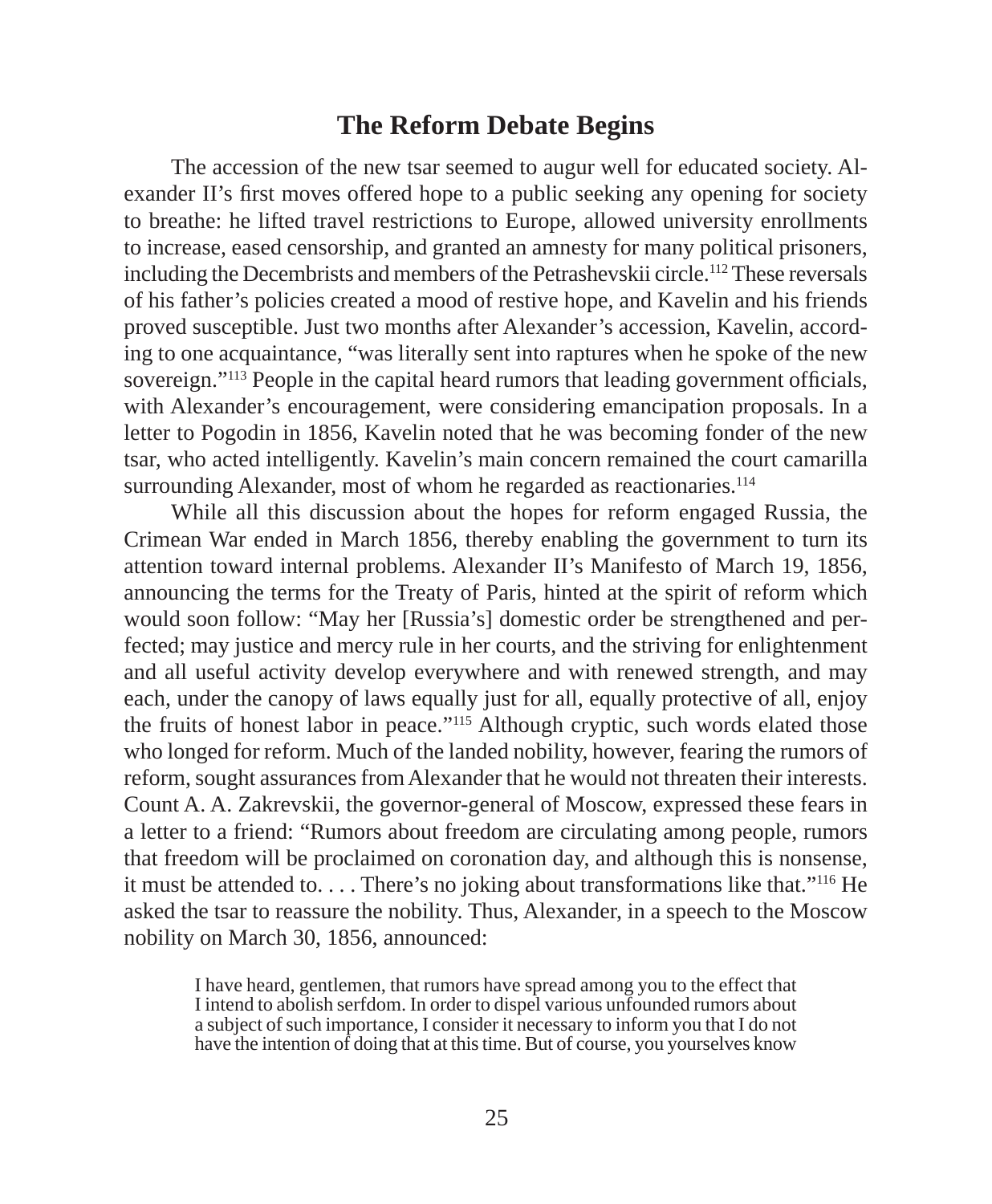that the existing order of ruling over living souls cannot remain unchanged. It is better to abolish serfdom from above than to await the day when it will begin to abolish itself from below.<sup>117</sup>

The speech stunned government officials. The minister of the interior, S. S. Lanskoi, did not believe the tsar had pronounced such words until Alexander actually confirmed them.<sup>118</sup> Alexander instructed Lanskoi to oversee all the work concerning the nobility's serfs and what should be done about a reform of serf life.<sup>119</sup> Nevertheless, Alexander did not offer a government plan for emancipation. He expected the nobility to come forward and work out the details in private agreements as he suggested several months later in a letter to Yelena Pavlovna: "I am waiting for the well-meaning landowners of populated estates themselves to express to what degree they think it possible to improve the lot of their peasants."120

Convinced that the tsar looked favorably upon emancipation, Lanskoi believed that the government should quickly articulate its position. Since he himself did not have definite ideas about emancipation, he invited A. I. Levshin from the Ministry of State Domains to serve as his deputy. Levshin immediately started to amass information gleaned from previous projects and current manuscripts on the peasant question. Because the landed nobility failed to respond to the tsar's appeal, Lanskoi suggested to Alexander in December 1856 that he appoint a small committee of senior officials committed to reform.<sup>121</sup> Here was the genesis of the Secret Committee on the Peasant Question that Alexander appointed the following month. The tsar, however, equivocated by appointing a committee comprised primarily of great landowners who opposed emancipation. They would do anything possible to prevent or delay emancipation and largely succeeded in their efforts for almost two years.122

Yelena Pavlovna resolved to act on this question after the accession of her nephew. She informed Prince Obolenskii that, to bring her progressive influence at court, she intended to become closer to the new imperial couple and gain their trust. She had already begun to invite Alexander and his wife to her morganatic evenings over the previous two years.123 One day after Nicholas's death, she reiterated her intentions of gaining influence at court so as to counteract the pernicious influence of those who opposed reform, particularly Gen. Yakov Rostovtsev whom she despised.<sup>124</sup> To influence Alexander, she asked Prince Obolenskii to persuade Grand Duke Konstantin Nikolaevich, the tsar's brother, to avoid getting so mired in the minutiae of his work in the Naval Ministry that he neglected work on broader issues.125

The ideas expressed by Kavelin in his "Memorandum," while alienating a number of powerful figures at the imperial court, also brought him closer to the small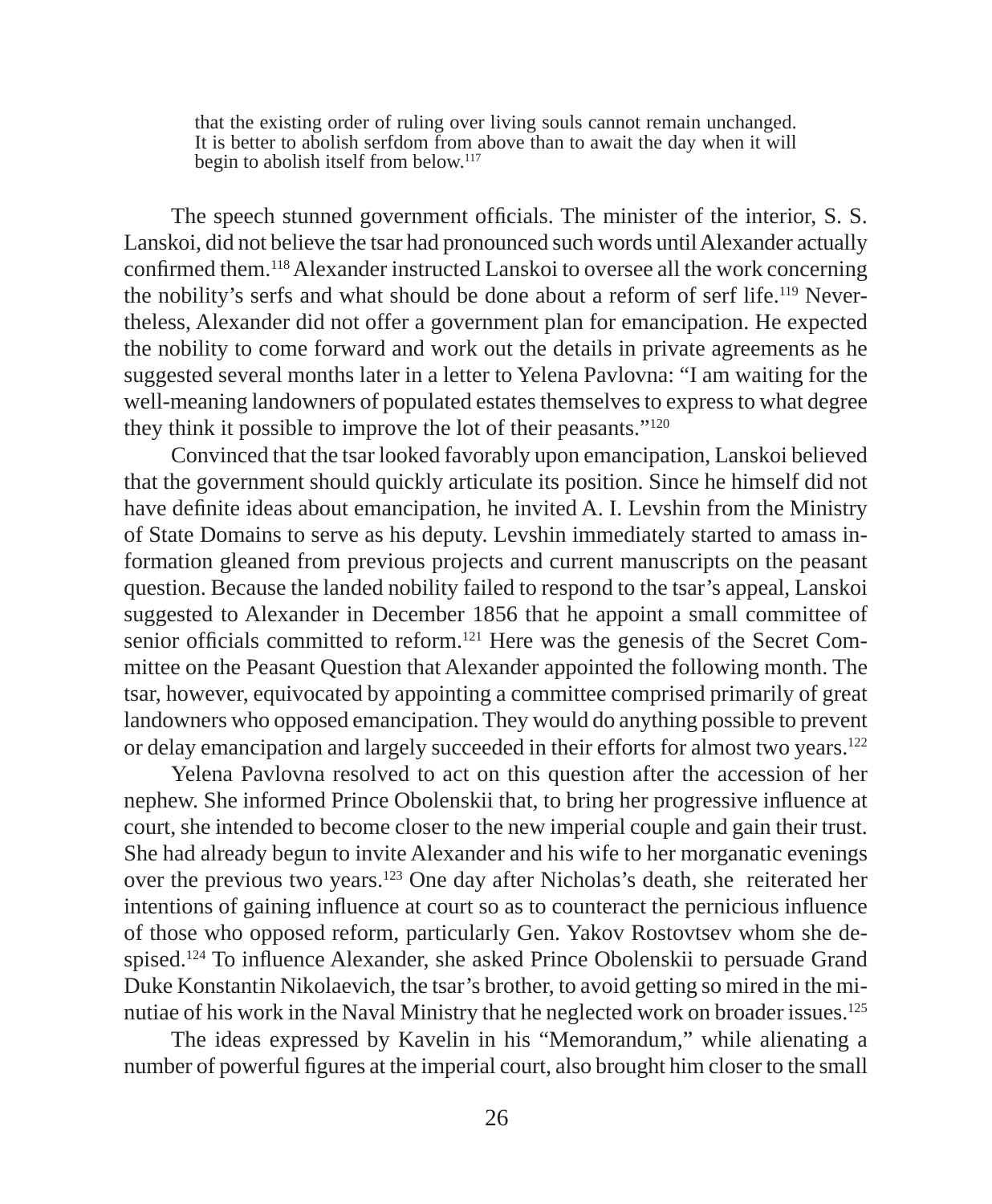circle of influential people who worked for the emancipation, including the Grand Duchess Yelena Pavlovna, the Grand Duke Konstantin Nikolavich, and members of the Miliutin circile. Nikolai Miliutin expressed his strong endorsement of the "interesting, keen, intelligent," and "honest" draft, only suggesting that the section on the financial aspects of emancipation needed revision.<sup>126</sup> The grand duchess suggested to Nikolai Miliutin and Kavelin in the fall of 1856 that they collaborate with local landowners and officials to prepare a plan for emancipating the serfs on her vast estate, Karlovka. By taking the initiative, she hoped to press the government into action and possibly to offer a model. In a memorandum written by Miliutin and Kavelin to her nephew Alexander, she requested permission to proceed with the liberation of her peasants and asked for definite guidelines to follow. Alexander approved of her project but could not offer any specific guidelines.<sup>127</sup>

Miliutin, after extensive discussions with Kavelin, wrote an essay by October 1856 in which he clearly articulated two points: the serfs at Karlovka must be emancipated unconditionally and they must be given an opportunity to buy sufficient land with state assistance. The grand duchess immediately forwarded the plan to her nephew for his review. The tsar commended the work but resolved to let the gentry take the lead in the process. Miliutin and Kavelin continued to work on the project, completing it in 1858. The first two general provisions were kept, in addition to a specific plan for redemption payments and landed allotments for the peasants. She submitted the plan to the Main Committee on Peasant Affairs in March 1858. After approval by the committee and the tsar, the grand duchess implemented the plan in the spring of  $1859$ <sup>128</sup>

Although the Karlovka project could not serve as a direct model for the emancipation—the government had already committed itself to its own abolition plan the experience gained by working out the details on that estate proved fruitful both theoretically and directly. Clearly, Kavelin influenced the emancipation legislation most significantly, and Miliutin was directly involved as a member of the Editing Commission that drafted the final emancipation statute.<sup>129</sup> Nevertheless, the authors' lengthy discussions and proposals and syncretic emancipation of the serfs on the Karlovka estate offered the Imperial government an actual landed emancipation project. These efforts did not go unnoticed and overlapped with other endeavors that Yelena Pavlovna facilitated.

Because the Secret Committee moved slowly and the emancipation process seemed stagnant in the capital, the grand duchess sponsored a conference on the peasant question in Wildbad in the summer of 1857 to establish an environment free of the constraints in Russia. This conference played a pivotal role in establishing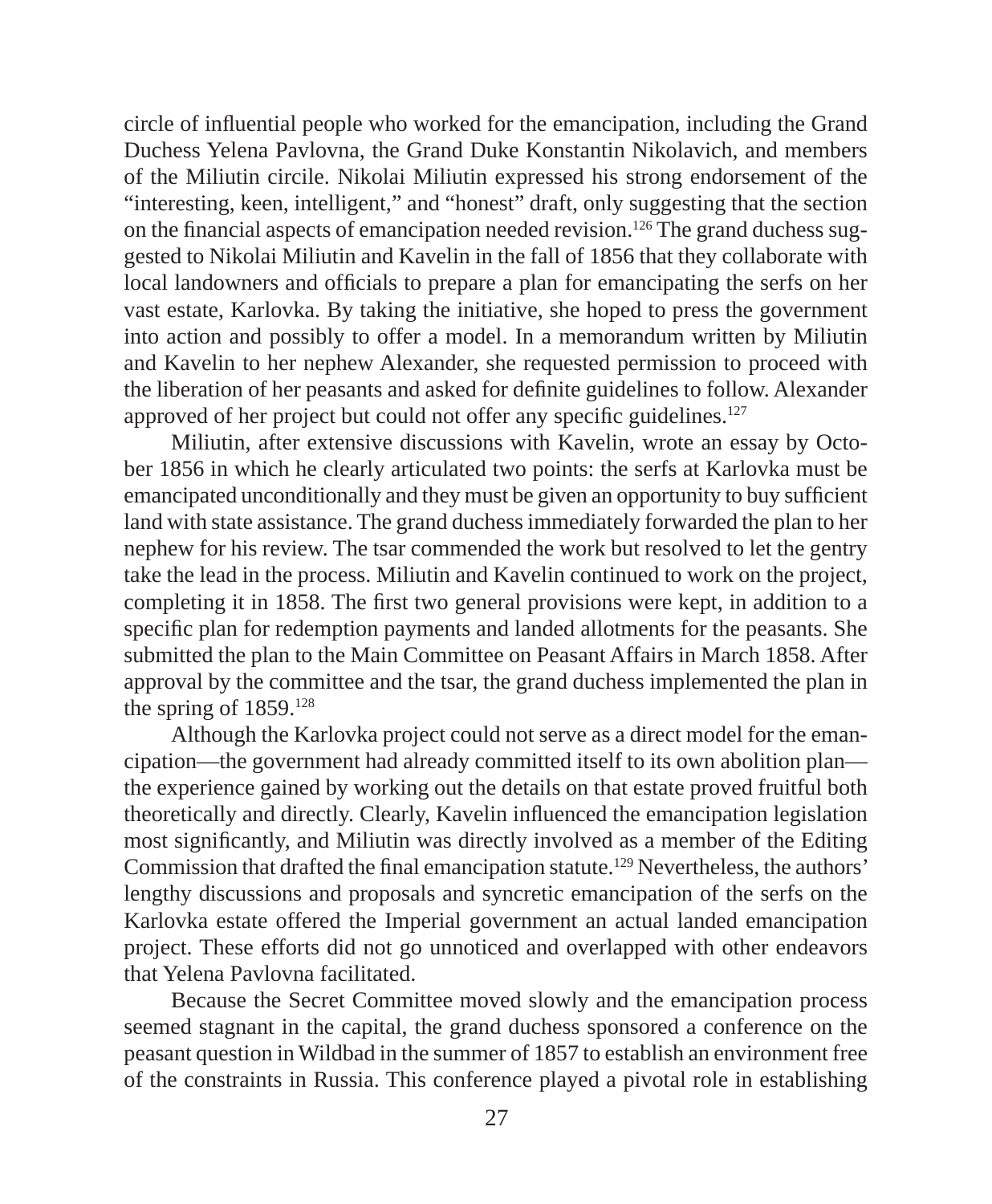the most important guidelines for the emancipation edict. In addition to the tsar and his trusted aide General Rostovtsev, she invited a variety of experts on the peasant question: Count P. D. Kiselev, Kavelin, the German researcher Baron August von Haxthausen, and others.130 The occasion enabled Kavelin to discuss freely both his work on the Karlovka reform and his draft on emancipation with the other guests, particularly Count Kiselev and Baron von Haxthausen. Kavelin effusively thanked von Haxthausen several weeks later for his assistance.131 The guests resolved that the serfs must be liberated with land, which the state would help them redeem, and with local village self-government. The government later adopted these proposals in 1861.132

#### **Uniting Educated Society**

In his efforts to unite the government and educated society, Kavelin, through the intercession of a friend at the court, received an appointment as a tutor to the heir to the throne. Several days after being appointed to the position, Kavelin met the empress who was reading a copy of Herzen's *Kolokol* (*The Bell*) while waiting for him. She promptly inquired about his friends, acquaintances, and political beliefs. She asked if he deserved his reputation as a "desperate liberal," and pointedly informed him that, although she could accept his former friendships with Granovskii and Belinskii, she could not countenance his relationship with Herzen. Kavelin, using his well-known charm, overcame the initial suspicion and impressed the empress with his sincerity. To press on her the need for reform, he emphasized that, although he was not a revolutionary, revolutions became inevitable "when governments did nothing for the people and blindly devoted themselves to their closest advisors, the privileged classes. Revolutions always express just demands but they are based on a mistaken theory." The empress concluded the conversation by informing him that the emperor manifested no opposition to his appointment as tutor.<sup>133</sup>

Nevertheless, as he attempted to maintain unity among the most disparate people in order to reform Russia, Kavelin made efforts to renew his friendship with Herzen, with whom he had been closely acquainted in the 1840s. To effect a rapprochement after the disagreements expressed in the "Letter to the Editor" of 1856, Kavelin appealed to his old friend to use his influence in Russia to expedite meaningful reforms. Recalling their close friendship in the Westerner circle, Kavelin wrote in his characteristically effusive style, "You were my sustenance and my school. It seems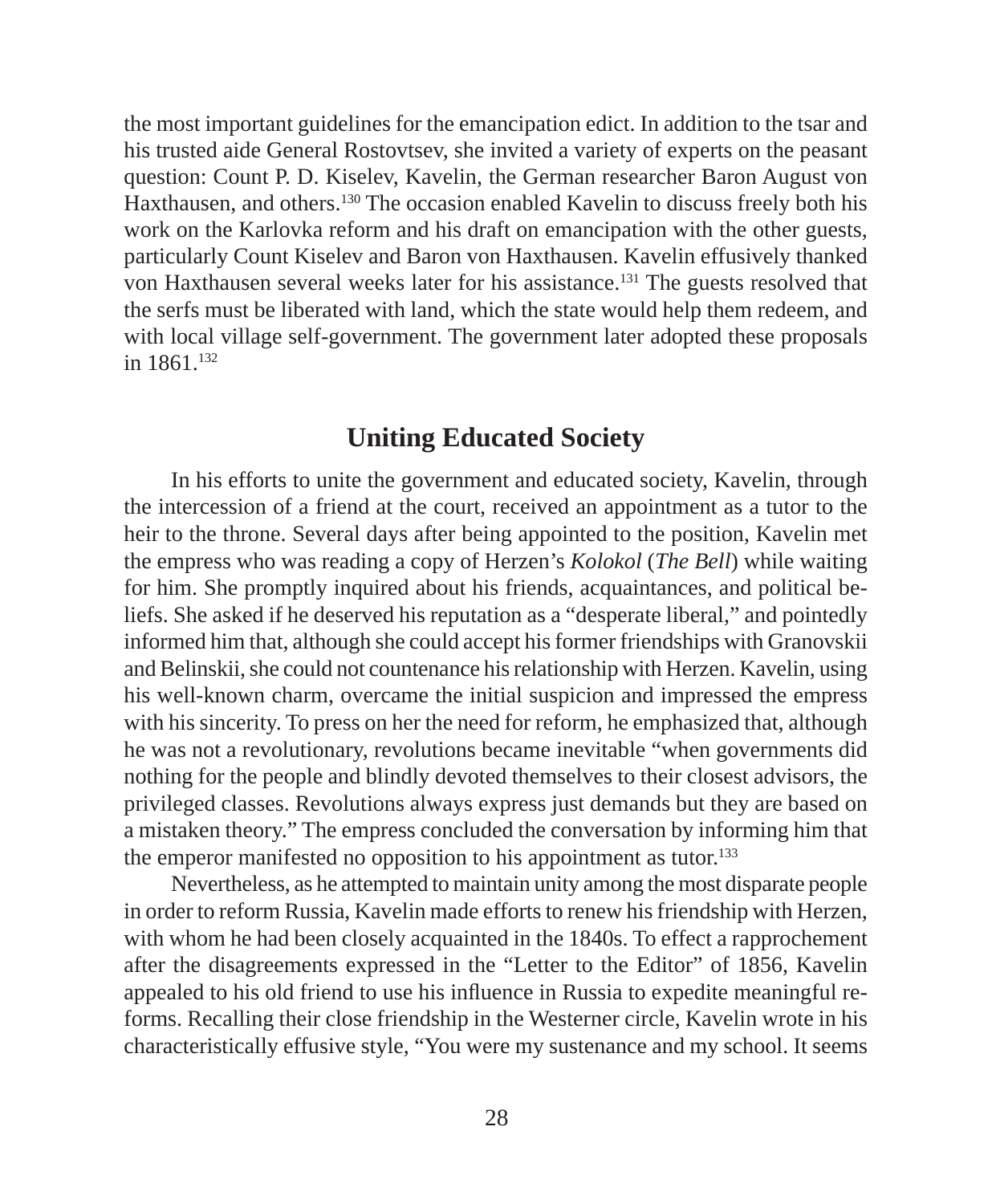that even now I can trace with my fingers the veins and nerves that were formed in my character under your influence.  $\dots$  I am bound to you with a bond that does not break, even when opinions differ." He continued by discussing the influence of Herzen's publications within Russia. Corrupt and dissolute functionaries lived in terror of *Kolokol*, while the young idolized Herzen.134

Kavelin and his allies recognized the power of Herzen's pen in Russia. One Westerner wrote to a friend of Herzen: "Please write to Alexander [Herzen] that he is une grande puissance and here [Moscow] they swear upon him while in Petersburg they fear him. The Tsar and Konstantin Nikolaevich read everything that he writes and many reforms have been made upon his advice."<sup>135</sup> Kavelin echoed these sentiments, asserting that Herzen's influence also carried a profound responsibility for moderation and tactfulness: "Print all corruption, absurdities, and crimes [of the bureaucracy], punish them without mercy, giving names, and so forth. Show care, treat the royal family even more cautiously. . . , and, be assured, you will have yet greater influence. Soon you will be able to shake hands with forthrightness with Alexander II and consider one another allies for the benefit and happiness of Russia."136 Despite Kavelin's efforts, the rapprochement between Herzen and the tsar never took place.

Although proscribed by the government, Herzen's publication seemed ubiquitous at court, in the bureaucracy, and in the circles of the 1850s. Kavelin also acknowledged the power of Herzen's pen in a letter to Herzen: "Your influence is without measure. 'Herzen est une puissance,' Prince Dolgorukii [the chief of the gendarmes] said recently at a dinner in his honor."137 Even General Rostovtsev admitted that members of the government committee on emancipation must make use of all useful information even if it came from people such as Herzen.138

In August 1857 it seemed as thought the opponents of emancipation were winning the political struggle.<sup>139</sup> Although Konstantin Nikolaevich, who chaired the Secret Committee, was a supporter of reform, he was inexperienced, and his opponents' stalling tactics prevented real progress. Alexander was displeased but did not force the issue. In its journal of August 18, the Secret Committee issued a statement, endorsed by the tsar, intended as a conclusive formulation of the government's position on serfdom. It concluded that "it is not presently possible to undertake the general emancipation of the serfs among us," and it authorized only palliative measures.140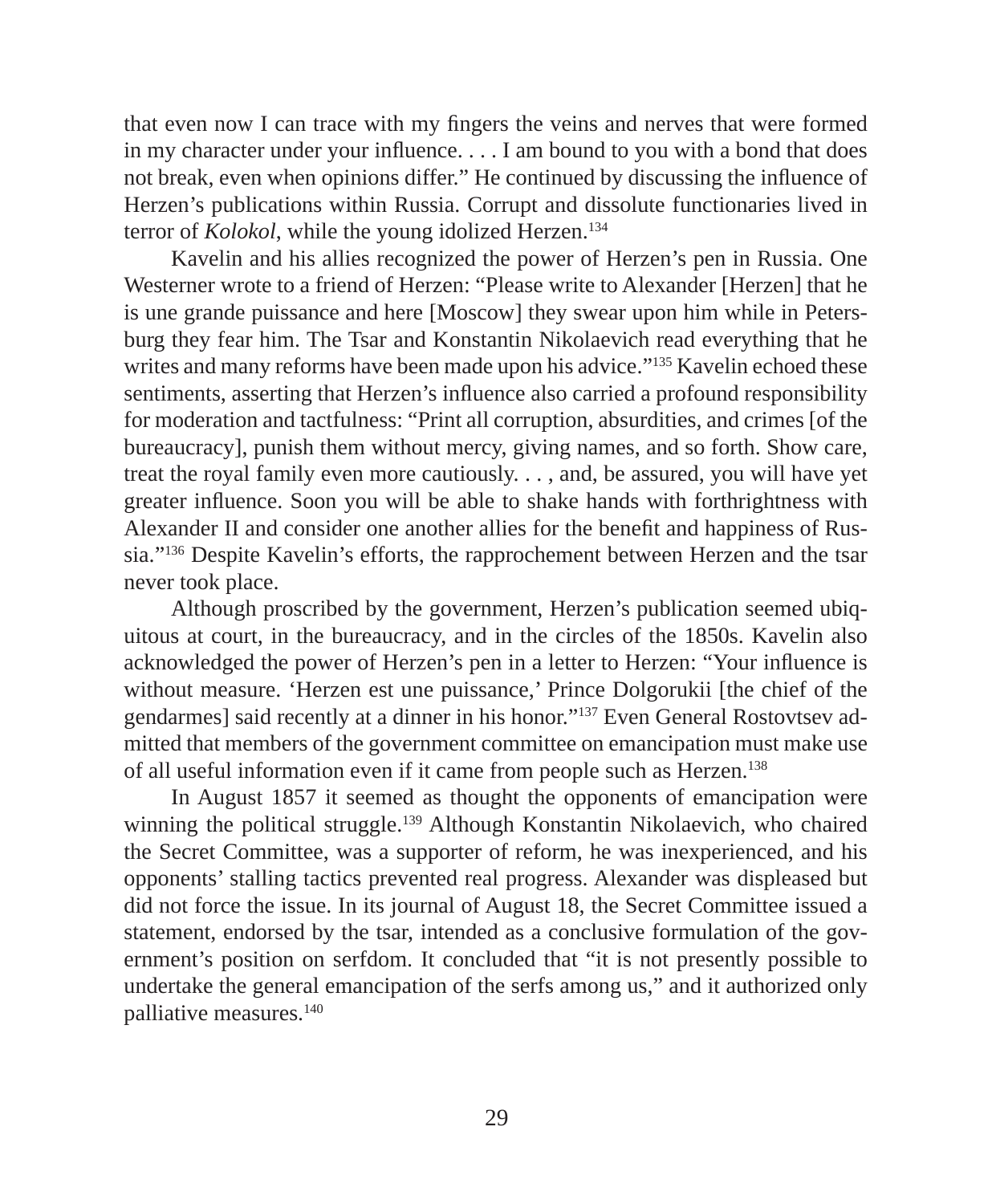#### **On the Eve**

In its statement of August 18, the Secret Committee posed fourteen questions about the best means to emancipate the serfs. These questions were sent only to members of the Secret Committee and a handful of public figures concerned with the peasant question. The grand duke personally requested answers by October 1. A. V. Golovnin, in his role as Konstantin Nikolaevich's secretary, had asked for his response, but Kavelin was preoccupied, writing lectures for both his classes with the heir and at St. Petersburg University in addition to working on the Karlovka reform, and did not reply, with apologies, until October 5.141 Two months later, Golovnin sent a letter expressing the grand duke's support for Kavelin's positions: "The Grand Duke has paid particular attention to your Memorandum which concurs completely with his view. He handed a duplicate to the Empress for conveyance to the Sovereign, and then, without giving your name, sent copies to Prince Orlov, Chevkin, Norov and Timashev."142

Kavelin later reworked his responses into a short essay, "A View of the Best Means of Working Out the Question of the Emancipation of the Peasants." He recognized the "magnanimous efforts" of the sovereign to abolish serfdom and suggested the establishment of special commissions to deal with the complexities of emancipation "from all these sides." Kavelin believed that these commissions, composed of people knowledgeable about peasant life, such as officials and enlightened landowners, could devise the best plan. His suggested list of the people best equipped to work in the commissions included, in addition to himself, many of his friends from the Geographical Society: Nikolai Miliutin, D. A. Obolenskii, A. V. Golovnin, and A. P. Zablotskii-Desiatovskii.143 In 1859, the government established Editing Commissions to prepare the emancipation, and with the notable exception of Kavelin himself, all of his suggestions for membership were accepted. Indeed, the initiative for the establishment of the Editing Commissions, their plans, and their membership came in large part from his recommendations.<sup>144</sup>

The Secret Committee, showing little inclination to proceed, asked the Ministry of the Interior to work on the emancipation. This request unexpectedly expedited the emancipation process when Lanskoi, with the cooperation of the governor-general of Vilna, V. I. Nazimov, compelled the nobility of the northwest provinces to take a firm stand on the side of emancipation.<sup>145</sup> The rescript of November 20, 1857, better known as the Nazimov rescript, and another of December 5 sent by the tsar to the governor-general of St. Petersburg Province P. I. Ignat'ev, were the product of Lanskoi's behind-the-scenes efforts, and work on full-scale emancipation began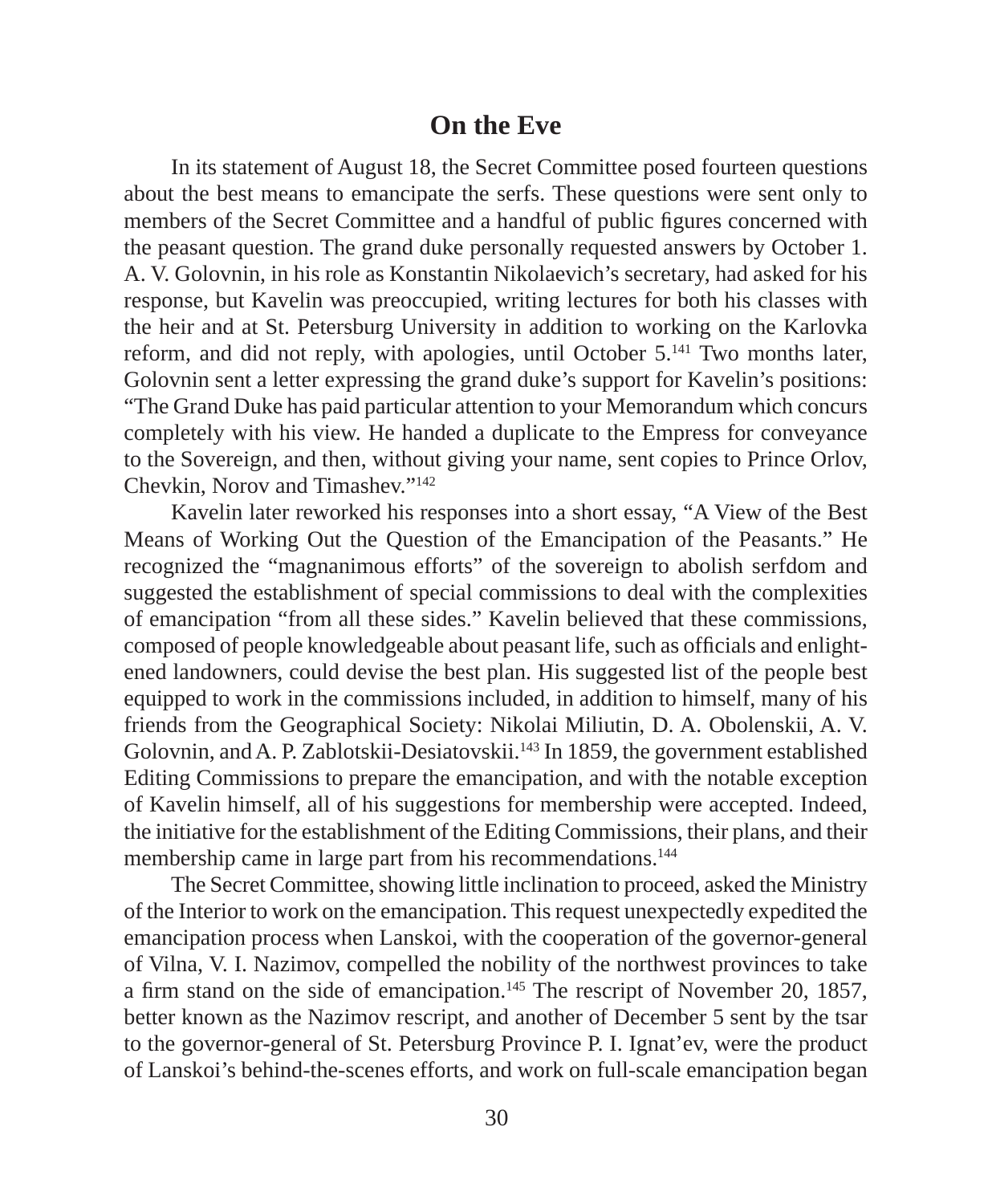to move more decisively than anyone had foreseen when the Wildbad Conference had concluded several months earlier.<sup>146</sup>

The Ministry of the Interior under Lanskoi provided a powerful institutional base for the proponents of emancipation. Largely controlled by progressive officials who believed that autocracy stood above *soslovie* (estate) interests, the ministry successfully co-opted the ideas proposed in various circles and salons and made them official. In an effort to come to terms with the needs of modern statehood within an institutional framework burdened by traditions and structural weaknesses, these enlightened officials placed the interests of the state above all others and provided the bureaucratic muscle and experience to promote emancipation through subterfuge when necessary.<sup>147</sup>

The government's commitment to abolish serfdom elicited support from within the emerging civil society and manifested itself in a public banquet in Moscow on December 28, 1857. The organizers hailed the banquet as a "general Russian festival" which would unite all segments of Russian society and state: Moscow (educated society) and St. Petersburg (the government), Slavophiles and Westerners, nobles and non-nobles. It illuminated the breadth of support for the emancipation and helped to prod the government to continue its course with purpose. According to the Westerner Mikhail Katkov, who also sponsored the dinner, Kavelin made a special trip from the capital with the "intention to arrange a banquet in the spirit of reconciliation and unity of all the literary parties."148

The attendees extolled the rescripts of November 20 and of December 5. The rescripts did not necessarily entail an emancipation of the serfs; rather they were limited to the "organization and amelioration of the way of life of the proprietary peasantry."149 Nevertheless, many saw the rescripts and the accompanying published documents as the proverbial crossing of the Rubicon by the government.<sup>150</sup> From London Herzen greeted the announcement of the rescripts with "Thou hast conquered, Galilean!" The Russian censor A. V. Nikitenko believed that the rescripts meant emancipation was inevitable and "it was impossible to go back."151 Turgenev wrote to Tolstoi that, "the long-awaited event is coming true—and I am happy that I lived until this time."152 After reading the rescripts, the Slavophile leader Aleksei Khomiakov exclained that out of the "garbage pit of the Petersburg prison came the word which will summon millions into freedom and into intellectual life. It is a miracle."153

The banquet, attended by more than one hundred eighty people, claimed to represent educated society. It lost much of its force, however, because of the conspicuous absence of the Slavophiles. In a letter to Pogodin, Yurii Samarin explained that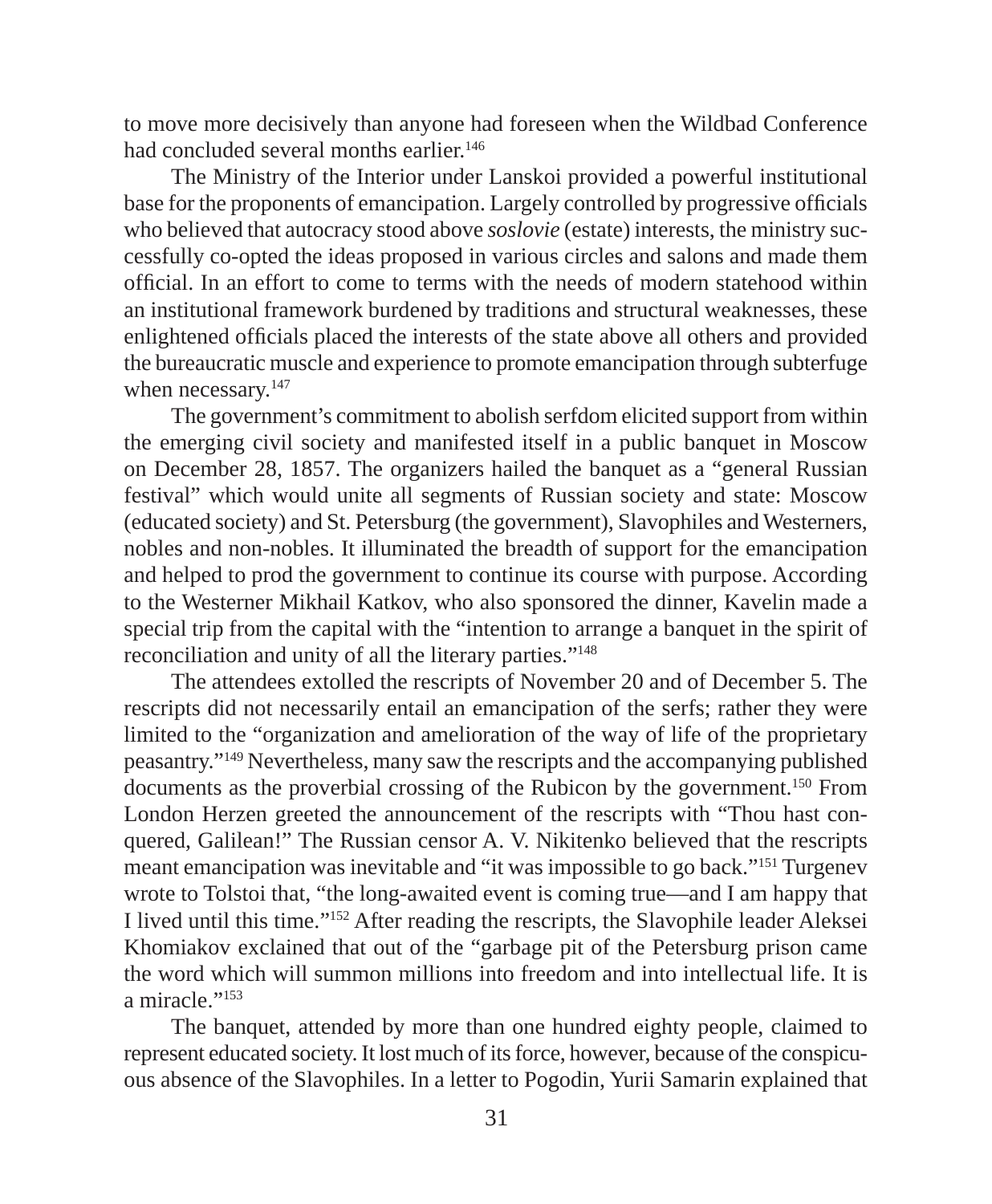the Slavophiles feared reactionaries in the capital, and Governor-General Zakrevskii in Moscow, would observe a dinner of the most suspect people in Russia—professors, scholars, and journalists—and would charge, "Here are the Sovereign's allies. The Reds all support him!" The dinner would play into the hands of the enemies of emancipation, thus the Slavophiles would not attend.<sup>154</sup>

The intellectual and social luminaries who did attend gave passionate speeches of support for the government.155 Kavelin, who spoke last, happily announced that the rescripts represented the resolution of the great task of many centuries of Russian history—the emancipation of the serfs and the juridical recognition of the significance of independent individuality (*lichnost'*). He then proceeded to toast the tsar who brought the blessings of peace to Russia.156 Despite such effusive support for the tsar and government, Zakrevskii watched the affair with ill-disguised suspicion and contempt, and he persuaded the tsar to proscribe a much larger banquet scheduled for February 19, 1858, to celebrate the third anniversary of Alexander's accession. The ban on the celebration shocked the public and indicated the government's uncertainty about its own pronouncements. As one scholar has observed, "It was ominous and anomalous that the government forbade a public celebration of its own activities."157

#### **Fragmentation of Educated Society**

When the government finally committed itself to the abolition of serfdom, most of educated society was exhilarated. Nevertheless, its temporary unity quickly fragmented. Public discussion of this contentious issue soon precipitated the rise of political partisanship. As long as abolition remained a remote, yet realizable goal, it had fostered unity among disparate groups, subsuming diverse views. Once it became a practical matter, and even more when the government promulgated it, the emancipation provided a fecund environment for disagreements which manifested and even exacerbated disputes that the overarching goal of emancipation had obscured, and these disputes served to fragment educated society. The government remained undecided as to how much public debate should be permitted concerning the peasant question. Nevertheless, it changed the name of the Secret Committee to the Main Committee in January 1858, and the inertia of its first year gave way to activity in response to the flood of telegrams sent from various parts of Russia.<sup>158</sup>

Kavelin himself was a casualty of the bureaucratic infighting that followed the issuing of the rescripts. He lost his position as tutor to the heir and an official participant in the emancipation process, and narrowly escaped losing his chair at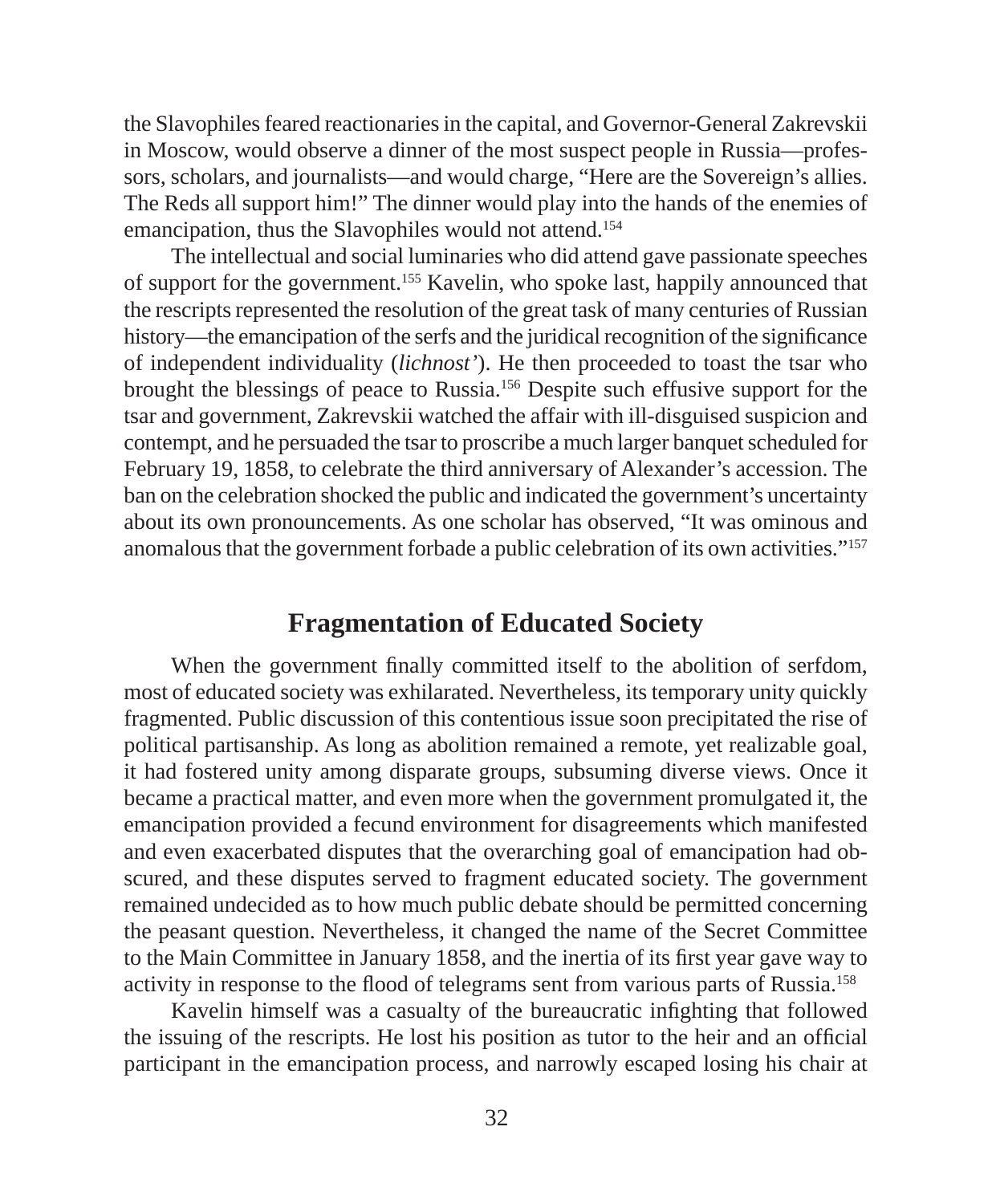St. Petersburg University. In April 1858, the editor of *Sovremennik*, Nikolai Chernyshevskii, published an article entitled "The New Conditions of the Rural Way of Life," the second part of which included excerpts from Kavelin's "Memorandum on the Emancipation of the Serfs in Russia," written originally in 1855. Chernyshevskii had asked for a manuscript copy of the liberation plan, and Kavelin had complied in order to keep the most radical journal in Russia to a course of reform with the autocracy as its instrument.159 Although Chernyshevskii disagreed with many of Kavelin's views on emancipation, he still published portions of the essay as a possible "formula for uniting men who sympathize, as we do, with the basic convictions" of their author.160 Kavelin admitted at the time, "I gave it [the manuscript] to him [Chernyshevskii] and added that I was making a gift of the right to publish it."<sup>161</sup>

The first part of the article had passed unnoticed but the second part, which included excerpts from Kavelin's essay, attracted attention because it included a discussion of a redemption plan and political views on the autocracy and class relationships. The tsar, at a session of the Main Committee, heard comments that an article in *Sovremennik* "was absolutely contrary to the views of the government and was scandalous." Outraged that the censors permitted the publication of such an article, he directed the chief of the Third Section and the gendarmes, Prince Dolgorukii, to investigate the affair.<sup>162</sup>

Dolgorukii commanded A. Ya. Panaev, an editor of the offending journal, to visit him, bringing Kavelin's entire manuscript, including pages where the author had crossed out passages. The censors approved both parts of the article, and only removed excerpts that discussed the injustice and pernicious effects of serfdom. Certain parts of Kavelin's memorandum appeared to be critical of some of the provisions in the rescripts, but he had written the essay more than two years prior to the issuing of the rescripts.163 Dolgorukii then summoned Kavelin and confronted him with the essay, including the deleted sections. He warned Kavelin against publishing another article on the peasant question and threatened to proscribe the journal if it ever printed anything similar.<sup>164</sup>

The enemies of emancipation had hoped to use the incident to ruin the Minister of Interior Lanskoi, but he told Dolgorukii that his ministry had not authorized the publication.165 Prince A. G. Shcherbatov had approved the article for publication. Although unable to use the article against Lanskoi, the supporters of serfdom successfully undermined Kavelin's position at court. Dolgorukii reported his findings to the tsar, who exclaimed with great indignation to Prince Gorchakov, "Here is the man whom your friend [Titov] recommended as a tutor to my son!" The government forbade other writers from citing his essay, and the publishers of Kavelin's collected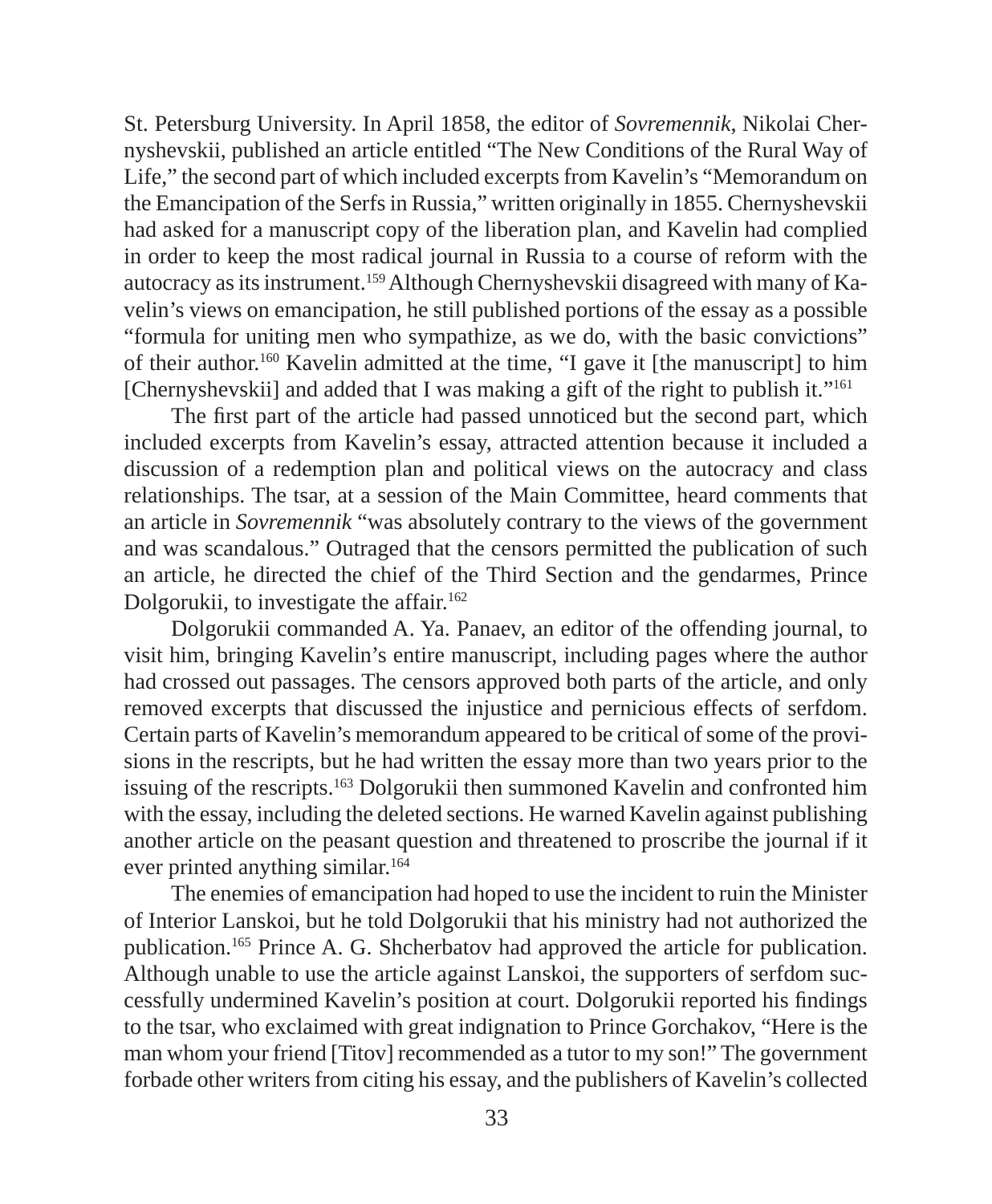works in 1859 were not permitted to include it.<sup>166</sup> Kavelin ultimately blamed Chernyshevskii for his forced resignation from his position as tutor to the heir.

As a result of the scandal, the government, seeking to circumscribe the growing discussion of the peasant question, issued a series of administrative circulars in April 1859 that instructed journals not to publish articles "which may upset the serfowners and peasants, dispersing among the latter absurd rumors and thoughts." The circulars specifically prohibited any discussion of the peasant question that did not correspond with the views of the government.167 They were also designed to placate the gentry, who considered any public speculation an encroachment on the prerogatives of the provincial committees working out the details of the reform.

Kavelin's friend P. P. Semenov suggested that someone had recently told the tsar that Kavelin maintained a correspondence with Herzen, supplying him with inside information. Alexander, aghast that one of his son's tutors betrayed his position, thus became even more infuriated with Chernyshevskii's publication. And indeed, his most trusted advisor, General Rostovtsev, a target of Herzen's furious pen, wrote to Obolenskii: "All these articles were sent to Herzen from Petersburg. I know that they were all written by one and the same person. This person was under my immediate authority for several years. All the lies about me are the product of his hostility toward me."168 Although the author was anonymous, Rostovtsev assumed that Kavelin was the person in question.

Nikolai Miliutin, in a letter to his brother Dmitrii in which he articulated his concerns about the growing power of the opponents of reform, suggested that Kavelin was the victim of intrigues among high court figures who sought to prevent the emancipation by any means: "When they allowed one to publish about the peasant question, one could place much hope on our press however weak it may be, but it seems that it will not celebrate for long. Any article (besides the content) grates the good landowners. It seems the first victim will be our poor friend Kavelin. In the fourth number of *Sovremennik* he placed an unsigned, not at all radical article. . . . The intriguers use similar situations to push aside from the Court people who are not to its liking." Kavelin also blamed enemies at the court.<sup>169</sup>

Although a number of reactionary figures at court celebrated his disgrace and prevented him from an active role in the actual reform legislation, Kavelin remained one of the central figures in the emancipation debates. He maintained his efforts to work with many of the officials charged with completing the reform. Kavelin's cause succeeded where his personal ambitions failed: the positions outlined in "Memorandum on the Emancipation of the Serfs in Russia" were almost entirely adopted by the government in the final emancipation legislation.<sup>170</sup> General Rostovtsev's assistant,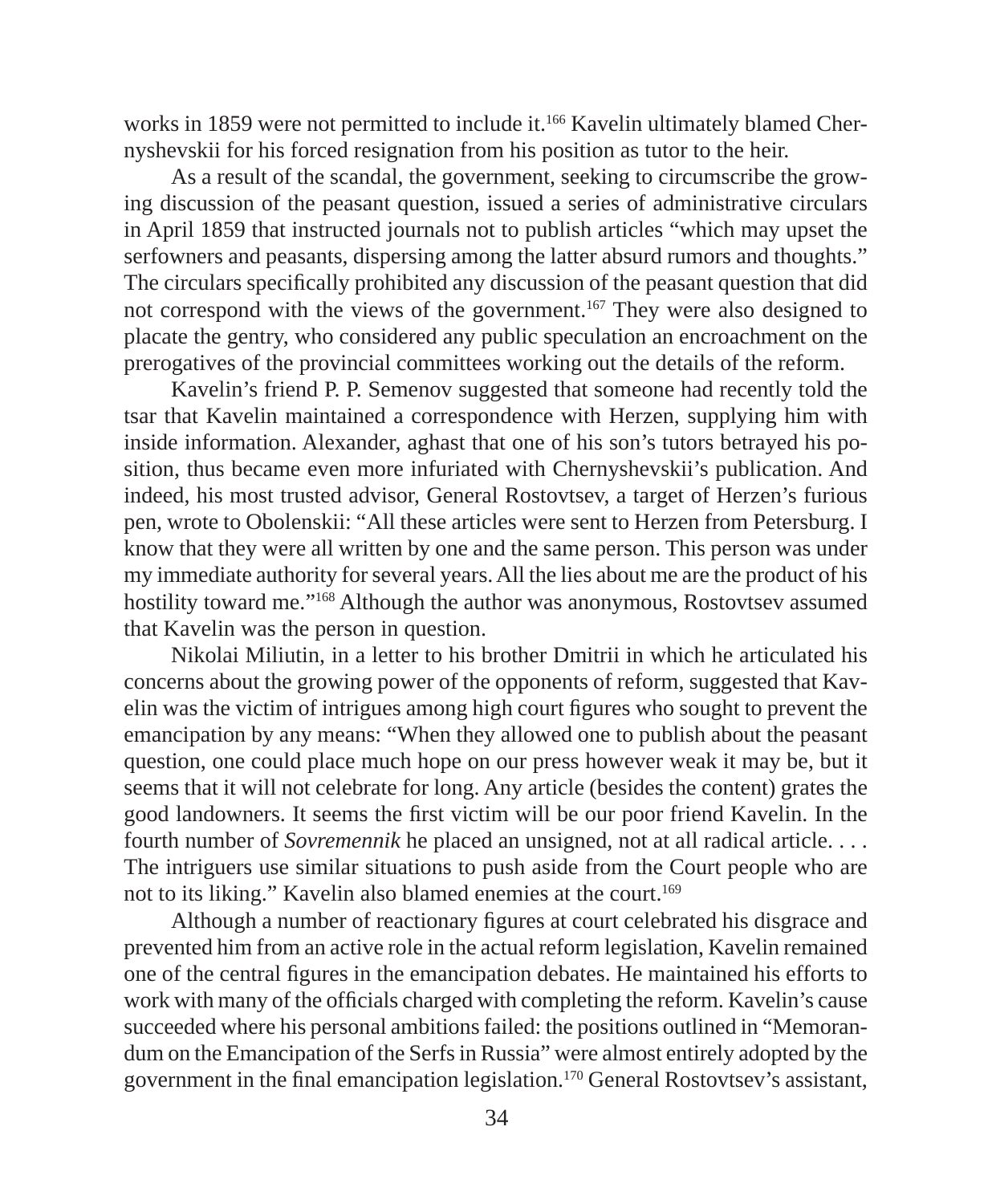P. P. Semenov, noted that "although Kavelin did not play a direct, or so to speak, official role in the legislative work on the liberation of the peasants, the service rendered by him to this great cause was so great that it makes his name unforgettable in the history of this period."171 In fact, many of Semenov's suggestions to Rostovtsev developed from ideas that originated with members of the Geographical Society, in particular Nikolai Miliutin and Kavelin.172 Kavelin's insistence on the principle of emancipating the serfs with land influenced General Rostovtsev to support a landed emancipation. Indeed, Rostovtsev was more responsible than any other person for enacting a landed emancipation. Many years later Kavelin noted the irony of this fact: "Remember that Iashka Rostovtsev emancipated the peasants—Iashka, the thickheaded scoundrel, the shady political cardsharp! Why, that would be the most howling absurdity, if it weren't true!"<sup>173</sup>

Passing the summer of 1858 at German spas, the general studied the peasant question and summed up his thoughts in four letters, subsequently entitled the "Wildbad Letters," to the tsar. After considering the liberals' proposals for emancipation, Rostovtsev converted to the authors' views. The last of his letters was markedly different in its message from the first. Initially opposed to the peasants' ownership of land and government-sponsored redemption, Rostovtsev, now gave unqualified support to a program of government assistance to redeem the land.<sup>174</sup> Rostovtsev's letter was significant not because of the originality of its suggestions, but because for the first time the tsar's most trusted advisor advocated the measures put forth by the leading supporters of emancipation. Because of Alexander's almost limitless faith in Rostovtsev, the general's conversion to the liberal emancipation program made it government policy. The general proceeded to support the "enlightened bureaucrats" in the political struggles within the bureaucracy and against the great landowners.

At a session of the Main Committee on December 4, 1858, Rostovtsev pushed through the decisive principles of the emancipation statute. The peasants were to acquire the three desiderata that Kavelin had listed for a genuine and efficacious emancipation: personal freedom, land, and government-assisted redemption of the land. Even the death of Rostovtsev in early 1860 failed to prevent the completion of the emancipation program as reflected in the final statute of 1861. The emperor signed the Emancipation Acts on February 19, 1861.

To be sure, not all manuscript contributions can be directly related to the reform statute because five years of bureaucratic infighting and intricate legislative work stood between the manuscripts and the final product. Nevertheless, the proposals coming from educated society and the recesses of the government had a strong influence on the final provisions of the emancipation.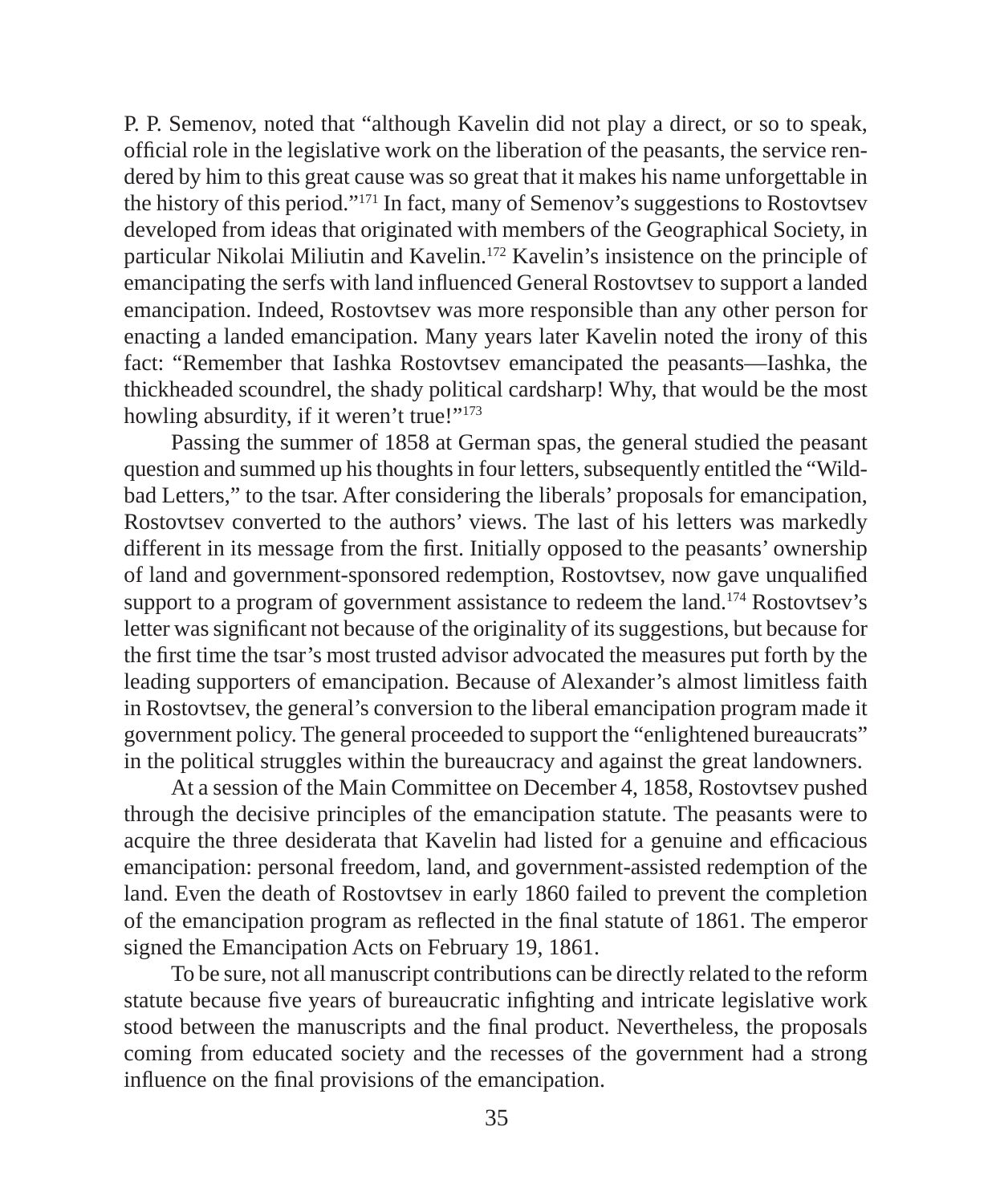#### **Conclusion**

The provisions of the emancipation statute of February 19, 1861, owed a great debt to the activities of educated society, in particular the Westerners and their associates in the bureaucracy. Westernism in its broadest contours had become deeply entrenched within educated society by the end of Nicholas's reign. The fundamental tenets of this Westernism were humanitarianism, individualism, and faith in progress. These tenets were antithetical to serfdom and its social consequences. The Westerners played a key role in shaping this emerging public opinion and offering a specific program on which to act.

Following the death of Nicholas and Russia's defeat in the Crimean War, the moderate Westerners tried to keep criticism of the government focused on specific issues in the effort to promote cooperation between the government and the public to move forward with reform. They argued that the two needed each other to succeed in this joint endeavor. The liberation of the serfs offered promise of further reform to come, illustrating vividly the positive influence that the forces working for reforms had on both educated society and the Tsar.

The 1840s and 1850s were the critical years during which a nascent civil society formed in Russia. The theoretical debates of the 1830s and 1840s gave way to more practical endeavors of the 1850s during which the framework for the Great Reforms emerged. The Westerners—Belinski, Herzen, Turgenev, Kavelin, Cranovskii—through their writings and lectures, led the way in creating the social and intellectual climate necessary for the Great Reforms. They helped to give birth to a civil society, calling for reform and providing the expertise necessary for the abolition of serfdom. The work of, and the support of, the intelligentsia and enlightened bureaucrats enabled the government to enact and implement the Great Reforms. In fact, it was the combined efforts of these groups that gave the government the expertise and knowledge to create such complicated legislation.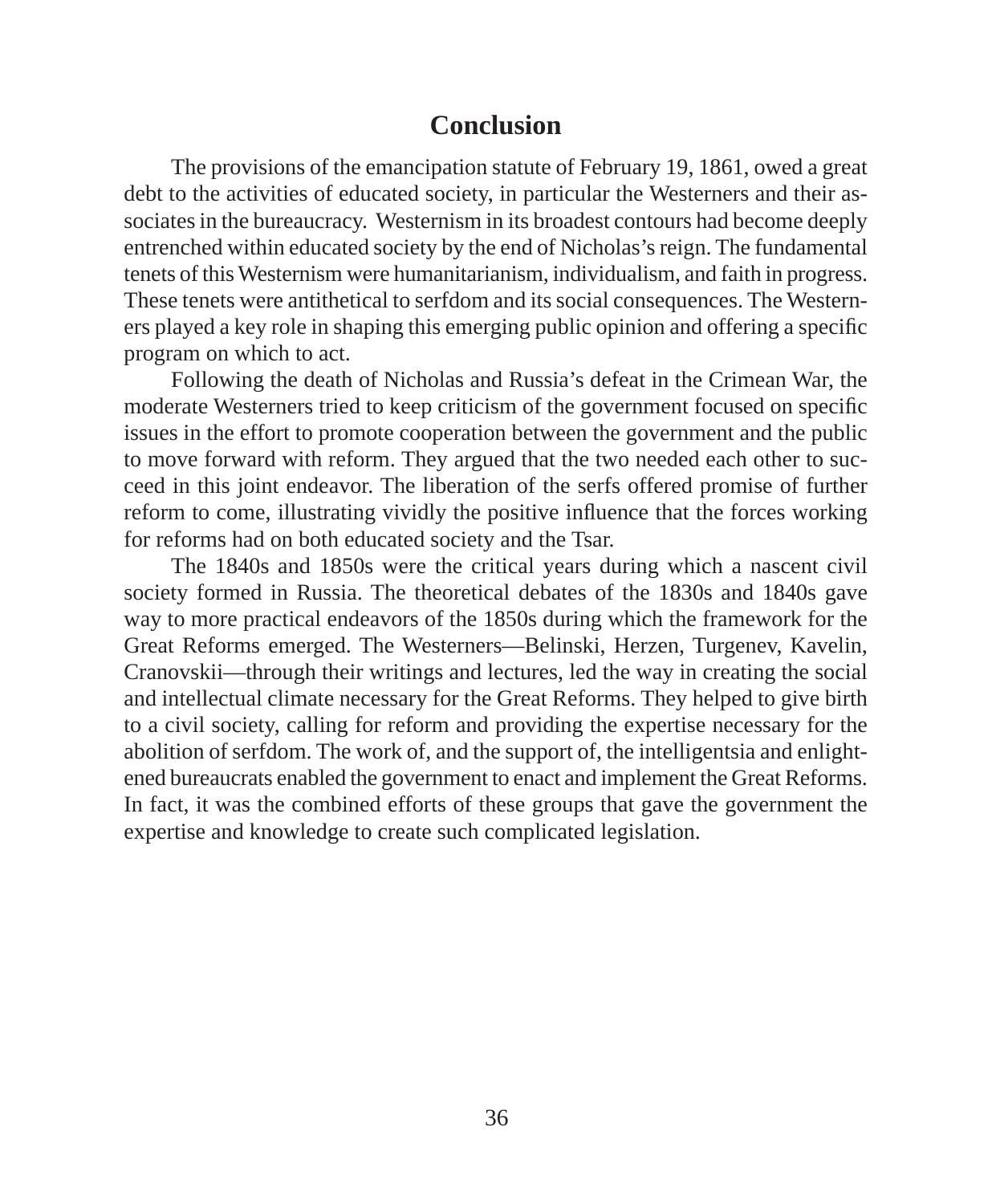#### **Notes**

#### **Acknowledgements**

The research for this essay was supported in part by the financial support of the U.S. Department of Education (Fulbright-Hays) and the U.S. Department of State, which administers the Russia, Eurasian, and East European Research Program (Title VIII).

I am indebted to the librarians at the Slavic Library at the University of Illinois for their assistance in finding and acquiring often difficult materials and citations. I additionally want to thank several people for comments on various earlier drafts of this essay, particularly Bela Bodo, Joel Janicki, and Martha Meier. Their perspicacious comments and insights were instrumental in helping me to revisit critical analytical issues. Finally, I wish to thank the anonymous referees and the editors of "The Carl Beck Papers" for their suggestions.

1. The literature on the Westerners is extensive. For some of the more nuanced treatments, see Martin Malia, *Alexander Herzen and the Birth of Russian Socialism* (New York: Grosset & Dunlap, 1965); Nicholas Riasanovsky, *A Parting of Ways: Government and the Educated Public in Russia, 1801–1855* (Oxford: Clarendon Press, 1976); Pavel Miliukov*, Iz istorii russkoi intelligenstsii: Sbornik statei i etiudov*, 2nd ed. (St. Petersburg: Znanie, 1903); W. Bruce Lincoln, *Nicholas I: Emperor and Autocrat of All the Russias* (Bloomington: Indiana University Press, 1980).

2. Pis'mo V. G. Belinskogo k N. I. Gogoliu, in V. G. Belinskii *Polnoe sobranie sochineniia* (hereafter *PSS*) 12 vols. (Moscow: n.p., 1947–1956), 10: 213.

3. Pis'mo V. P. Botkina k P. V. Annenkovu, 20 noiabria 1846, in P. V. Annenkov, *P. V. Annnenkov i ego druz'ia: Literaturnye vospominaniia i perepiska, 1835–1885 godov* (St. Petersburg: Izdatel'stvo A. S. Suvorina, 1892), 521.

4. D. A. Korsakov, "Zhizn' K. D. Kavelina," in *Sobranie sochinenii* (hereafter *SS*), ed. D. A. Korsakov, 4 vols. (St. Petersburg: Tip. M. M. Stasiulevicha, 1897–1900), 1: xxi.

5. Pis'mo K. D. Kavelina k T. N. Granovskomu, 5–25 sentiabria 1848, in "K. D. Kavelin o smerti Nikolaia I," ed. Sh. M. Levin, *Literaturnoe nasledstvo* (hereafter *LN*) 67 (1959): 597–598.

6. Anthony Netting, "Russian Liberalism: The Years of Promise" (Ph.D. diss., Columbia University, 1967), 633.

7. On the enlightened bureaucrats, see W. Bruce Lincoln, *In the Vanguard of Reform: Russia's Enlightened Bureaucrats, 1825–1861* (DeKalb: Northern Illinois University Press, 1986).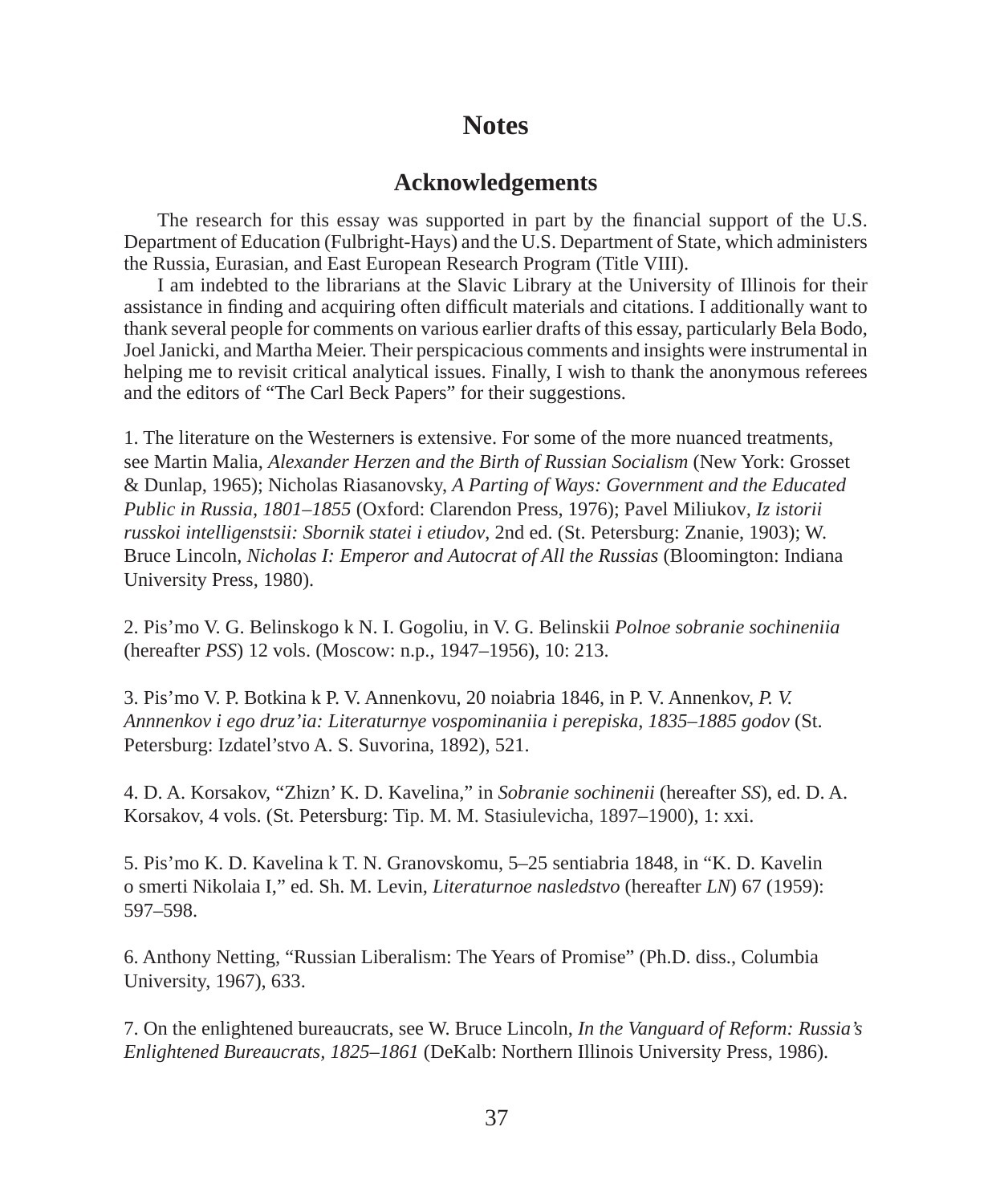8. W. Bruce Lincoln, "The Circle of the Grand Duchess Yelena Pavlovna, 1847–1861," *Slavonic and East European Review* 48 (1970): 374.

9. For the popularity of the essay, see, for example, K. Bestuzhev-Riumin, *Biografi i i kharakteristiki* (St. Petersburg: Izd-vo "Vek," 1882), 288; pis'mo V. G. Belinskogo k A. I. Gertsenu, 20 mart 1846, in Belinskii, *PSS*, 12: 267.

10. P. V. Annenkov, *Literaturnye vospominaniia* (Moscow: Gos. izd-vo khudozh. Lit-ry, 1960), 532; see also D. A. Miliutin, "Moi starcheskie vospominaniia, kn. 4," Otdel rukopisei Rossiiskaia gosudarstvennaia biblioteka (OR RGB), fond 169, papka 12, delo 4/173–175.

11. D. A. Miliutin, "Moi starcheskie vospominaniia, kn. 4," OR RGB, fond 169, papka 13, delo 1/191–192.

12. Lincoln, *In the Vanguard*, 83.

13. Ibid., 98.

14. P. P. Semenov-Tian'-Shanskii, "Vospominaniia," *Vestnik evropy*, no. 2 (1911): 17–18.

15. V. N. Rozental', "Ideinye tsentry liberal'nogo dvizheniia v Rossii nakanune revoliutsionnoi situatsii," in *Revoliutsionnaia situatsiia v Rossii v 1859–1861 gg*., ed. M. V. Nechkina (Moscow: Izd-vo Akademii nauk, 1963), 385; Korsakov, "Zhizn' K. D. Kavelina," *SS*, 1: xxii.

16. For a small sample of the correspondence, see "Iz literaturnoi perepiski Kavelina (1847–1884)," *Russkaia mysl',* no. 1 (1892): 104–138; for more complete collections of the correspondence, see the following, pis'ma D. I. Kachenovskogo k K. D. Kavelinu, Institut Russkoi literatury i iskusstva (Pushkinskii dom) (IRLI)(PD), fond Kavelina, CXZ/20.508 b 2; Pis'ma P. V. Pavlova k K. D. Kavelinu, IRLI (PD), fond Kavelina, CXZ/20.624 b 16.

17. Lincoln, *In the Vanguard*, 85–86.

18. Miliutin, "Moi starcheskie vospominaniia za 1816–1873 gg., kn. 4," OR RGB, fond 169, kartonka 12, papka 4/92; Korsakov, "Zhizn' Kavelina," *SS*, 1: xxii–xxiii.

19. For detailed information, see Nathaniel Knight, "Science, Empire, and Nationality: Ethnography in the Russian Geographical Society," in *Imperial Russia: New Histories for the Empire*, ed. Jane Burbank and David Ransel (Bloomington: Indiana University Press, 1998), 108–140.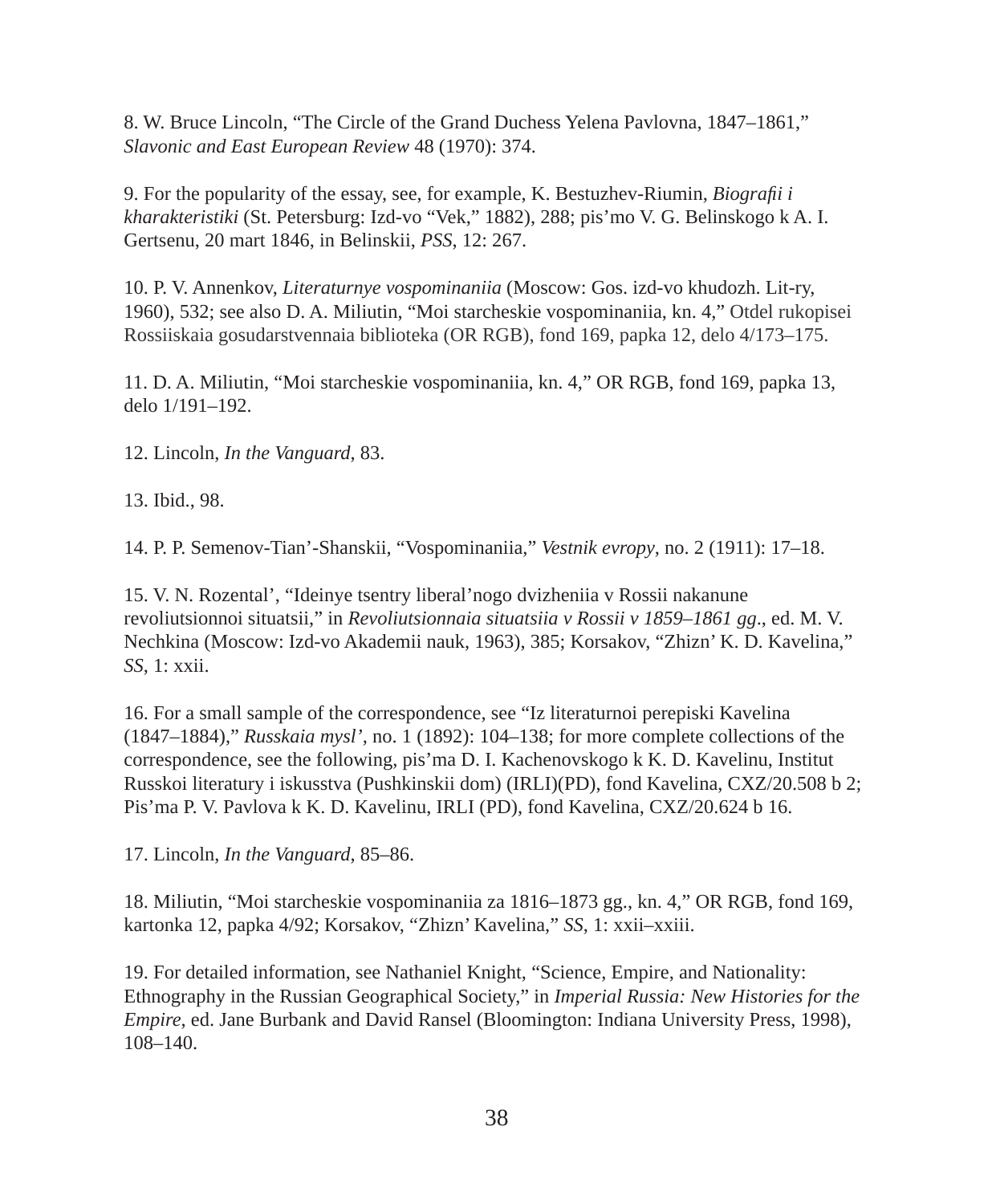20. P. P. Semenov-Tian'-Shanskii, *Memuary*, 3 vols. (Petrograd: Tip-ia M. Stasiulevicha, 1915–1917), 3: 17.

21. L. S. Berg, *Vsesoiuznoe geografi cheskoe obshchestvo za sto let* (Moscow: Izd-vo Akademii Nauk SSSR, 1946), 173–174.

22. Miliutin, "Moi starcheskie vospominaniia, kn. 4," OR RGB, fond 169, kartonka 12, delo 4/98.

23. P. P. Semenov-Tian'-Shanskii*, Istoriia poluvekovoi deiatel'nosti imperatorskago russkago geografi cheskago obshchestva, 1894–1895 gg*., 3 vols. (St. Petersburg: Tip. V. Bezobrazova i komp., 1896), 1: 11–15.

24. Semenov-Tian'-Shanskii, *Memuary*, 3: 17.

25. V. N. Rozental', "Peterburgskii kruzhok K. D. Kavelina v 1855–1857," in *Revoliutsionnaia situatsiia*, 216.

26. P. V. Annenkov, "Two Winters in the Provinces and the Country," in *The Extraordinary Decade: Literary Memoirs*, ed. Arthur Mandel, trans. by Irwin R. Titunik (Ann Arbor: University of Michigan Press, 1968), 239.

27. Boris Chicherin, *Vospominaniia Borisa Nikolaevicha Chicherina: Moskva sorokovykh godov* (Moscow: Izdatel'stvo M. i S. Sabashnikovykh, 1929), 78–80.

28. S. M. Solov'ev, "Zapiski S. M. Solov'eva," *Vestnik evropy* no. 5 (1907): 44–45.

29. Quoted in D. A. Korsakov, "K. D. Kavelin: Materialy dlia biografii, iz semeinoi perepiski i vospominaniia, V," *Vestnik evropy,* no. 8 (1886): 542–544. On Yelena Pavlovna's legendary intelligence and charm, and her crucial role in the reform process, see Lincoln, *In the Vanguard*, 150; D. A. Obolenskii, "Moi vospominaniia o Velikoi Kniagine Yelene Pavlovne," *Russkaia starina* 137, no. 3 (1909): 508; S. V. Bakhrushkin, "Velikaia Kniaginia Yelena Pavlovna," in *Osvobozhdenie krest'ian: deiateli reformy* (Moscow: Izd. "Nauchnago slova," 1911), 116–117.

30. A. F. Koni, "Velikaia Kniaginia Yelena Pavlovna," in *Glavnye deiateli osvobozhdeniia krest'ian*, ed. S. A. Vengerov (St. Petersburg: Brokgauz i Efron, 1903), 13.

31. Obolenskii, "Moi vospominaniia," 524–525.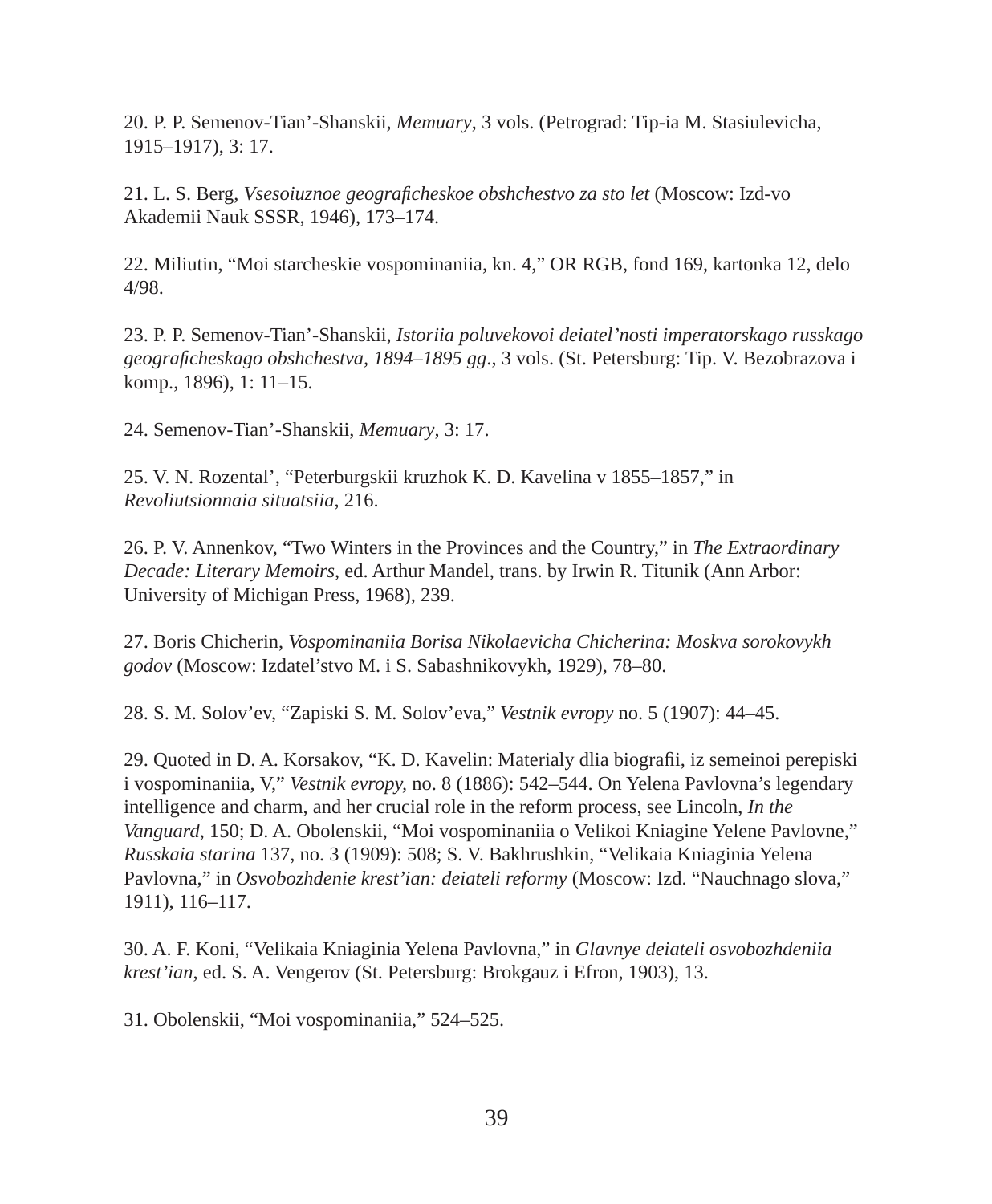32. For descriptions of Yelena Pavlovna's salon and activities, see Chicherin, *Vospominaniia*, 123; Korsakov, "Zhizn' Kavelina," *SS*, 1: xxiii; Lincoln, "Yelena Pavlovna," 373–387; Lincoln, *In the Vanguard*, 148–162; Obolenskii, "Moi vospominaniia," 504–528; A. F. Tiutcheva, *Pri dvore dvukh imperatorov: Vospominaniia, dnevnik, 1855–1882*, 2 vols. (Moscow: Izd. M. i S. Sabashnikovykh, 1928), 2: 37–38.

33. Obolenskii, "Moi vospominaniia," 505–506.

34. See W. Bruce Lincoln, "Russia's Enlightened Bureaucrats and State Reform, 1848–1856," *Cahiers du monde russe et sovi*é*tique* 12, no. 4 (1971): 416–418; *In the Vanguard*, 84; and "The Genesis of an Enlightened Bureaucracy in Russia, 1825–1856," *Jahrb*ü*cher f*ü*r Geschichte Osteuropas* 20, no. 3 (1972): 326, 328.

35. Obolenskii, "Moi vospominaniia," 514–515.

36. Pis'mo K. D. Kavelina k T. N. Granovskomu, 5–25 sentiabria 1848 g., 596.

37. Korsakov, "Zhizn' Kavelina," *SS*, 1: xxii.

38. Chicherin, *Vospominaniia*, 123.

39. D. A. Korsakov, "K. D. Kavelin: Materialy dlia biografi i, iz semeinoi perepiski i vospominanii, IV," *Vestnik evropy,* no. 7 (1886): 30.

40. T. N. Granovskii, "Pesni Eddy o Niflungakh," *Sochineniia*, 2 vols. (Moscow: Tip. A. I. Mamontova, 1892), 1: 253.

41. These contradictions sometimes led to a revolutionary response. See J. H. Seddon, *The Petrashevtsy: A Study of the Russian Revolutionaries of 1848* (Manchester, UK: Manchester University Press, 1985), 25–28.

42. Daniel Field, *The End of Serfdom: Nobility and Bureaucracy in Russia, 1855–1861* (Cambridge, Mass.: Harvard University Press, 1976), 4–5.

43. Solov'ev, "Zapiski S. M. Solov'eva," 43.

44. A. V. Stankevich, *T. N. Granovskii i ego perepiska*, 2 vols. (Moscow: Tip. A. I. Mamontova, 1897), 1: 253.

45. N. P. Barsukov, *Zhizn' i Trudy M. P. Pogodina*, 22 vols. (St. Petersburg: Tip. M. M. Stasiulevicha, 1888–1906), 13: 351.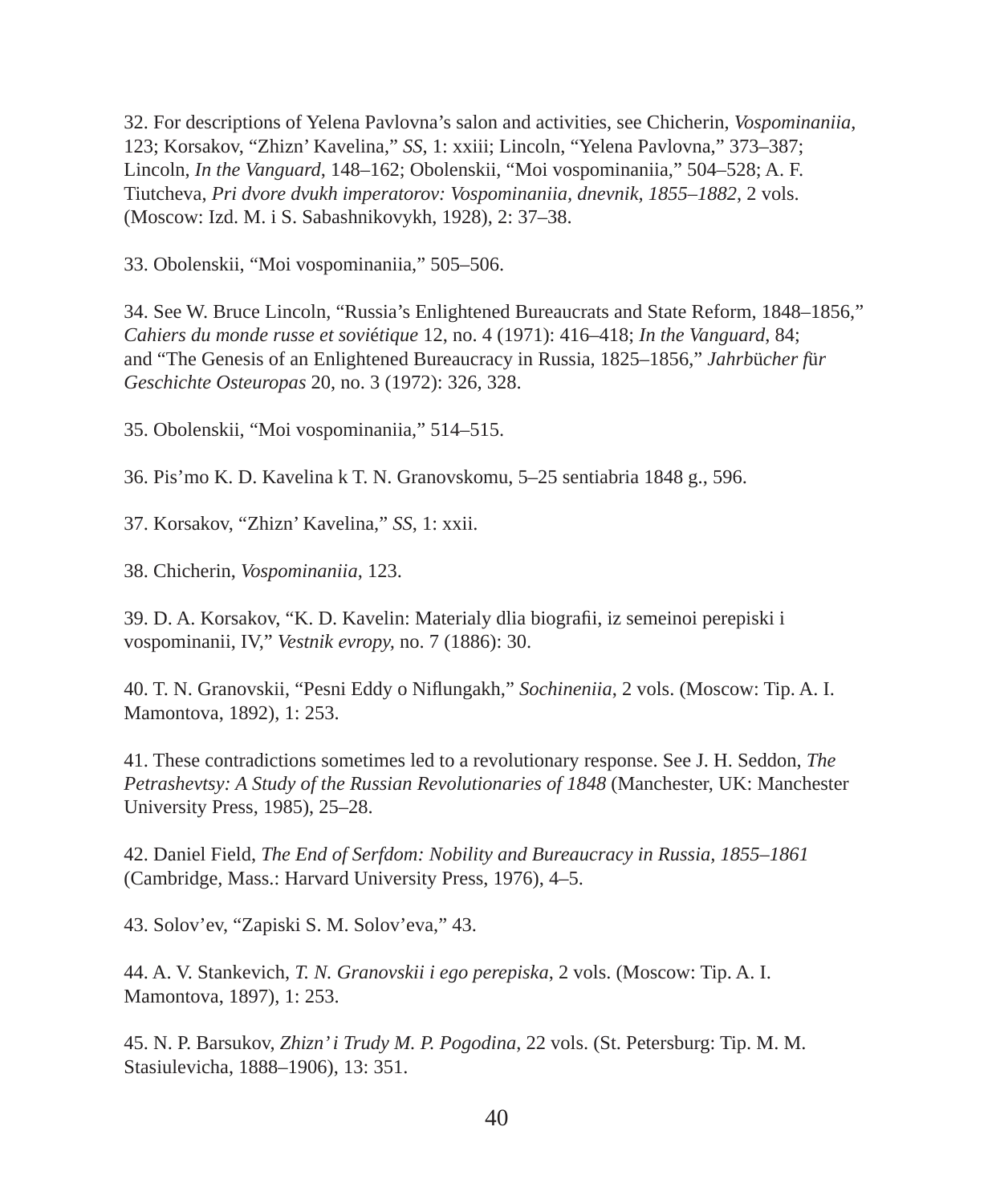46. Pis'mo T. N. Granovskogo k N. I. Frolovu, ianvar' 1855, in Stankevich, *T. N. Granovskii*, 2: 436–437.

47. Priscilla Roosevelt, "T. N. Granovskii: Universal Historian and Russian Intelligent" (Ph.D. diss., Columbia University, 1977), 507.

48. Barsukov, *Zhizn' Pogodina*, 13: 343–344; Solov'ev, "Zapiski S. M. Solov'eva," 464.

49. N. G. Chernyshevskii, *Polnoe sobranie sochinenii* (PSS), 16 vols. (Moscow: Khudozh. lit-ra, 1939–1953), 2: 626–628.

50. Solov'ev, "Zapiski S. M. Solov'eva," 464.

51. E. M. Feoktistov, *Za kulisami politiki i literatury* (Leningrad: "Priboi," 1929), 104–105; Solov'ev, "Zapiski S. M. Solov'eva," 463.

52. Solov'ev, "Zapiski S. M. Solov'eva," 464.

53. Chicherin, *Vospominaniia*, 148, 150.

54. M. P. Pogodin, *Istoriko-politicheskie pis'ma i zapiski v prodolzhenii krymskoi voiny, 1853–1856 gg*. (Moscow: Tip. V. M. Frish, 1874), 179, 174, 315.

55. For the full texts of Kavelin's letters to Pogodin, see Pis'ma K. D. Kavelina k M. P. Pogodinu, 1838, 1840, 1844, 1851, 1855, 1856, [1857], 1858, OR RGB, fond 231/II, karton 14, ed. khr. 31. Barsukov published some of this correspondence in his, *Zhizn' Pogodina*, 14, 201–215, 15: 514–516.

56. Tiutcheva, *Pri dvore dvukh imperatorov*, 174.

57. A. I. Gertsen, *Polnoe sobranie sochinenii* (*PSS*), ed. M. K. Lemke, 22 vols. (Petrograd: Literaturno-izdatel'skii otdel Narkomprosa, 1919–1925), 13: 616.

58. Solov'ev, "Zapiski S. M. Solov'eva," 465.

59. Ibid.

60. Pis'mo K. D. Kavelina k T. N. Granovskomu, 4 marta 1855, *LN* 67: 610.

61. "Iz pisem K. D. Kavelina k grafu D. A. Miliutinu, 1882–1884 gg.," *Vestnik evropy,* no. 1 (1909): 11–12.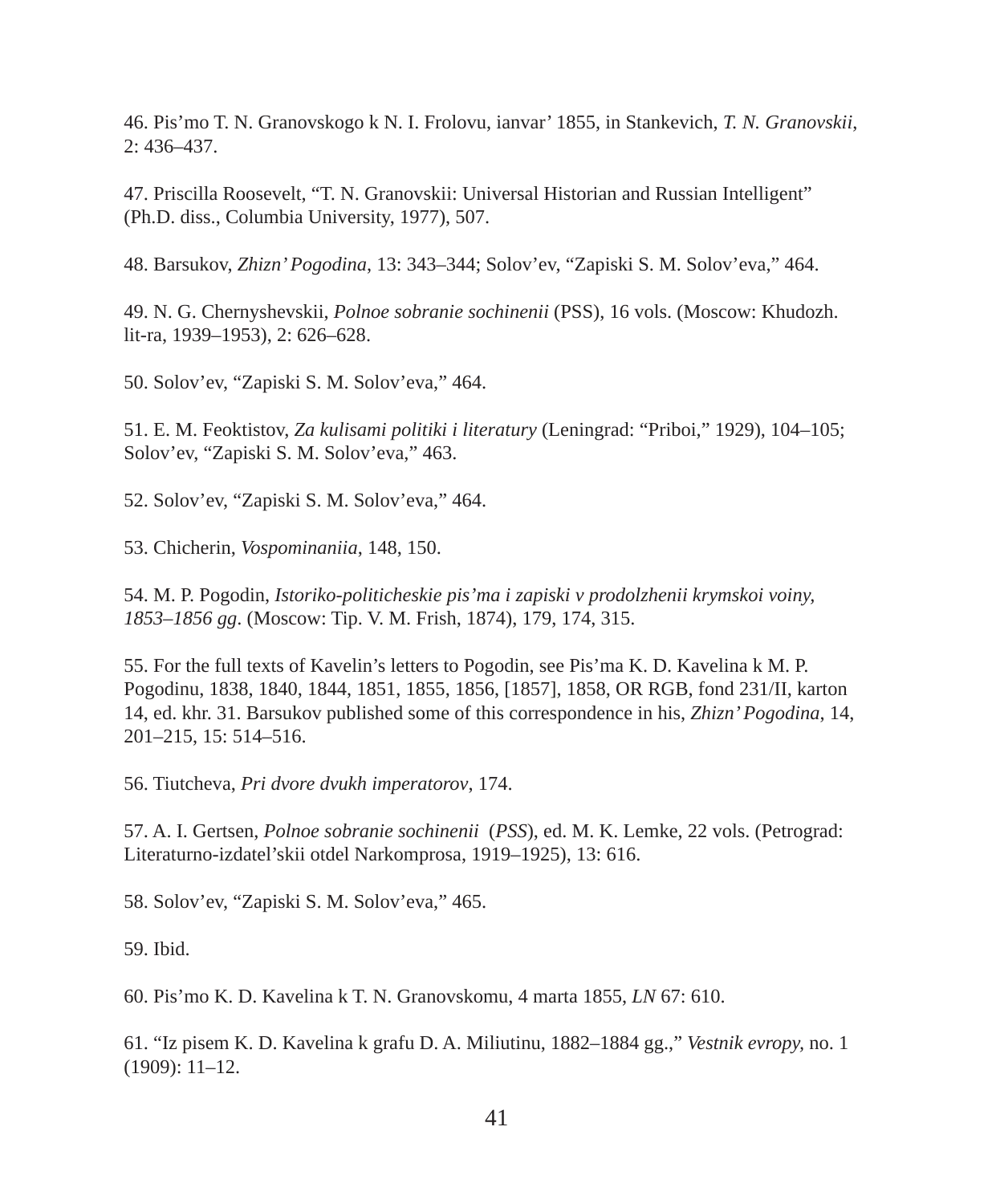62. Solov'ev, "Zapiski S. M. Solov'eva," 465–466.

63. Pis'mo K. D. Kavelina k T. N. Granovskomu, 4 marta 1855, 607, 614.

64. Feoktistov, *Za kulisami*, 89.

65. Cited in Larissa G. Zakharova, "Autocracy, Bureaucracy, and the Reforms of the 1860s in Russia," *Soviet Studies in History*, no. 4 (1991): 6–7.

66. For Kavelin's service record, consult his "Formuliarnyi spisok o sluzhbe i dostointstve Konstantina Kavelina," Rossiiskii gosudarstvennyi istoricheskii arkhiv (RGIA), fond 1287, opis' 46, ed. khr. 550/6–20.

67. Pis'mo K. D. Kavelina k S. M. Solov'evu, 16 ianvaria 1856, RGIA, fond 1120, opis' 1, ed. khr. 7/46.

68. Pis'mo N. A. Miliutina k D. A. Miliutinu, 25 fevralia 1857 in "Moi starcheskie vospominaniia za 1816–1873 gg., kn. 4," OR RGB, fond 169, kartonka 13, delo 2/85.

69. Cited in Zakharova, "Autocracy, Bureaucracy, and the Reforms," 8.

70. Pis'mo K. D. Kavelina k S. M. Solov'evu, 16 ianvaria 1856, RGIA, fond 1120, opis' 1, ed. khr. 7/45.

71. Daniel Field, "Kavelin and Russian Liberalism," *Slavic Review* 32 (1973): 61.

72. Kavelin suggested that his generation accomplished its task in a letter to Chernyshevskii. Cited in V. E. Evgenev, "N. A. Nekrasov i liudy 40-kh godov: Pis'ma V. P. Botkina," *Golos minuvshego,* no. 9 (1916): 107.

73. Pis'mo K. D. Kavelina k M. P. Pogodinu, 30 ianvaria 1856, in Barsukov, *Zhizn' Pogodina*, 14: 213.

74. Terrence Emmons, *The Russian Landed Gentry and the Peasant Emancipation of 1861* (Cambridge, Mass.: Harvard University Press, 1968), 42.

75. Chicherin, *Vospominaniia*, 153.

76. Emmons, *The Russian Landed Gentry*, 42.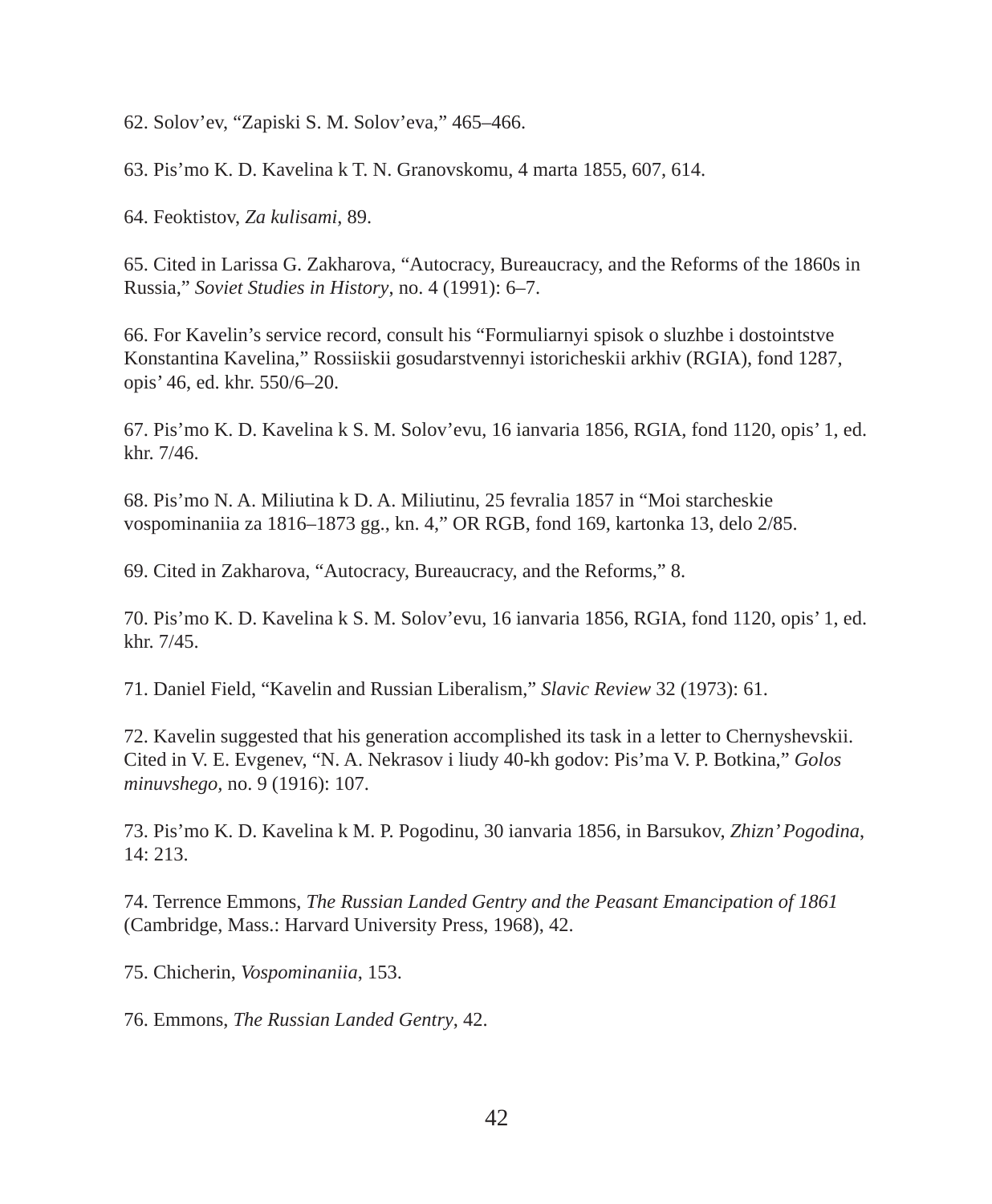77. V. N. Rozental', "Pervoe otkrytoe vystuplenie Russkogo liberalizma v 1855 g.," *Istoriia SSSR,* no. 2 (1958): 119; Chicherin, *Vospominanniia*, 165–166.

78. Chicherin, *Vospominanniia*, 159.

79. For Mel'gunov's participation as both author and conduit of manuscripts sent to Herzen, see N. N. Zakharina, ed., "N. A. Mel'gunov-Gertsenu," *LN* 62 (1955): 314–318.

80. Chicherin, *Vospominaniia*, 159–162.

81. Gary Hamburg, *Boris Chicherin and Early Russian Liberalism, 1828–1866* (Stanford, Cal.: Stanford University Press, 1992), 122.

82. "Pis'mo k izdateliu," *Golosa iz Rossii*, 4 vols. (London: Trübner, 1856–1858), 1: 9–36.

83. "Ot izdatelia," *Golosa iz Rossii*, 1: 5–7.

84. Pis'mo K. D. Kavelina k B. N. Chicherinu, b.d. 1855, OR RGB, fond 334, karton 2, ed. khr. 22/3.

85. "Pis'mo k izdateliu," *Golosa iz Rossii*, 1: 25, 17, 31–32.

86. "Sovremennye zadachi Russkoi zhizni," *Golosa iz Rossii*, 4: 110–111.

87. Chicherin, *Vospominaniia*, 163, 172.

88. "Mysli vslukh ob istekshem tridtsatiteletii Rossii," *Golosa iz Rossii*, 1: 148–149.

89. "Sovremennye zadachi Russkoi zhizni," *Golosa iz Rossii*, 4: 112–127; Chicherin, *Vospominaniia*, 163.

90. Pis'mo K. D. Kavelina k M. P. Pogodinu, 3 noiabria 1855, in Barsukov, *Zhizn' Pogodina*, 14: 203.

91. "Sovremennye zadachi," 126–127.

92. "Pis'mo k izdateliu," *Golosa iz Rossii*, 1: 18, 22.

93. A. P. Zablotskii-Desiatovskii, "O krepostnom sostoianii v Rossii," in *Graf P. D. Kiselev i ego vremia*, 4 vols. (St. Petersburg: Tip. M. M. Stasiulevicha, 1882), 4: 271–345. 94. Derek Offord, *Portraits of Early Russian Liberals: A Study of theTthought of T. N.*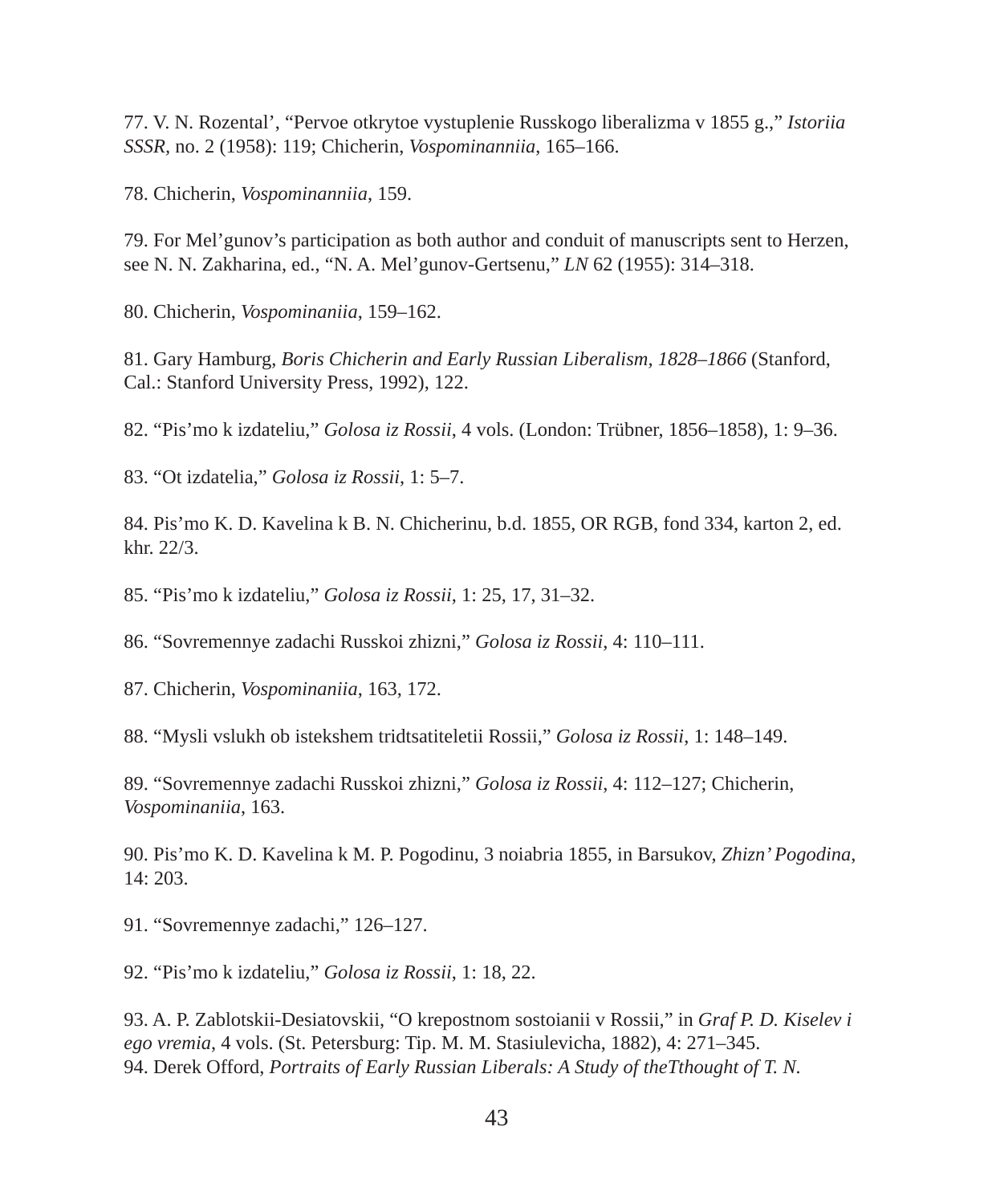*Granovsky, V. P. Botkin, P. V. Annenkov, A. V. Druzhinin, and K. D. Kavelin* (New York: Cambridge University Press, 1985), 190.

95. Kavelin, "Zapiska," *SS*, 2: 6–7.

96. Offord, *Early Russian Liberals*, 192; Kavelin, "Zapiska," *SS*, 2: 34.

97. Pis'mo K. D. Kavelina k M. P. Pogodinu, 30 ianvaria 1856, in Barsukov, *Zhizn' Pogodina*, 14: 213–214.

98. Offord, *Early Russian Liberals*, 192.

99. Kavelin, "Zapiska," *SS*, 2: 40–42.

100. Pis'mo K. D. Kavelina k A. V. Golovninu, 5 oktiabria 1857, Gosudarstvennyi arkhiv Rossiiskoi Federatsii (GARF), fond 647, opis' 1, ed. khr. 995/55–56.

101. Kavelin, "Zapiska," *SS*, 2: 46–48.

102. For the private views that Kavelin circulated to the Grand Duchess Yelena Pavlovna of his desiderata for a genuine emancipation, see "Mémoires de Kaveline et Haxthausen," GARF, fond 647, opis' 1, ed. khr. 146/98-99

103. Offord, *Early Russian Liberals*, 196; on Dmitrii Miliutin's similar views, made after a trip through Europe, see D. A. Miliutin, "Putevoi dnevnik," RGB OR, fond 169, kartonka 2, ed. khr. 2/3, 79–80.

104. Pis'mo K. D. Kavelina k M. P. Pogodinu, 17 marta 1856, in Barsukov, *Zhizn' Pogodina*, 14: 215.

105. Offord, *Early Russian Liberals*, 196.

106. B. I. Syromiatnikov, "Konstantin Dmitrievich Kavelin," in *Velikaia reforma; russkoe obshchestvo i krest'ianskii vopros v proshlom i nastoiashchem*, ed. A. K. Dzhivelegov, 6 vols. (Moscow: Izd. T-va I.D. Sytina, 1911), 5: 145; Offord, *Early Russian Liberals*, 196; Kavelin, "Zapiska," *SS*, 2: 54, 71–72.

107. Offord, *Early Russian Liberals*, 191.

108. Field, "Kavelin," 67.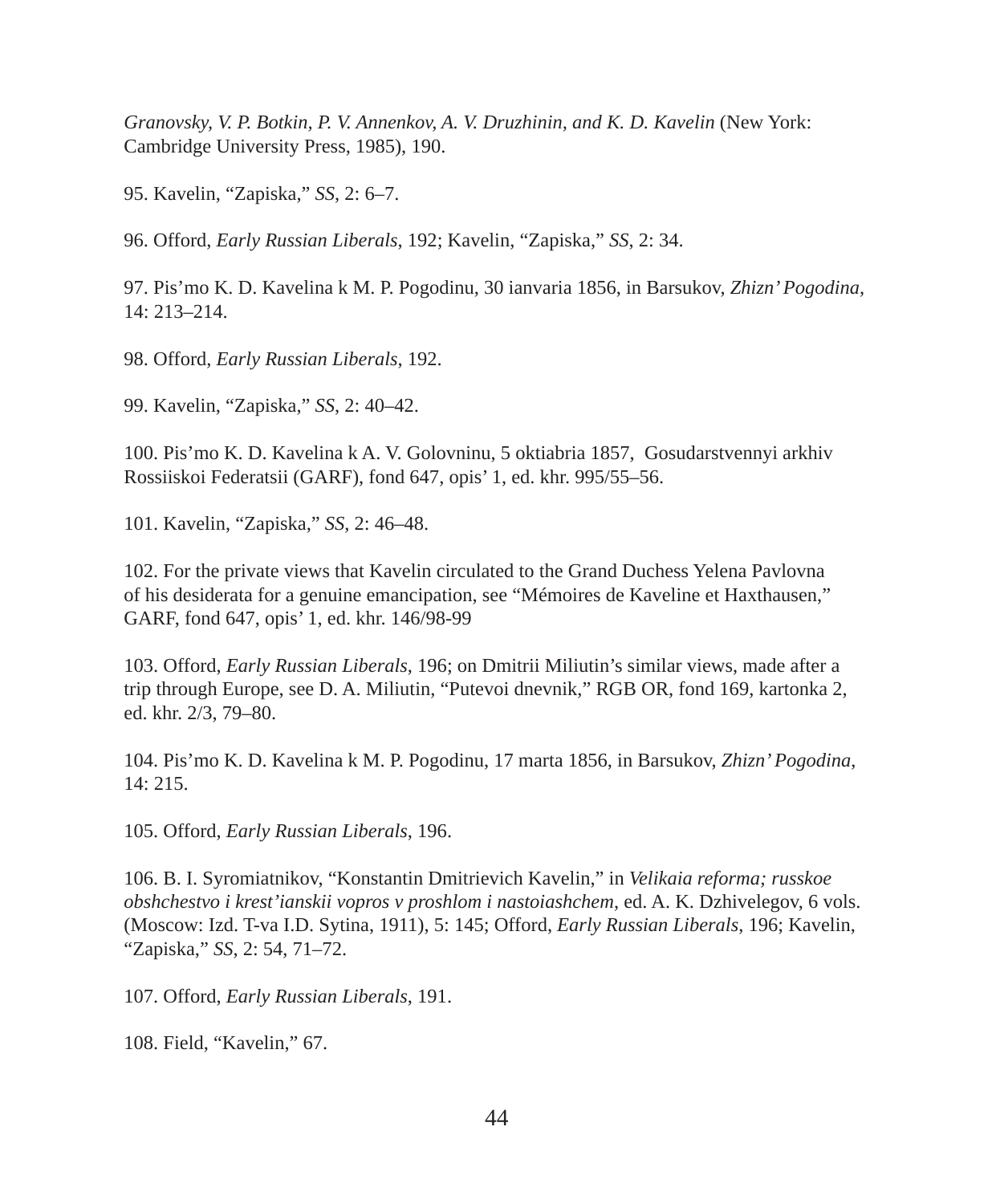109. Kavelin, "Zapiska," *SS*, 2: 36.

110. Cited in Offord, *Early Russian Liberals*, 197.

111. Ibid.

112. Zakharova, "Autocracy, Bureaucracy, and the Reforms," 10.

113. Cited in Offord, *Early Russian Liberals*, 197.

114. Ibid., 198; Barsukov, *Zhizn' Pogodina*, v. 14: 210–211.

115. Cited in Richard Wortman, *The Development of a Russian Legal Consciousness* (Chicago: University of Chicago Press, 1976), 243.

116. Cited in Field, *The End of Serfdom*, 62.

117. Cited in Emmons, *The Russian Landed Gentry*, 51.

118. Alexander Kornilov, *Obshchestvennoe dvizhenie pri Aleksandre II, 1855–1881* (Paris: Societé Nouvelle de Librairie et d'édition, 1905), 25–26.

119. *Materialy dlia istorii uprazdneniia krepostnago sostoianiia pomeshchich'ikh krest'ian v Rossii v tsarstvovanie imperatora Aleksandra II*, 3 vols. (Berlin: F. Schneider, 1860-1862), 1: 116–117.

120. Cited in Peter A. Zaionchkovsky, *The Abolition of Serfdom in Russia*, trans. and ed. Susan Wobst (Gulf Breeze, Fl.: Academic International Press, 1978), 43.

121. A. I. Levshin, "Dostopamiatnye minuty moei zhizni: Zapiski Alekseia Iraklevicha Levshina," *Russkii arkhiv,* no. 8 (1885): 491–493.

122. For the membership of the Secret Committee, see Zaionchkovsky, *Abolition of Serfdom*, 44; Field, *The End of Serfdom*, 65.

123. Obolenskii, "Moi vospominaniia," 524.

124. On the grand duchess's hatred for General Rostovtsev, see ibid.; pis'mo K. D. Kavelina k P. I. Bartenevu, 11 ianvaria 1873, RGALI, fond 46, opis' 1, delo 565/43–44.

125. Obolenskii, "Moi vospominaniia," 524.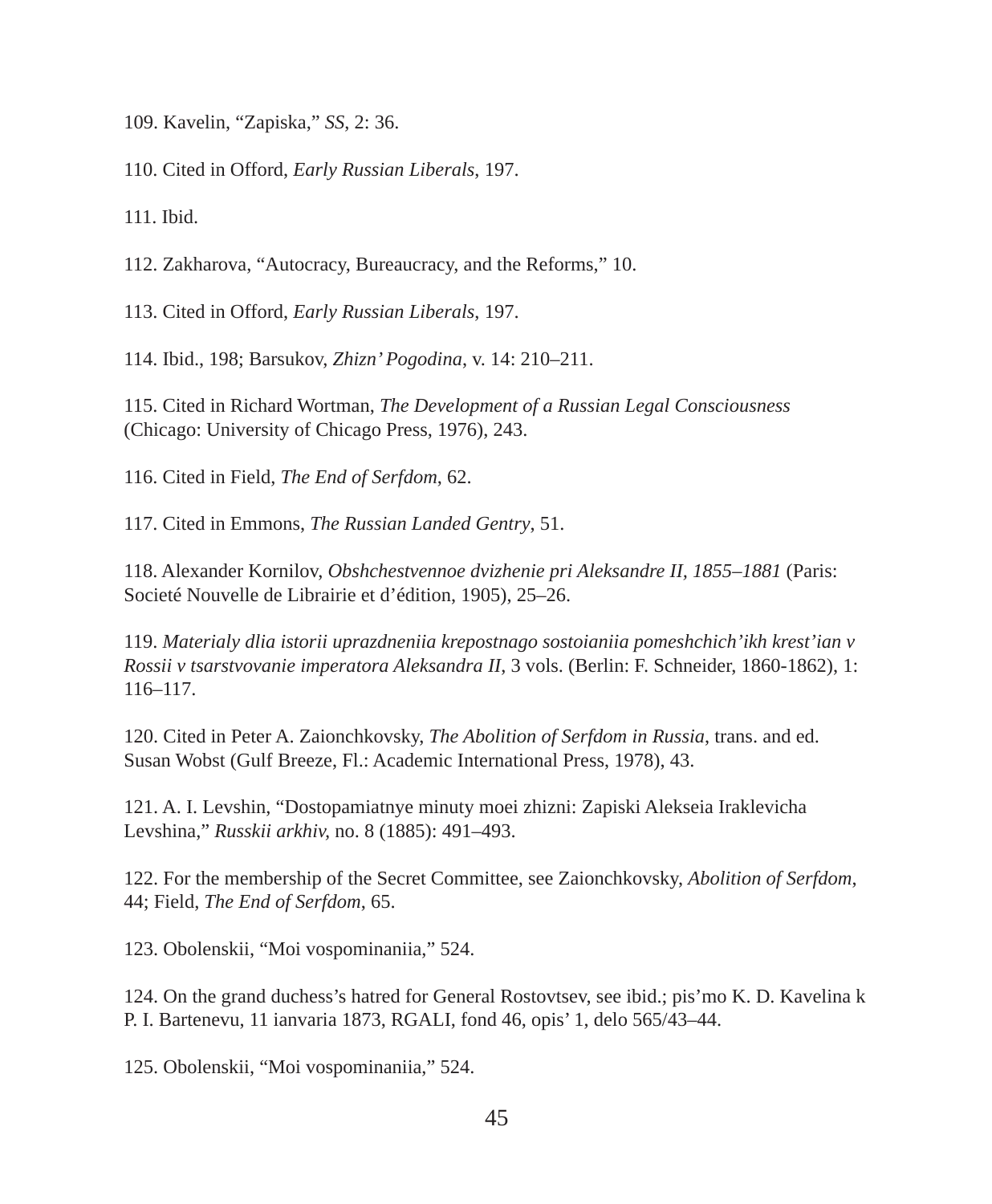126. "Pis'mo N. A. Miliutina k K. D. Kavelinu, 23 sentiabria 1856," IRLI (PD), CXZ/20.587 b/7.

127. "Zapiska v. k. Yeleny Pavlovny Aleksandru II izlozheniem proekta osvobozhdeniia krest'ian v ee imeni 'Karlovka' Poltavskoi gub.," GARF, fond 647, opis' 1, delo 994.

128. *Zhurnaly sekretnago i glavnago komiteta po krest'ianskomu delu*, 2 vols. (Petrograd: Gosudarstvennaia tipografiia, 1915), 1: 333–336; W. Bruce Lincoln, "The Karlovka Reform," *Slavic Review* 28 (1969): 464–469; Rozental', "Ideinye tsentry," 391; Korsakov, "Materialy dlia biografii, IV,"  $541-542$ .

129. Field, "Kavelin," 67; Lincoln, "The Karlovka Reform," 469.

130. Lincoln, "The Karlovka Reform," 466; Obolenskii, "Moi vospominaniia," 39.

131. Pis'mo K. D. Kavelina k baronu A. Von Haxthausen, 11 avgusta 1857, OR RGB, fond 548, karton 3, ed. khr. 39/1.

132. Lincoln, "The Karlovka Reform," 466; Obolenskii, "Moi vospominaniia," 39.

133. Kavelin, "Zapiska," *SS*, 2: 1174–1178.

134. Pis'mo K. D. Kavelina k A. I. Gertsenu, 1858 g., *LN* 62 (1955): 386.

135. Pis'mo M. F. Korsh k M. K. Reichel, 6 marta 1858, *LN* 63 (1956): 438.

136. Pis'mo K. D. Kavelina k A. I. Gertsenu, 1858 g., *LN*, 438.

137. Pis'mo K. D. Kavelina k A. I. Gertsenu, 1858 g., 285.

138. I. I. Ivaniukov, *Padenie krepostnogo prava v Rossii*, 2d ed. (St. Petersburg: Izdanie tovarishchestva "Obshchestvennaia Pol'za," 1903), 146.

139. Field, *The End of Serfdom*, 77.

140. Arkhiv Gosudarstvennago soveta. *Zhurnal sekretnago i glavnago komitetov po krest'ianskomu delu* (Petrograd, 1915), 1: 19.

141. For the text of Golovnin's letter and the fourteen questions, see Barsukov, *Zhizn' Pogodina*, 15: 463–464; For Kavelin's original response, see "Zapiska, s otvetami na 14 voprosov sekretnago komiteta po krest'ianskomu delu, sent-okt 1857," OR RGB, fond 548, karton 2, ed. khr. 45/12–17.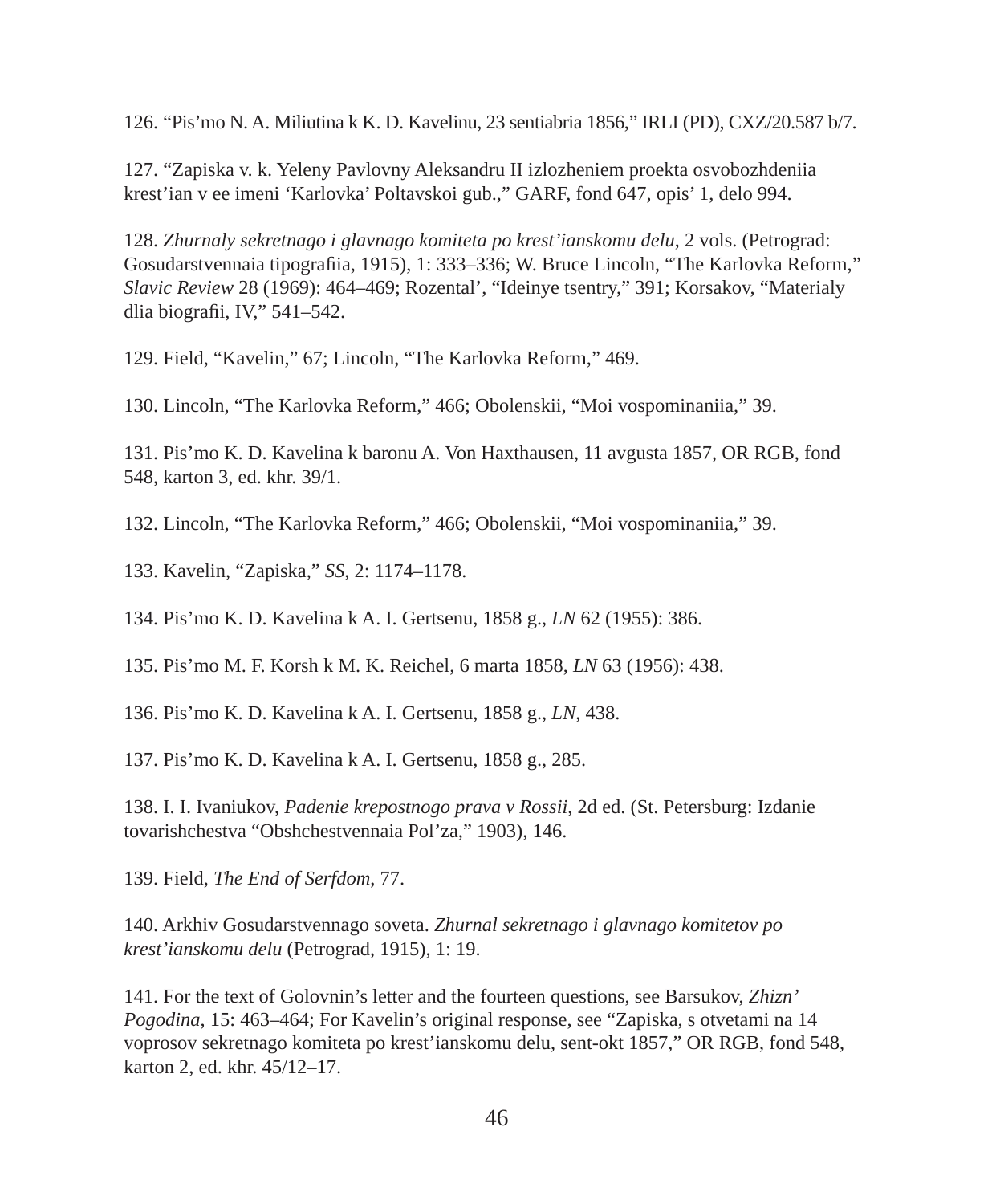142. Barsukov, *Zhizn' Pogodina*, 15: 464.

143. Ibid., 104–106.

144. D. A. Korsakov, "Predislovie k trem zapiskam K. D. Kavelina po krest'ianskomu voprosu (1857–1864)," *Russkaia starina* 53, no. 2 (1887): 447–448.

145. On the Nazimov rescript, see Emmons, *The Russian Landed Gentry*, 52–61; Zaionchkovsky, *The Abolition of Serfdom*, 54–56; Zakharova, "Autocracy, Bureaucracy, and the Reforms," 11.

146. Field, *The End of Serfdom*, 77–83; Emmons, *The Russian Landed Gentry*, 51–62.

147. On the role of the Ministry of the Interior in the making of the emancipation, see Daniel Orlovsky, *The Limits of Reform: The Ministry of Internal Affairs in Imperial Russia, 1802– 1881* (Cambridge, Mass.: Harvard University Press, 1981), 37, 54, 105–124.

148. Field, "Kavelin," 62; Barsukov, *Zhizn' Pogodina*, 15: 472.

149. *Materialy dlia istorii uprazdneniia*, 1: 140.

150. Zakharova, "Autocracy, Bureaucracy, and the Reforms," 13–14.

151. A. V. Nikitenko, *Dnevnik*, 3 vols. (Leningrad: Gos. izd-vo khudozh. lit-ry, 1955), 2: 69.

152. Cited in Zaionchkovsky, *The Abolition of Serfdom in Russia*, 56.

153. Cited in Barsukov, *Zhizn' Pogodina*, 15: 472.

154. Cited in Ibid., 474–475.

155. Cited in Rozental', "Obshchestvenno-politicheskaia programma Russkogo liberalizma v seredine 50-kh godov XIX v. (po materialam *Russkogo vestnika* za 1856–1857 gg.)," ed. A. L. Sidorov, *Istoricheskie zapiski* 70 (1964): 215–216.

156. K. D. Kavelin, "Rech', proiznesennaia v Moskve, na obede 28-go dekabria 1857 goda," *SS*, 2: 1181–1183.

157. Field, "Kavelin," 62.

158. Zakharova, "Autocracy, Bureaucracy, and the Reforms," 14–15.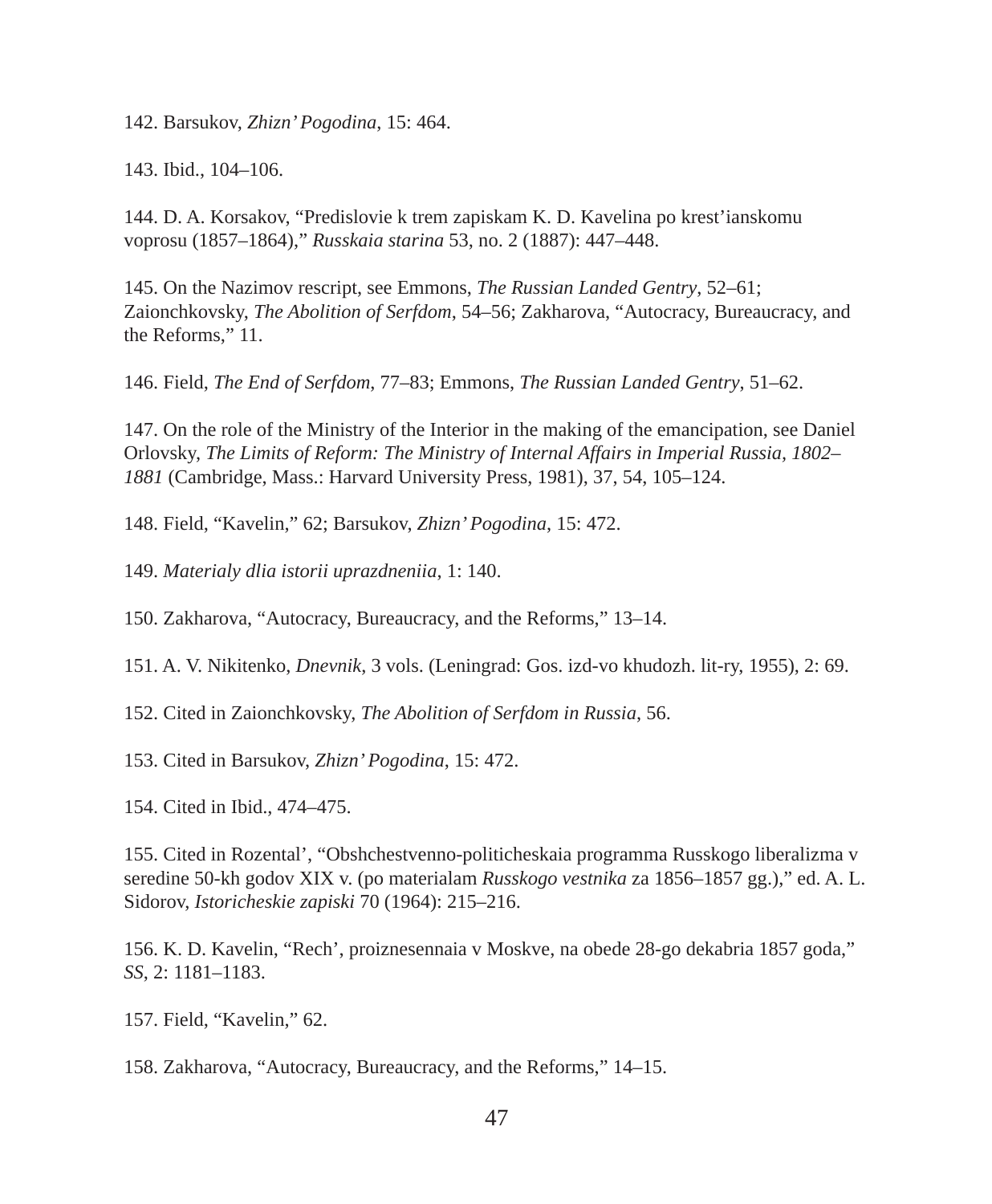159. Field, "Kavelin," 68.

160. Chernyshevskii, *PSS*, 5: 108.

161. Pis'mo K. D. Kavelina k M. N. Katkovu, 10 marta 1858, OR RGB, fond 120, karton 41, ed. khr. 4/38.

162. *Materialy dlia istorii uprazdneniia*, 1: 243.

163. Field, *The End of Serfdom*, 151.

164. Ivan Panaev, *Literaturnye Vospominaniia* (Moscow: Gos. izd-vo khudozh. lit-ry, 1950), 251.

165. *Materialy dlia istorii uprazdneniia*, 1: 244.

166. Sankt Peterburgskii tzensurnyi komitet, doklad 15 aprelia 1859, RGIA, fond 772, opis' 1, delo 4455/11–2; doklad tsenzury, 19 maia 1859, RGIA, fond 772, opis' 1, delo 4455/16.

167. For the text of the imperial decrees, see *Materialy dlia istorii uprazdneniia*, 1: 244–248.

168. A. I. Gertsen, "Chernyi cabinet," *PSS,* 13: 300–305; Pis'mo Ia. I. Rostovtseva k E. P. Obolenskomu, 18 noiabria 1858, RGALI, fond 2208, opis' 2, ed. khr. 697/33.

169. Cited in D. A. Miliutin, "Moi starcheskie vospominaniia," RGB OR, fond 169, kartonka 13, papka 3/14–15; pis'mo K. D. Kavelina k baronesse E. F. Rahden, mai 1858, IRLI (PD), arkhiv Kavelina, 20.806/CXLII b 11/3.

170. Field, "Kavelin," 67.

171. Tian'-Shanskii, "Vospominaniia," 40.

172. Lincoln, *In the Vanguard*, 195.

173. Pis'mo K. D. Kavelina k P. I. Bartenevu, 11 ianvaria 1873, RGALI, fond 46, opis' 1, delo 565/44.

174. Barsukov, *Zhizn' Pogodina*, 16: 72–73.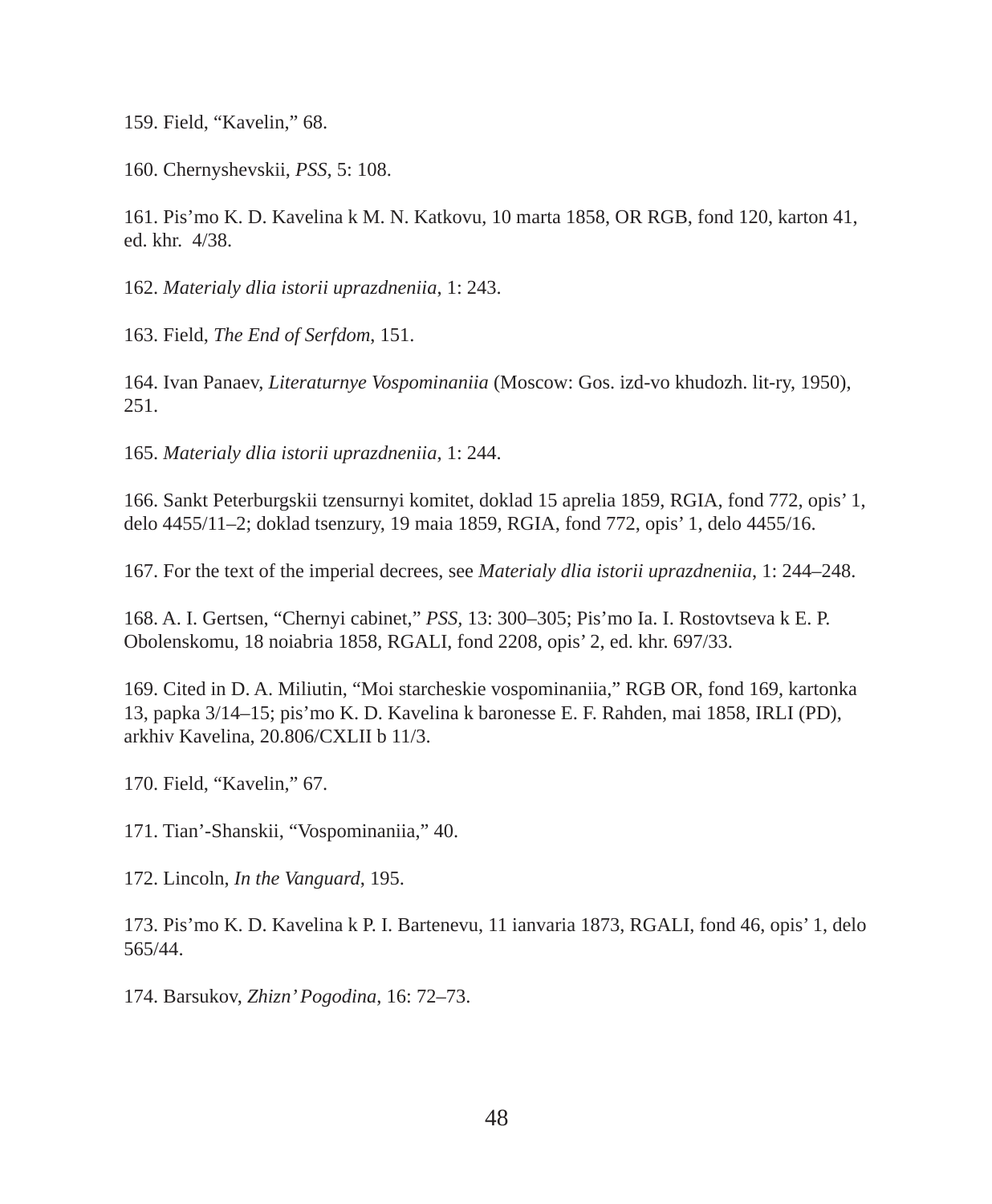#### **Archival Sources**

| Gosudarstvennyi arkhiv Rossiiskoi Federatsii (GARF)              |                                                                        |
|------------------------------------------------------------------|------------------------------------------------------------------------|
| fond $647$                                                       | Archive of the Grand Duchess Yelena Pavlovna                           |
|                                                                  | Institut Russkoi literatury i iskusstva (Pushkinskii dom) (IRLI)(PD)   |
| arkhiv Kavelina                                                  |                                                                        |
|                                                                  | Otdel rukopisei. Rossiiskaia gosudarstvennaia biblioteka (OR RGB)      |
| fond $120$                                                       | M. N. Katkov archive                                                   |
| fond $169$                                                       | D. A. Miliutin archive                                                 |
| fond $231$                                                       | M. P. Pogodin archive                                                  |
| fond $334$                                                       | Chicherin family archive                                               |
| fond $548$                                                       | Kavelin family archive                                                 |
| Rossiiskii gosudarstvennyi arkhiv literatury i iskusstva (RGALI) |                                                                        |
| fond $46$                                                        | P. I. Barteney archive                                                 |
| fond $2208$                                                      | Ia. Z. Cherniak archive                                                |
| Rossiiskii gosudarstvennyi istoricheskii arkhiv (RGIA)           |                                                                        |
| fond $1120$                                                      | S. M. Solov'ev archive                                                 |
| fond 1287                                                        | Archive of the Economic Department of the Ministry of Internal Affairs |
|                                                                  |                                                                        |

#### **Published Sources**

Annenkov, P. V. *Literaturnye vospominaniia*. Moscow: Gos. izd-vo khudozh. Lit-ry, 1960.

———. *P. V. Annnenkov i ego druz'ia: Literaturnye vospominaniia i perepiska, 1835–1885 godov*. St. Petersburg: Izdatel'stvo A. S. Suvorina, 1892.

———. "Two Winters in the Provinces and the Country." In *The Extraordinary Decade: Literary Memoirs*, edited by Arthur Mandel, translated by Irwin R. Titunik. Ann Arbor: University of Michigan Press, 1968.

Arkhiv Gosudarstvennago soveta. *Zhurnal sekretnago i glavnago komitetov po krest'ianskomu delu*. Petrograd, 1915.

- Bakhrushkin, S. V."Velikaia Kniaginia Yelena Pavlovna." In *Osvobozhdenie krest'ian: deiateli reformy*. Moscow: Izd. "Nauchnago slova," 1911.
- Barsukov, N. P. *Zhizn' i trudy M. P. Pogodina*. 22 vols. St. Petersburg: Tip. M. M. Stasiulevicha, 1888–1906.

Belinskii, V. G. *Polnoe sobranie sochineniia*. 12 vols. Moscow: n.p., 1947–1956.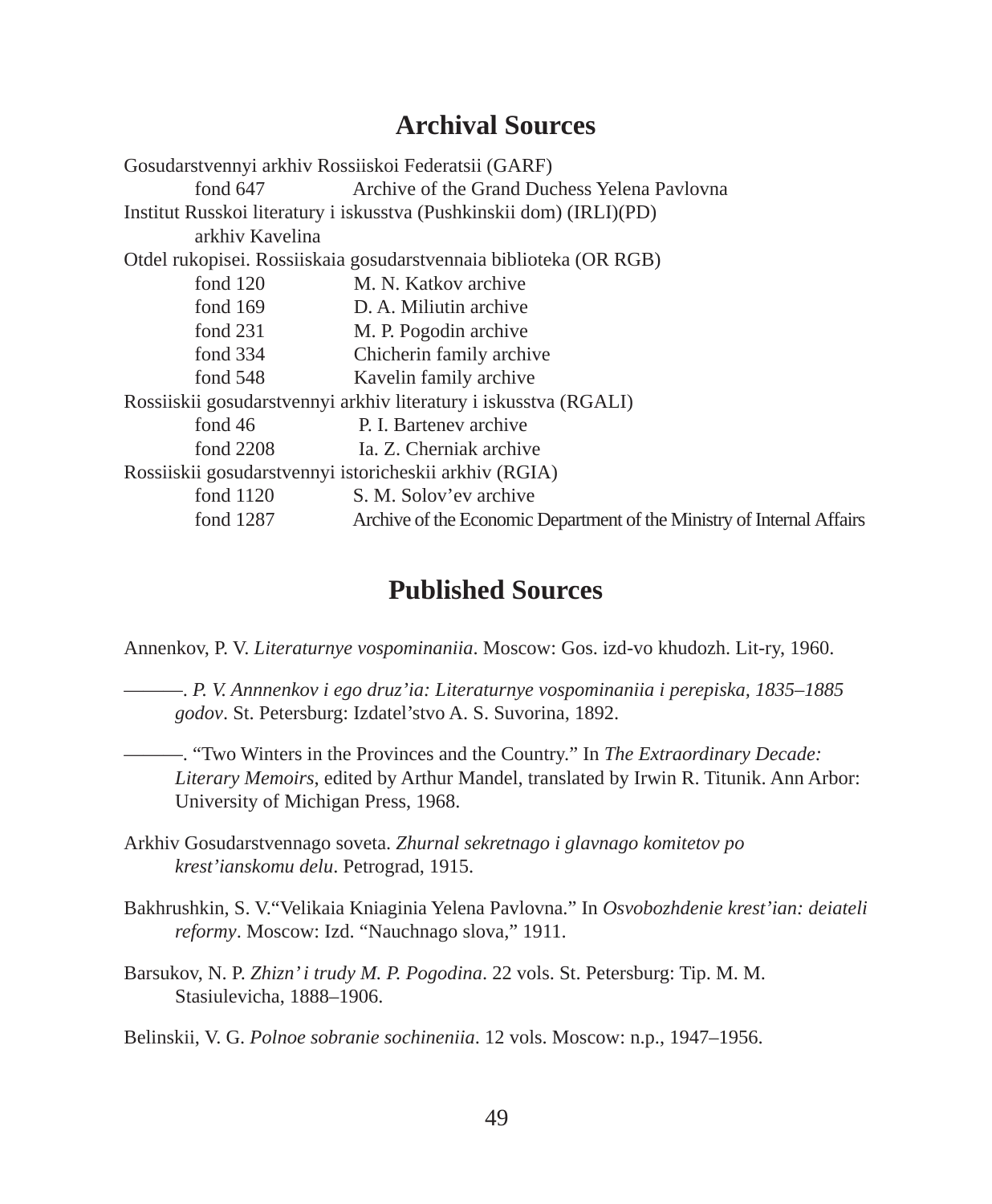- Berg, L. S. *Vsesoiuznoe geografi cheskoe obshchestvo za sto let*. Moscow: Izd-vo Akademii Nauk SSSR, 1946.
- Bestuzhev-Riumin, K. *Biografi i i kharakteristiki*. St. Petersburg: Izd-vo "Vek," 1882.
- Chernyshevskii, N. G. *Polnoe sobranie sochinenii*. 16 vols. Moscow: Khudozh. lit-ra, 1939– 1953.
- Chicherin, Boris. *Vospominaniia Borisa Nikolaevicha Chicherina: Moskva sorokovykh godov*. Moscow: Izdatel'stvo M. i S. Sabashnikovykh, 1929.
- Emmons, Terrence. *The Russian Landed Gentry and the Peasant Emancipation of 1861*. Cambridge, Mass.: Harvard University Press, 1968.
- Evgen'ev, V. E. "N. A. Nekrasov i liudy 40-kh godov: Pis'ma V. P. Botkina." *Golos minuvshego,* no. 9 (1916): 171–191.
- Field, Daniel. *The End of Serfdom: Nobility and Bureaucracy in Russia, 1855–1861*. Cambridge, Mass.: Harvard University Press, 1976.
- ———. "Kavelin and Russian Liberalism." *Slavic Review* 32 (1973): 59–78.
- Feoktistov, E. M. *Za kulisami politiki i literatury*. Leningrad: "Priboi," 1929.
- Gertsen, A. I. *Polnoe sobranie sochinenie*. Edited by M. K. Lemke. 22 vol. Petrograd: Literaturno-izdatel'skii otdel Narkomprosa, 1919–1925.
- Golosa iz Rossii. 4 vols. London: Trübner, 1856–1858.
- Granovskii, T. N. "Pesni Eddy o Nifl ungakh." *Sochineniia*. 2 vols. Moscow: Tip. A. I. Mamontova, 1892.
- Hamburg, Gary. *Boris Chicherin and Early Russian Liberalism, 1828–1866*. Stanford, Cal.: Stanford University Press, 1992.
- Ivaniukov, I. I. *Padenie krepostnogo prava v Rossii*. 2d ed. St. Petersburg: Izdanie tovarishchestva "Obshchestvennaia Pol'za," 1903.

"Iz literaturnoi perepiski Kavelina (1847–1884)." *Russkaia mysl',* no. 1 (1892): 104–138.

- "Iz pisem K. D. Kavelina k grafu D. A. Miliutinu, 1882–1884 gg." *Vestnik evropy,* no. 1 (1909): 5–41.
- Kavelin, K. D. *Sobranie sochinenii*. 4 vols. St. Petersburg: N. Glagolev, 1897–1900.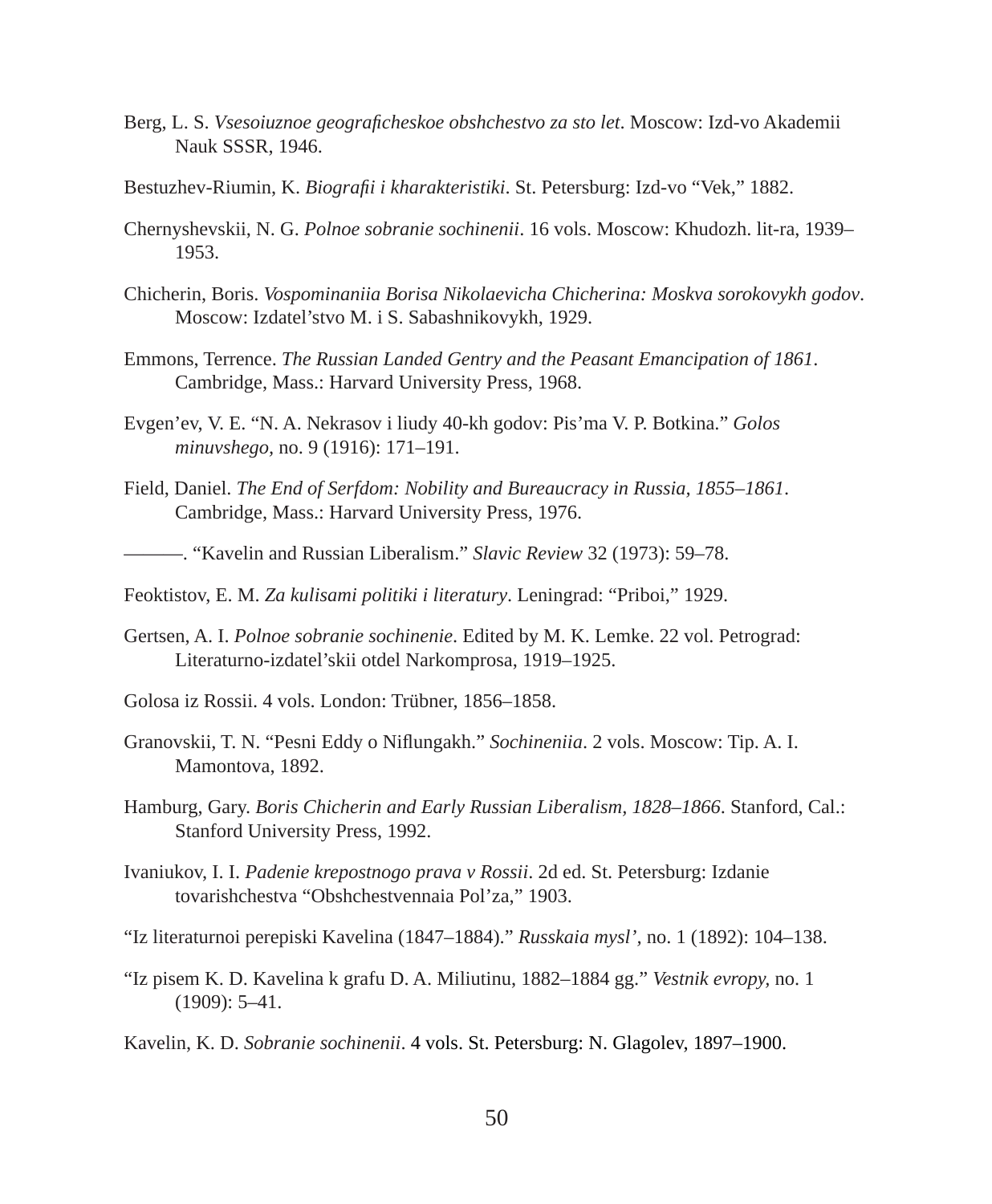- Knight, Nathaniel. "Science, Empire, and Nationality: Ethnography in the Russian Geographical Society." In *Imperial Russia: New Histories for the Empire*, edited by Jane Burbank and David Ransel. Bloomington: Indiana University Press, 1998.
- Koni, A. F. "Velikaia Kniaginia Yelena Pavlovna." In *Glavnye deiateli osvobozhdeniia krest'ian*, edited by S. A. Vengerov. St. Petersburg: Brokgauz i Efron, 1903.
- Kornilov, Alexander. *Obshchestvennoe dvizenie pri Aleksandre II, 1855–1881*. Paris: Societé Nouvelle de Librairie et d'édition, 1905.
- Korsakov, D. A. "K. D. Kavelin: Materialy dlia biografii, iz semeinoi perepiski i vospominanii, IV." *Vestnik evropy,* no. 7 (1886): 21–38.
- ———. "K. D. Kavelin: Materialy dlia biografi i, iz semeinoi perepiski i vospominaniia, V." *Vestnik evropy,* no. 8 (1886): 539–564.
	- ———. "Predislovie k trem zapiskam K. D. Kavelina po krest'ianskomu voprosu (1857– 1864)." *Russkaia starina* 53, no. 2 (1887): 431–463.
- ———. "Zhizn' K. D. Kavelina." In *Sobranie Sochinenii*,. Edited by D. A. Korsakov. 4 vols. St. Petersburg: Tip. M. M. Stasiulevicha, 1897–1900.
- Levshin, A. I. "Dostopamiatnye minuty moei zhizni: Zapiski Alekseia Iraklevicha Levshina." *Russkii arkhiv,* no. 8 (1885): 475–557.
- Lincoln, W. Bruce. "The Circle of the Grand Duchess Yelena Pavlovna, 1847–1861." *Slavonic and East European Review* 48 (1970): 373–387.

———. "The Genesis of an Enlightened Bureaucracy in Russia, 1825-1856." *Jahrb*ü*cher f*ü*r Geschichte Osteuropas*, 20, no. 3 (1972): 321–330.

———. *In the Vanguard of Reform: Russia's Enlightened Bureaucrats, 1825-1861*. DeKalb, Northern Illinois University Press, 1982.

———. "The Karlovka Reform." *Slavic Review* 28 (1969): 463–470.

- ———. *Nicholas I: Emperor and Autocrat of All the Russias*. Bloomington: Indiana University Press, 1980.
- ———. "Russia's Enlightened Bureaucrats and State Reform, 1848–1856." *Cahiers du monde russe et sovietique*, 12, no. 4 (1971): 410–421.
- Malia, Martin. *Alexander Herzen and the Birth of Russian Socialism*. New York: Grosset & Dunlap, 1965.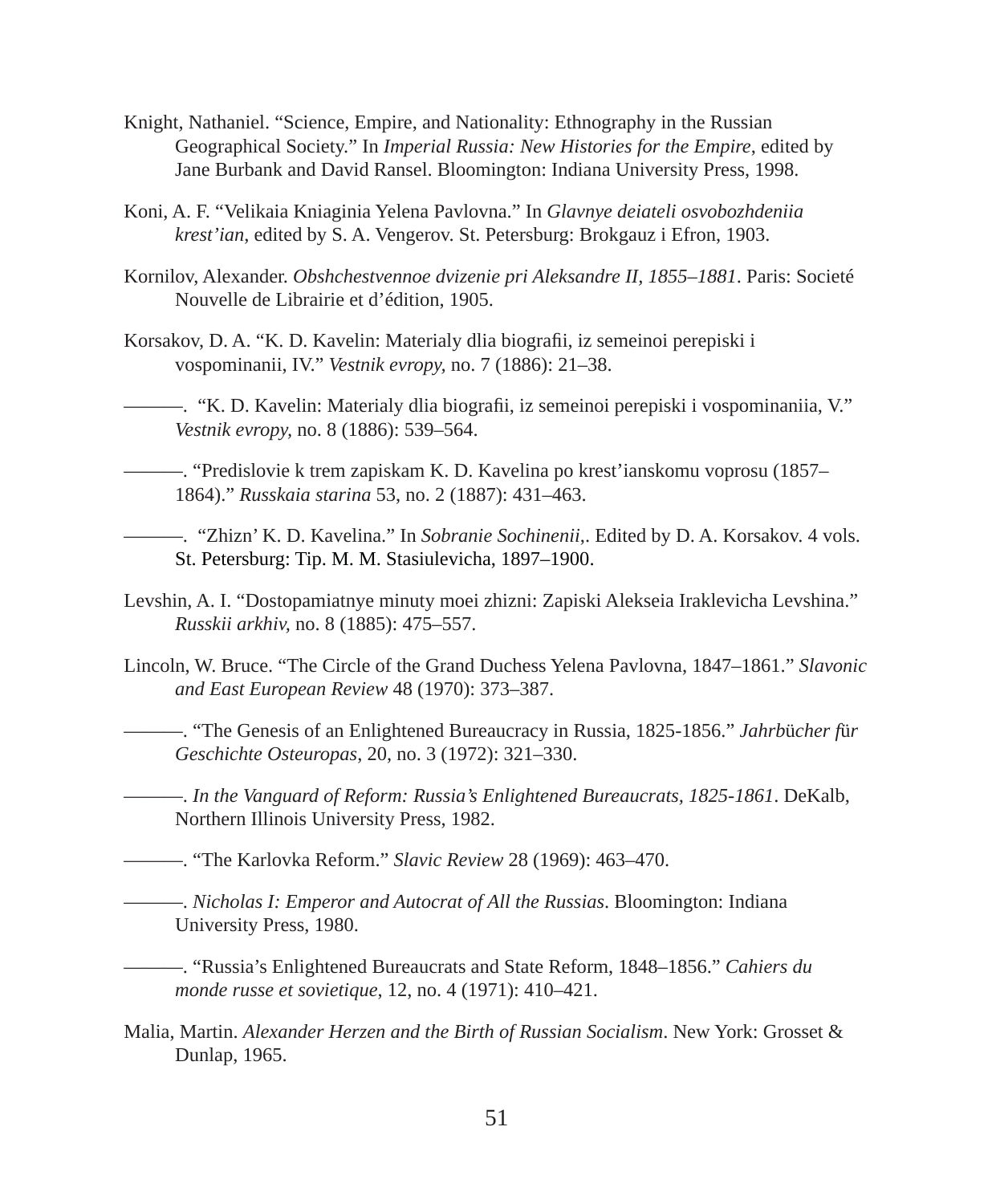- *Materialy dlia istoriii uprazdneniia krepostnago sostoianiia pomeshchich'ikh krest'ian v Rossii v tsarstvovanie imperatora Aleksandra II*. 3 vols. Berlin: F. Schneider, 1860– 1862.
- Miliukov, Pavel. *Iz istorii russkoi intelligenstsii: Sbornik statei i etiudov*. 2d ed. St. Petersburg: Znanie, 1903.
- Netting, Anthony. "Russian Liberalism: The Years of Promise." Ph.D. diss., Columbia University, 1967.
- Nikitenko, A. V. *Dnevnik*. 3 vols. Leningrad: Gos. izd-vo khudozh. lit-ry, 1955.
- Obolenskii, D. A. "Moi vospominaniia o Velikoi Kniagine Yelene Pavlovne." *Russkaia starina* 137, no. 3 (1909): 503–528.
- Offord, Derek. *Portraits of Early Russian Liberals: A Study of the Thought of T. N. Granovsky, V. P. Botkin, P. V. Annenkov, A. V. Druzhinin, and K. D. Kavelin*. New York: Cambridge University Press, 1985.
- Orlovsky, Daniel. *The Limits of Reform: The Ministry of Internal Affairs in Imperial Russia, 1802–1881*. Cambridge, Mass.: Harvard University Press, 1981.
- Panaev, Ivan, *Literaturnye vospominaniia*. Moscow: Gos. izd-vo khudoz. lit-ry, 1950.
- Pogodin, M. P. *Istoriko-politicheskie pis'ma i zapiski v prodolzhenii krymskoi voiny, 1853– 1856 gg*. Moscow: Tip. V. M. Frish, 1874.
- Riasanovsky, Nicholas. *A Parting of Ways: Government and the Educated Public in Russia, 1801–1855*. Oxford: Clarendon Press, 1976.
- Roosevelt, Priscilla. "T. N. Granovskii: Universal Historian and Russian Intelligent." Ph.D. diss., Columbia University, 1977.
- Rozental', V. N. "Ideinye tsentry liberal'nogo dvizheniia v Rossii nakanune revoliutsionnoi situatsii." In *Revoliutsionnaia situatsiia v Rossii v 1859–1861 gg*, edited by M. V. Nechkina. Moscow: Izd-vo Akademii nauk, 1963.
	- ———. "Obshchestvenno-politicheskaia programma Russkogo liberalizma v seredine 50-kh godov XIX v. (po materialam *Russkogo vestnika* za 1856–1857 gg.)." Edited by A. L. Sidorov. *Istoricheskie zapiski*, ed. A. L. Sidorov, v. 70 (1961): 197–222.
- ———. "Pervoe otkrytoe vystuplenie Russkogo liberalizma v 1855 g." *Istoriia SSSR,* no. 2 (1958): 113–130.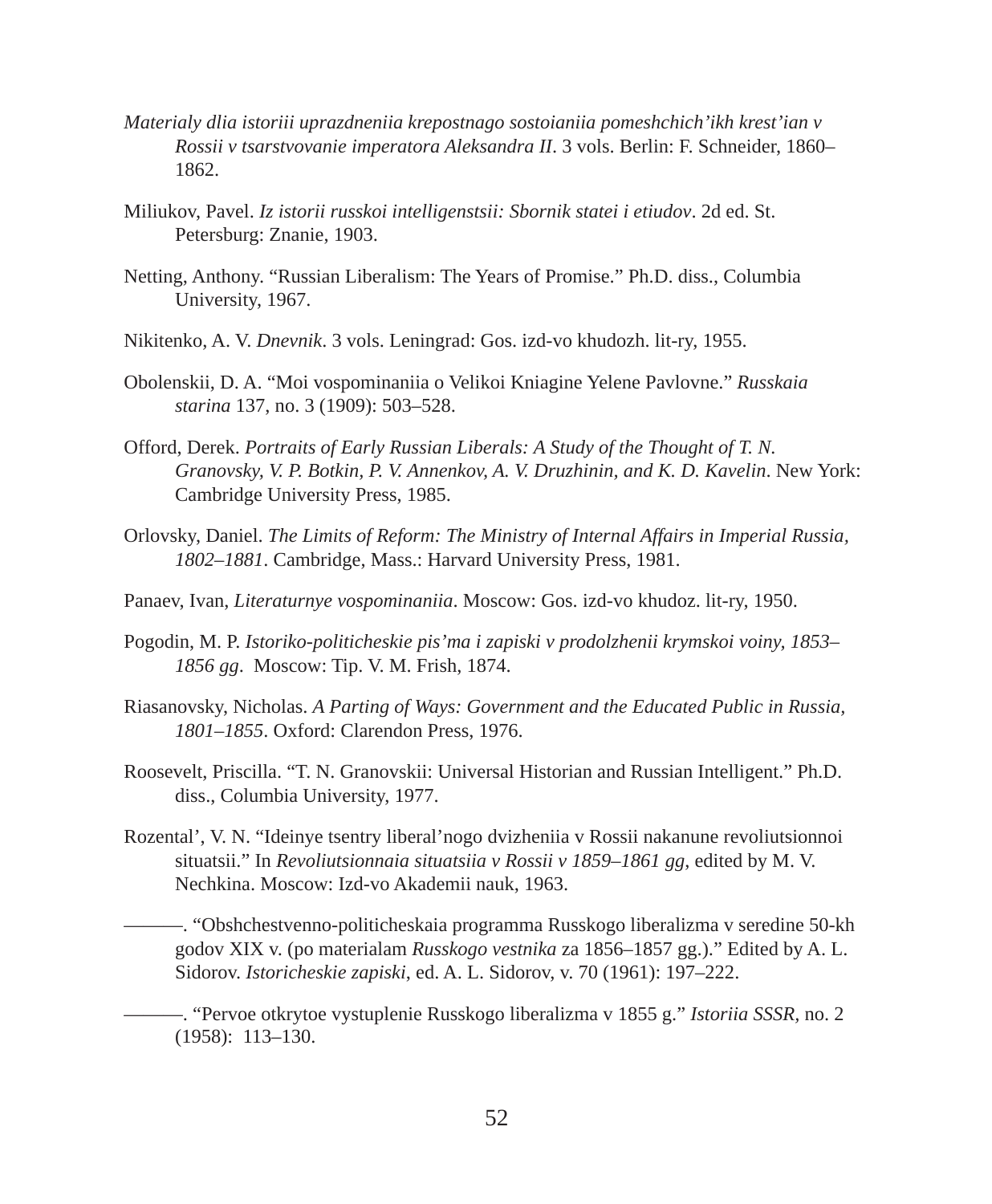- ———. "Peterburgskii kruzhok K. D. Kavelina v 1855–1857." In *Revoliutsionnaia situatsiia v Rossii v 1859–1861 gg*., edited by M. V. Nechkina. Moscow: Izd-vo Akademii nauk, 1963.
- Seddon, J. H. *The Petrashevtsy: A Study of the Russian Revolutionaries of 1848*. Manchester: Manchester University Press, 1985.
- Semenov-Tian'-Shanskii, P. P. *Istoriia poluvekovoi deiatel'nosti imperatorskago russkago geografi cheskago obshchestva, 1894-1895 gg*. 3 vols. St. Petersburg: Tip. V. Bezobrazova i komp., 1896.
- ———. *Memuary*. 3 vols. Petrograd: Tip-ia M. Stasiulevicha, 1915–1917.

———. "Vospominaniia." *Vestnik evropy*, no. 2 (1911): 3–48.

- Solov'ev, S. M. "Zapiski S. M. Solov'eva." *Vestnik evropy,* no. 5 (1907): 5–48.
- Stankevich, A. V. *T. N. Granovskii i ego perepiska*. 2 vols. Moscow: Tip. A. I. Mamontova, 1897.
- Syromiatnikov, B. I. "Konstantin Dmitrievich Kavelin." In *Velikaia reforma*, edited by A.K. Dzhivelogov, 6 vols. Moscow: Izd, T-va I.D. Sytina, 1911.
- Tiutcheva, A. F. *Pri dvore dvukh imperatorov: Vospominaniia, dnevnik*. Moscow: Izd. M. i S. Sabashnikovykh, 1928.
- Wortman, Richard. *The Development of a Russian Legal Consciousness*. Chicago: University of Chicago Press, 1976.
- Zablotskii-Desiatovskii, A. P. "O krepostnom sostoianii v Rossii." In *Graf P. D. Kiselev i ego vremia*. 4 vols. St. Petersburg: Tip. M. M. Stasiulevicha, 1882.
- Zaionchkovsky, Peter A. *The Abolition of Serfdom in Russia*. Translated and edited by Susan Wobst. Gulf Breeze, Fl.: Academic International Press, 1978.
- Zakharina, N. N. ed. "N. A. Mel'gunov-Gertsenu." *Literaturnoe nasledstvo* 62 (1955): 310– 331.
- Zakharova, Larissa G. "Autocracy, Bureaucracy, and the Reforms of the 1860s in Russia." *Soviet Studies in History*, no. 4 (1991): 6–33.
- *Zhurnaly sekretnago i glavnago komiteta po krest'ianskomu delu*. 2 vols. Petrograd: Gosudarstvennaia tipografiia, 1915.